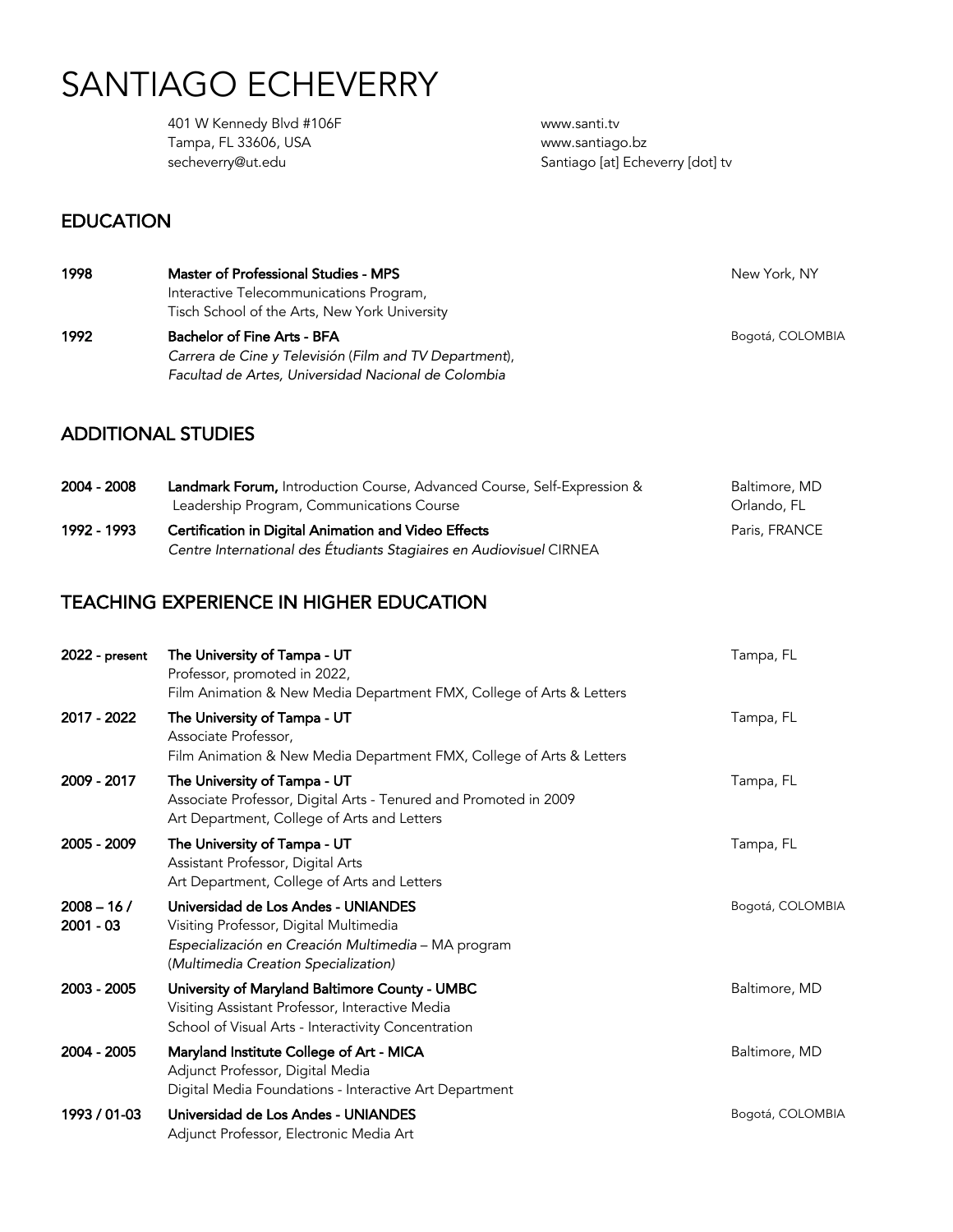|             | Departamento de Artes - Medios Electrónicos y Artes del Tiempo<br>(Electronic and Time-Based Media - Art Department, School of Fine Arts)                                                                                 |                  |
|-------------|---------------------------------------------------------------------------------------------------------------------------------------------------------------------------------------------------------------------------|------------------|
| 2002 - 2003 | Pontificia Universidad Javeriana - PUJ<br>Visiting Assistant Professor, Interactive Media<br>Programa de Eventos Internacionales PEI (International Events Program)<br>School of Architecture School of Industrial Design | Bogotá, COLOMBIA |
| 2002 - 2003 | Pontificia Universidad Javeriana - PUJ<br>Adjunct Professor, Electronic Arts, School of Fine Arts and School of Communications                                                                                            | Bogotá, COLOMBIA |
| 2002        | Academia Superior de Artes de Bogotá - ASAB<br>Adjunct Professor, Digital Media +Videoart<br>School of Fine Arts - Undergrad                                                                                              | Bogotá, COLOMBIA |
| 1994 / 2000 | Universidad Nacional de Colombia - UNAL<br>Adjunct Professor, Videoart + Hypermedia<br>Carrera de Cine y Televisión, Facultad de Artes (Film & TV Department)                                                             | Bogotá, COLOMBIA |
| 1994 / 1999 | Universidad Jorge Tadeo Lozano - TADEO<br>Adjunct Professor, Videoart + Hypermedia, School of Fine Arts                                                                                                                   | Bogotá, COLOMBIA |

#### ACADEMIC ADMINISTRATIVE POSITIONS HELD

| 2016        | Director, New Media Production Major, The University of Tampa                                                                                                                                                                        | Tampa, FL     |
|-------------|--------------------------------------------------------------------------------------------------------------------------------------------------------------------------------------------------------------------------------------|---------------|
| $2013 - 14$ | NMP - former EMAT - is an interdisciplinary program that involves the Departments of                                                                                                                                                 |               |
| $2006 - 11$ | Communication, Art, Music, Writing and Information Technology Management.                                                                                                                                                            |               |
|             | Responsible for core program re-design in effect by the fall of 2011. Responsible for<br>Southern Association of Colleges and Schools (SACS) EMAT/NMP assessments and all<br>curricular / advising / program issues                  |               |
| 2004 - 2005 | Coordinator, Interactivity Track, School of Visual Arts, UMBC<br>Responsible for the integration of classes, curricula and faculty involved in the<br>Interactivity concentration for the Interactive Media and Digital Arts Majors. | Baltimore, MD |

#### ACADEMIC COMMITTEES

## **THE UNIVERSITY OF TAMPA** TAMP TAMP TAMP TAND TO CONSUMING THE UNIVERSITY OF TAMPA TAMPA TAMPA TAMPA TAMPA TAMPA 2020 - 2022 Curriculum Committee, member, representing CAL and FMX 2020 - 2021 CAL Tenure and Promotion Committee, replacing a member on sabbatical 2019 - 2020 Sabbatical Committee - Elected Member, representing the College of Arts & Letters 2019 - 2020 Computing Science Major Search Committee, Chair member (Jean Gourd) 2018 3D Animation tenure track faculty position search committee, Chair (Marcio Gonçalves) 2017 - 2018 New Media and Animation Majors researcher for NASAD accreditation process 2017 - 2019 Sabbatical Committee, Member, representing the College of Arts & Letters 2016 - 2017 Masters in Data Science program development committee, member 2014 - 16 Sustainability Committee, Senate liaison 2014 - 16 University Senator representing the College of Arts and Letters 2013 - 14 Digital Affairs Group Committee, member 2011 International Programs Committee, member (Fall Semester Only) 2010 Graphic Design Faculty Search Committee, member (Brooke Scherer) 2010 Digital Literacy Task Force, CAL representative 2009 - 10 Diversity Committee, member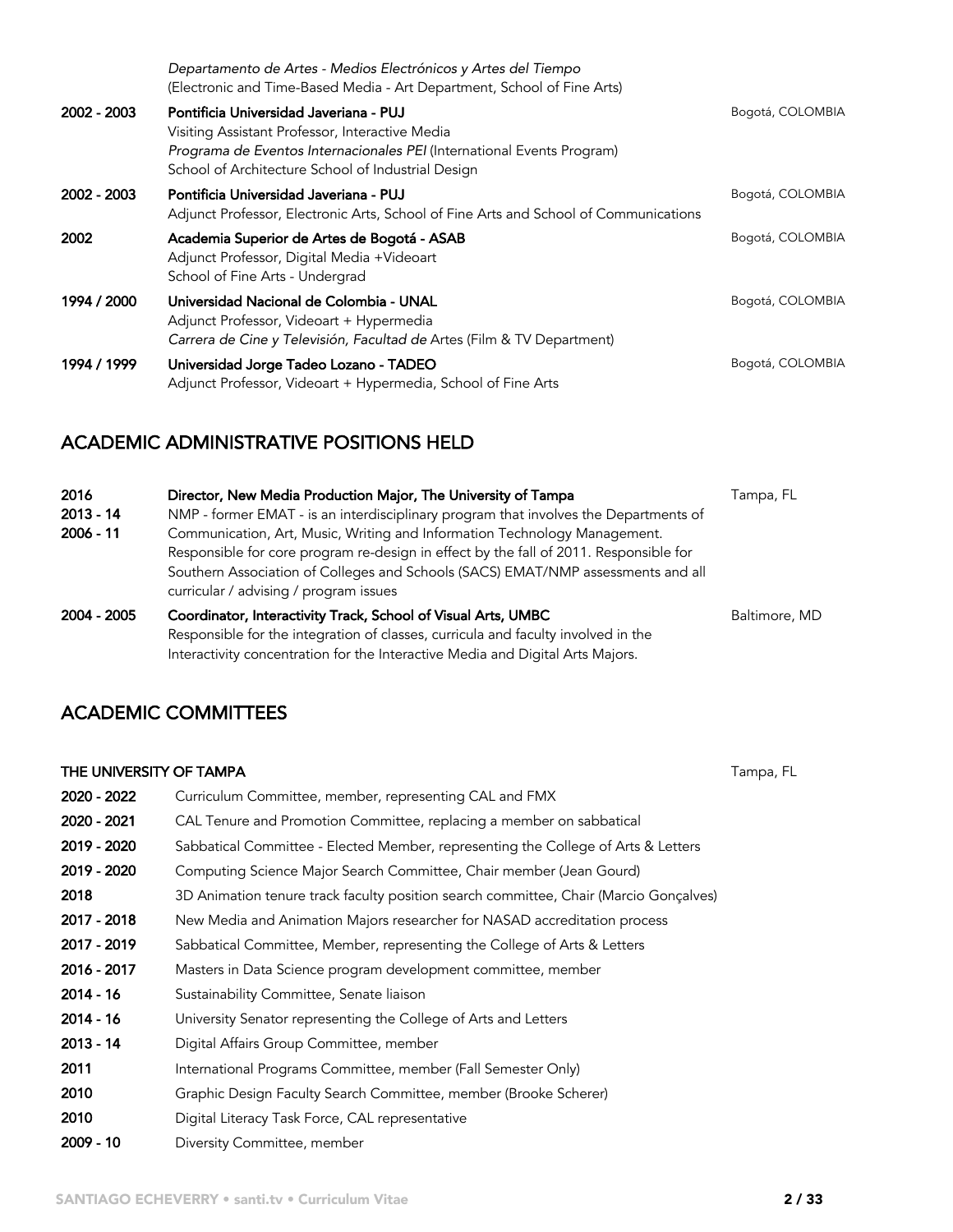| $2008 - 09$              | Diversity Committee, Chair                                                                               |                  |
|--------------------------|----------------------------------------------------------------------------------------------------------|------------------|
| 2008                     | Advertising and Public Relations Faculty Search - Com. Department Committee                              |                  |
| $2007 - 08$              | Online Course Evaluations system selection - University Committee                                        |                  |
| 2007                     | ART COM cross listing courses - Communications and Art Dept Committee                                    |                  |
| 2007                     | New Media Faculty Search - Communications Department Committee (Gregg Perkins)                           |                  |
| 2007                     | Sculpture Faculty Search - Art Department Committee (Kendra Frorup)                                      |                  |
| 2007                     | Graphic Design Faculty Search - Art Department Committee (successful)                                    |                  |
| $2005 - 08$              | Instructional Technologies - University Committee, Member                                                |                  |
|                          | UNIVERSITY OF MARYLAND BALTIMORE COUNTY                                                                  | Baltimore, MD    |
| 2004 - 2005              | Visiting Artists - School of Visual Arts Committee                                                       |                  |
| UNIVERSIDAD DE LOS ANDES |                                                                                                          | Bogotá, COLOMBIA |
| 2000 - 2001              | Curriculum Development Committee Especialización en Creación Multimedia                                  |                  |
|                          | UNIVERSIDAD NACIONAL DE COLOMBIA                                                                         | Bogotá, COLOMBIA |
| 1989 - 1994              | Curriculum Committee, Department of Film and Television.<br>Students / Alumni representative / professor |                  |

## GRADUATE AND UNDERGRADUATE RESEARCH ADVISER AND SUPERVISOR

| $2016$ - present | MFA Faculty Adviser, Vermont College of Fine Arts. Supervised the Master's<br>projects of students in the low residency MFA in Visual Arts program: Barbara<br>Stubbs, Vince Kral, Jess Pope & Dorian Díaz. Guest artist. Keynote speaker, and<br>critic / "critter" at the Winter residency in 2020 | Montpelier, VT   |
|------------------|------------------------------------------------------------------------------------------------------------------------------------------------------------------------------------------------------------------------------------------------------------------------------------------------------|------------------|
| $2005$ - present | BFA, BA, MASEM, MAPC Independent Studies, Internships, Senior Projects 30<br>advisees on average per semester in Film, Animation and New Media. Supervises<br>professional portfolios and Senior Projects. Advises several independent studies<br>and internships                                    | Tampa, FL        |
| 2003 - 2005      | BFA - MFA Independent Studies, Internships. UMBC<br>Interactive Media and Design for the Internet: Min Yoon, Aaron Basch, Matt<br>Kaelcke, Jerry Ta, Evan Wiegand and Christie Richards. Evolution of<br>Photojournalism through New Technologies: Sujan Shrestha                                    | Baltimore, MD    |
| 2004 - 2005      | MFA students Senior Projects, Maryland Institute College of Art<br>Advised graduate students in their Senior Projects related to Performance, Digital<br>Video and Graphic Design for the Web                                                                                                        | Baltimore, MD    |
| 2001 - 2003      | MA students Thesis seminar, Universidad de Los Andes<br>Advised all graduate students in the Specialization in Multimedia Creation, with<br>Professors Myriam Luisa Díaz and Manuel Hernández.                                                                                                       | Bogotá, COLOMBIA |
| 2002             | BFA Senior Projects, Academia Superior de Artes de Bogotá<br>Gender & Performance in Contemporary Photography: Sandra Rengifo                                                                                                                                                                        | Bogotá, COLOMBIA |

## COURSES TAUGHT

UT NEW COURSE DEVELOPED & TAUGHT / CURRICULUM DEVELOPMENT TAMPA, FL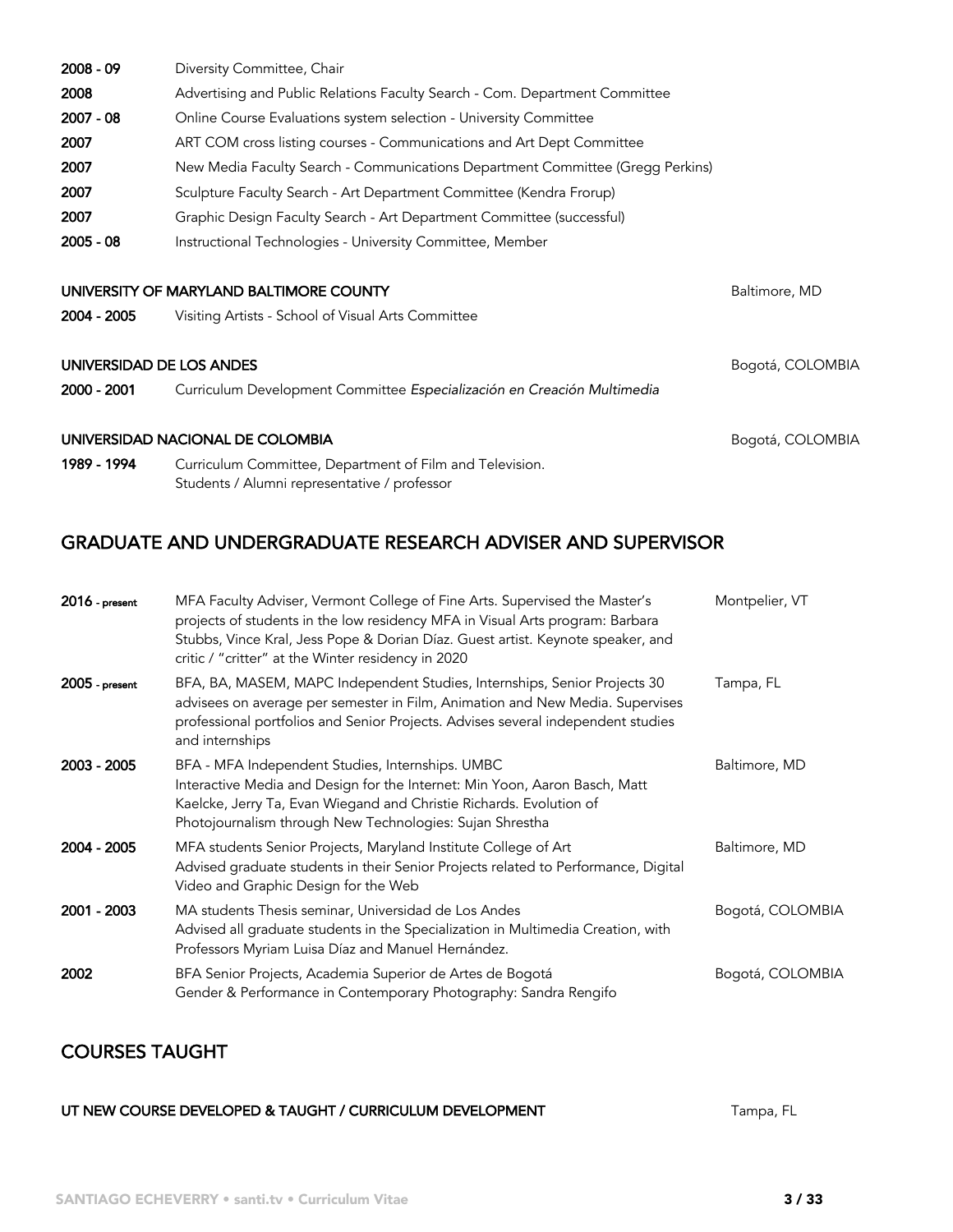| 2021           | HON XXX Idea Lab: Imagine the future, new course, effective Fall 2022         |           |
|----------------|-------------------------------------------------------------------------------|-----------|
| 2020           | FMX 339 Mobile Application Production, new course, effective Fall 2020        |           |
| 2019           | MAPC 611 Emerging Technologies & Applications, new course, effective Fall 21  |           |
| 2018           | FMX 430 Spatial Computing, course redesign, effective Spring 2021             |           |
| 2017           | BFA in Animation Curriculum re-design, effective Fall 2018                    |           |
| 2017           | BFA in New Media Curriculum re-design, effective Fall 2018                    |           |
| 2017           | Minor in Animation Curriculum re-design, effective Fall 2018                  |           |
| 2016           | Minor in Interactive Media Curriculum re-design, effective Fall               |           |
| 2016           | FMX 311 - Online Production (electronic studio-oriented class)                |           |
| 2016           | FMX 211 - Art and Technology (studio and lecture class)                       |           |
| 2016           | FMX 210 - Beginning Digital Arts (formerly Beginning Computer Graphics)       |           |
| 2016           | FMX 310 - Advanced Digital Arts (formerly Advanced Computer Graphics)         |           |
| 2013           | FMX 463 Installation and Media Art course redesign, effective Fall 2014       |           |
| 2013           | New Media Production Major and Minor Curriculum re-design, effective Fall 14  |           |
| 2013           | Arts Major Curriculum re-design, effective Fall 2014                          |           |
| 2012           | Digital Arts Minor, effective Fall 2012                                       |           |
| 2010           | New Media Production Curriculum re-design, effective Fall 2011                |           |
| 2010           | Digital Arts Major Curriculum re-design, effective Fall 2011                  |           |
| 2010           | ART 430 - Physical Computing, effective Fall 2011                             |           |
| 2008           | Electronic Media Art and Technology Curriculum re-design, effective Fall 2008 |           |
| 2007           | Cross listing of ART and COM courses                                          |           |
| 2006           | MKT 695 - Digital Arts (graduate level, MS in Marketing and MBA students)     |           |
| 2006           | ART 311 - Online Production (electronic studio-oriented class)                |           |
| 2006           | ART 211 - Art and Technology (studio and lecture class)                       |           |
| 2005           | ART 210 - Beginning Digital Arts (formerly Beginning Computer Graphics)       |           |
| 2005           | ART 310 - Advanced Digital Arts (formerly Advanced Computer Graphics)         |           |
|                | UT REQUIRED COURSES AND STANDARD OFFERINGS TAUGHT                             | Tampa, FL |
| 2016 - present | FMX 499 Senior Project for Digital Arts, Animation and New Media students     |           |
| 2016 - present | FMX 298/398 Professional Portfolio and Junior Review                          |           |
| 2016 - present | FMX 410 - Special Problems in New Media                                       |           |

- 2016 present FMX 392 Independent Study
- 2016 present FMX 374 Internship in New Media
- 2009/10/11 ART 498 Spring Senior BFA Show
- 2005 2016 ART 410 Special Problems in Digital Arts (independent study)
- 2005 2016 ART 411 Internship in Digital Arts (independent study)
- 2005 2016 ART 499 Senior Project for EMAT/NMP/DIG Majors

#### UMBC REQUIRED COURSES AND STANDARD OFFERINGS TAUGHT **Baltimore**, MD

- 2004 2005 ART 649 Advanced Interactivity (graduate electronic studio-oriented class) 2004 - 2005 ART 486 - Advanced Interactivity (undergraduate electronic studio-oriented class) 2003 - 2005 ART 382 - Interactivity (electronic studio-oriented class)
- 2003 2005 ART 388 Art on the Internet (electronic studio-oriented class)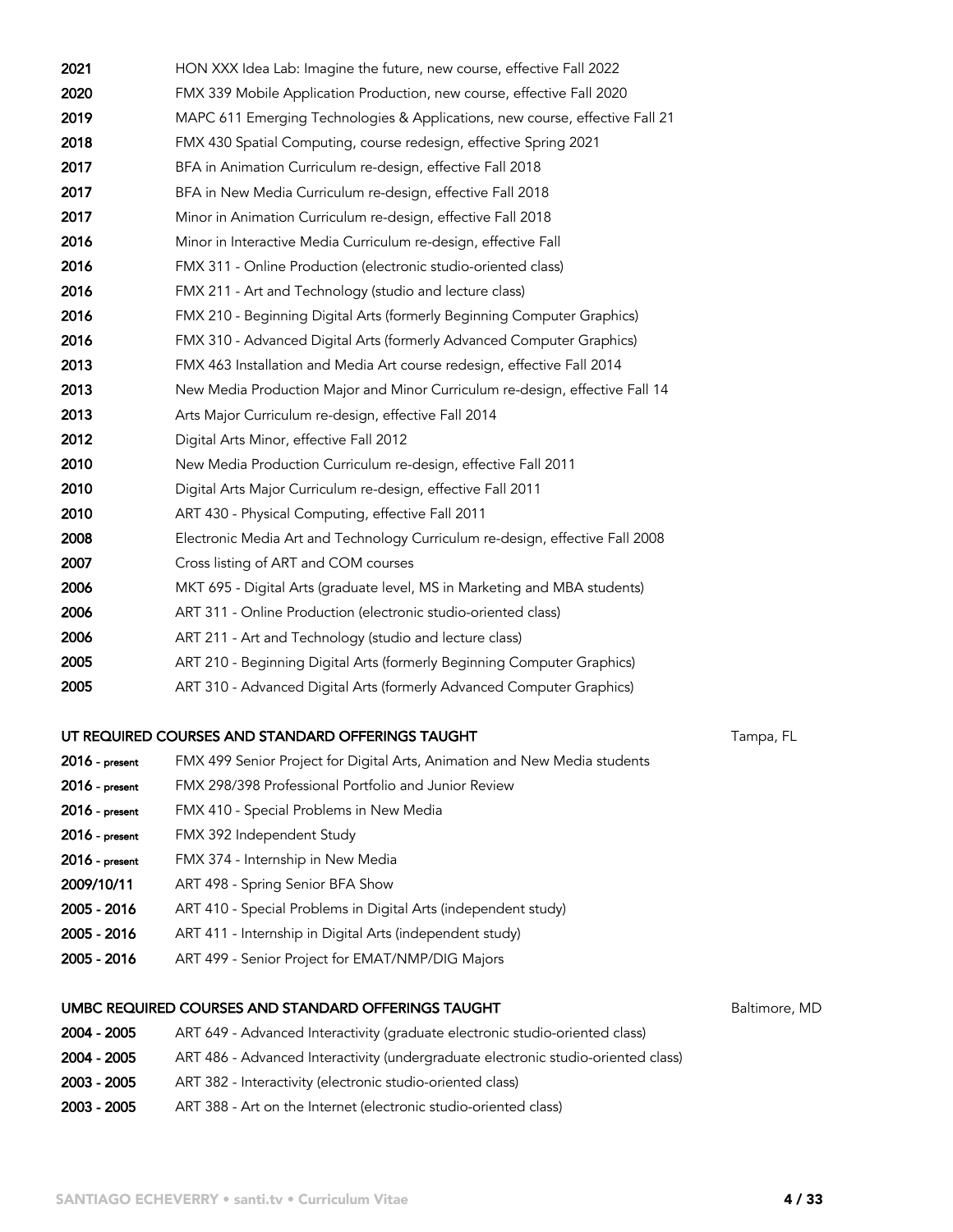|                       | MICA REQUIRED COURSES AND STANDARD OFFERINGS TAUGHT                                                                                                                                                             | Baltimore, MD    |
|-----------------------|-----------------------------------------------------------------------------------------------------------------------------------------------------------------------------------------------------------------|------------------|
| 2004 - 2005           | EA 210 - Electronic Media Art and Culture (foundations)                                                                                                                                                         |                  |
|                       |                                                                                                                                                                                                                 |                  |
|                       | ANDES NEW COURSES DEVELOPED & TAUGHT CURRICULUM DEVELOPMENT                                                                                                                                                     | Bogotá, COLOMBIA |
| 2001-03/2008-16       | Interactive Imaging (graduate studio-oriented class, Esp. en Creación Multimedia)                                                                                                                               |                  |
| 2003                  | Music Video Production (Fine Arts, Electronic Media Department)                                                                                                                                                 |                  |
| 2002                  | Electronic Performance Art (Fine Arts, Electronic Media Department)                                                                                                                                             |                  |
| 2002                  | Experimental Soap Opera (Fine Arts, Electronic Media Department)                                                                                                                                                |                  |
| 1993                  | Videoart (Fine Arts, Electronic Media Department)                                                                                                                                                               |                  |
|                       | PUJ REQUIRED COURSES AND STANDARD OFFERINGS TAUGHT                                                                                                                                                              | Bogotá, COLOMBIA |
| 2002 - 2003           | Advanced Multimedia (studio-oriented class, Fine Arts Dept)                                                                                                                                                     |                  |
| 2002 - 2003           | Videoart (studio-oriented class, Communications Department)                                                                                                                                                     |                  |
|                       |                                                                                                                                                                                                                 |                  |
|                       | ASAB REQUIRED COURSES AND STANDARD OFFERINGS TAUGHT                                                                                                                                                             | Bogotá, COLOMBIA |
| 2002                  | Multimedia Creation (studio-oriented class)                                                                                                                                                                     |                  |
| 2002                  | Videoart Production (studio-oriented class)                                                                                                                                                                     |                  |
|                       | <b>TADEO REQUIRED COURSES AND STANDARD OFFERINGS TAUGHT</b>                                                                                                                                                     | Bogotá, COLOMBIA |
| 1999                  | Interactive Media (studio-oriented class)                                                                                                                                                                       |                  |
| 1994                  | Videoart Production (studio-oriented class)                                                                                                                                                                     |                  |
|                       | UNAL NEW COURSES DEVELOPED & TAUGHT CURRICULUM DEVELOPMENT                                                                                                                                                      | Bogotá, COLOMBIA |
| 1999                  | Hypermedia (studio-oriented class)                                                                                                                                                                              |                  |
| 1994                  | Taller Experimental VI: Videoart (studio-oriented class)                                                                                                                                                        |                  |
| 1990 - 1992           | General curriculum reorganization as part of the Curriculum Committee                                                                                                                                           |                  |
|                       |                                                                                                                                                                                                                 |                  |
| <b>ACADEMIC JUROR</b> |                                                                                                                                                                                                                 |                  |
| 2020                  | MFA Thesis Juror, Maestría en Artes Plásticas, Electrónicas y del Tiempo Arte,<br>Universidad de Los Andes: Alvaro Beltrán.                                                                                     | Bogotá, COLOMBIA |
| 2020                  | BFA Senior Theses Juror, Pontificia Universidad Javeriana<br>Juan Andrés Urueña, Andrés Muñoz, Jessica Rojas                                                                                                    | Bogotá, COLOMBIA |
| 2003 - 2005           | MFA students Senior Show, University of Maryland Baltimore County<br>Juried and evaluated the studios and works of MFA students in Digital Media                                                                | Baltimore, MD    |
| 2002                  | BFA student Thesis project, Pontificia Universidad Javeriana<br>Juried and graded the thesis in Multimedia Dance Performance of Vivian Rojas                                                                    | Bogotá, COLOMBIA |
| 2001 - 2003           | MA students Thesis projects, Universidad de Los Andes<br>thesis projects juror, Specialization in Multimedia Creation Master's Program                                                                          | Bogotá, COLOMBIA |
| 1993/01-03            | BFA students Thesis projects, Universidad de los Andes<br>Juried and graded the thesis works in interactive and digital media of Mavila Trujillo,<br>Carlos Franklin, Diana Pabón, Michelle Amaya, among others | Bogotá, COLOMBIA |

## CURATOR / JUROR / REVIEWER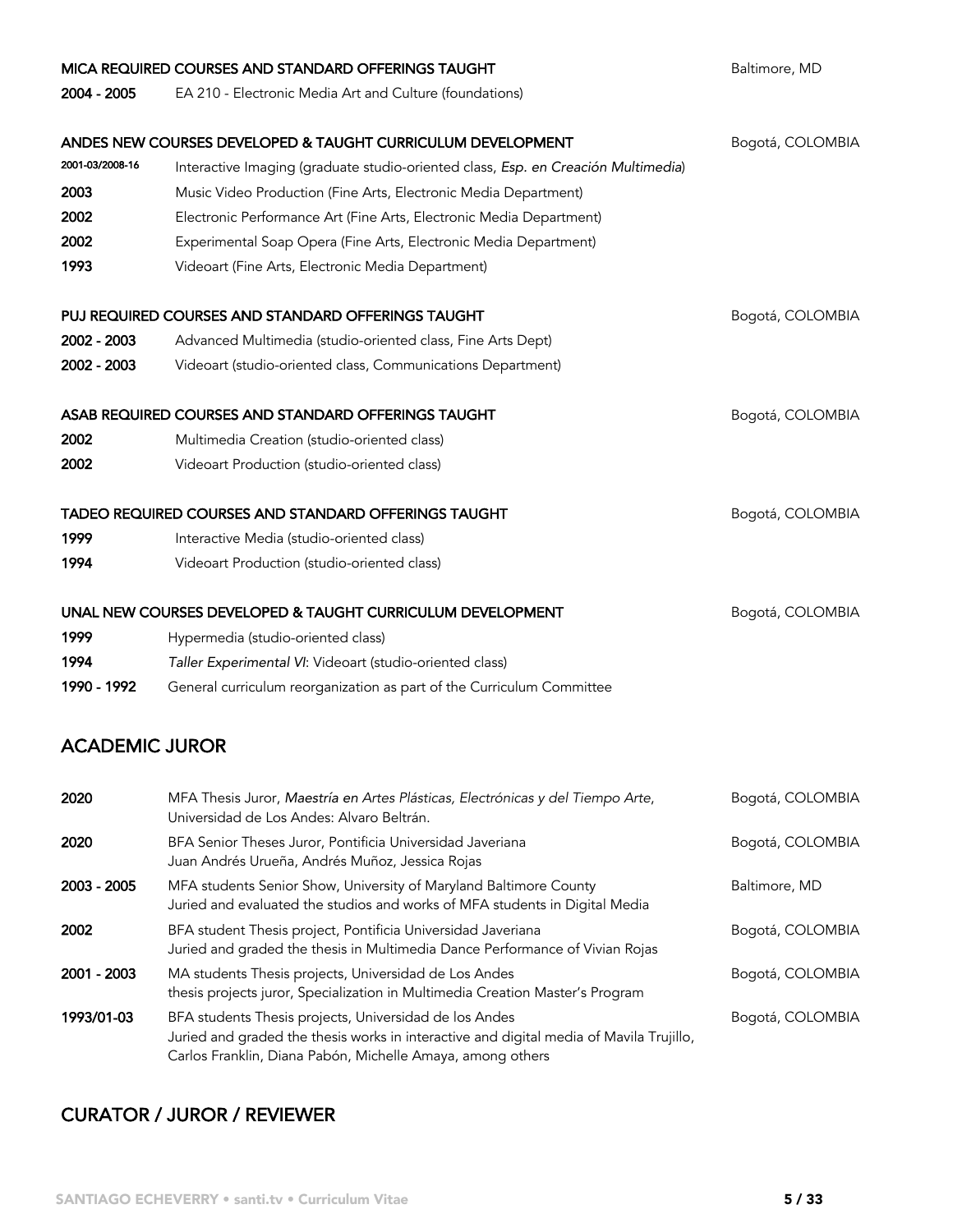| 2020                        | CONNECT 2020, Co-Juror Dee Hood, selecting submitted international videoart pieces Ruskin / Tampa, FL<br>on Filmfreeway for the fall 2020 juried show.                                                                                                                                                                                            |                     |
|-----------------------------|---------------------------------------------------------------------------------------------------------------------------------------------------------------------------------------------------------------------------------------------------------------------------------------------------------------------------------------------------|---------------------|
| 2018                        | Creative Pinellas Professional Artist Grant, Juror                                                                                                                                                                                                                                                                                                | St. Petersburg, FL  |
| 2018                        | Cuadernos de Música, Artes Visuales y Artes Escénicas (MAVAE), Manuscript peer<br>reviewer (rejected the publication of the article)                                                                                                                                                                                                              | Bogotá, COLOMBIA    |
| 2015/16                     | Tampa International Gay & Lesbian Film Festival, short films pre-screener & juror                                                                                                                                                                                                                                                                 | Tampa, FL           |
| 2015 / 13 / 11 /<br>09 / 07 | Electronics Alive IV, V, VI, VI, VIII, Scarfone/Hartley Gallery<br>Co-curator of selected works on display for the only non-academic juried art show in<br>Digital Arts and Interactive Media in USA's Southeast                                                                                                                                  | Tampa, FL           |
| 2013                        | Juried High School Art Show: Caylyx Schenecker Award, Hillsborough Community<br>College Tampa Campus. Juror 3D/Sculpture/Ceramics category.                                                                                                                                                                                                       | Tampa, FL           |
| 2011                        | Clave 019-97 #4: Selected, reviewed and recommended the successful publication of<br>two papers by Jane Simon and Mark J Stock in the 2012 edition of the Multimedia<br>journal published by the Especialización en Creación Multimedia, Univ. de los Andes.                                                                                      | Bogotá, COLOMBIA    |
| 2011                        | "Fernell Franco y el Grupo de Cali", blind reviewer and evaluator for the Journal<br>"Ensayos: Historia y Teoría del Arte" published by the Instituto de Investigaciones<br>Estéticas of the Universidad Nacional de Colombia                                                                                                                     | Bogotá, COLOMBIA    |
| 2010                        | "La cuestión video: sobre cine y arte contemporáneo", Dubois, Philippe. Book reviewer<br>and evaluator; advisor to the Editorial Committee of the Universidad de Los Andes.<br>Reviewed the translation by Camilo Sarmiento Jaramillo, and recommended the<br>publication of the book in Spanish. Book published in Spring of 2011                | Bogotá, COLOMBIA    |
| 2010                        | Clave 019-97 #3: Selected, reviewed and recommended the successful publication of<br>three papers by Doug Sutherland, Gregg Perkins and Gracieli Scremin in the 2011<br>edition of the Multimedia journal published by the Especialización en Creación<br>Multimedia of the Universidad de los Andes.                                             | Bogotá, COLOMBIA    |
| 2008                        | Connext 08, Brighthouse Networks: Co-curator of the First animation and<br>Experimental Film showcase for seniors and recently graduated artists, involving the<br>University of Tampa, Ringling School of Art, the Art Institute of Tampa and the<br>University of South Florida                                                                 | Tampa, FL           |
| 2003                        | The New Colombian Cartel, Artehoy<br>Co-curator, with Jorge Rodríguez, president of Fundación Artehoy and Jaime Cerón,<br>Director of Arts for Bogotá's Institute of Culture and Tourism, we selected the works for<br>an international itinerant exhibit destined to display Colombian video creators.                                           | COL/USA/SPAIN       |
| 1999                        | Becas de Creación en Nuevos Medios, Ministerio de Cultura<br>Juror in the new media submissions area for the most important creation grants of<br>Colombia, awarded by the Colombian Ministry of Culture.                                                                                                                                         | Bogotá, COLOMBIA    |
| 1994                        | IV Festival Francolatinoamericano de Videoarte<br>Curator for the Colombian selection of works participating in the most important<br>Videoart Festival in Latin America, involving Chile, Brazil, Argentina, France and<br>Colombia. Also wrote the curatorial article about Colombian Videoart in the<br>international and bilingual catalogue. | COL/CHI/ARG/FRA/BRA |
| 1994                        | Becas de Creación en Multimedia y Video, Colcultura<br>Juror in the multimedia and video submissions area for the most important creation<br>grants of Colombia, awarded by the Colombian Institute of Culture.                                                                                                                                   | Bogotá, COLOMBIA    |

# AWARDS AND RECOGNITION

| 2022 | Winner, Best Experimental Film, 195 Countries Film Festival, Shamans        | Patna, INDIA    |
|------|-----------------------------------------------------------------------------|-----------------|
| 2022 | Winner, Best LGBTQ Film, 195 Countries Film Festival, Monday Night Scandals | Patna, INDIA    |
| 2022 | Winner, Merit Award, Hispanic National Film Festival, Paralelo              | Nassau, DE, USA |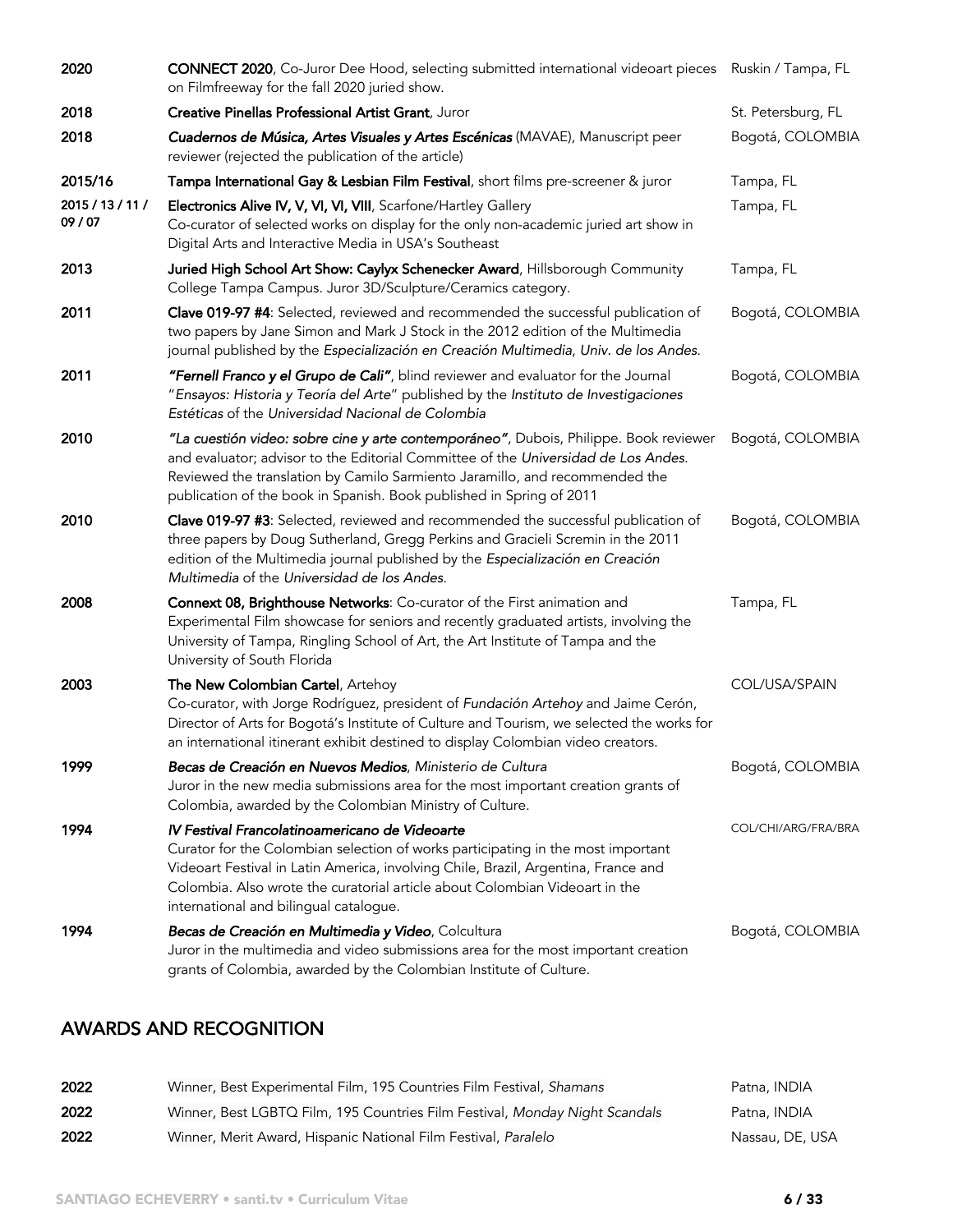| 2022 | Winner, Best Experimental Short, Reels International Film Festival, Paralelo                                                                                                                                                                    | Aurangabad, India   |
|------|-------------------------------------------------------------------------------------------------------------------------------------------------------------------------------------------------------------------------------------------------|---------------------|
| 2022 | Winner, Best COVID19 Film, Ashoka International Film Festival, Paralelo                                                                                                                                                                         | Nawada, India       |
| 2022 | Winner, Best Music Video, Ashoka International Film Festival, Time Tunnel                                                                                                                                                                       | Nawada, India       |
| 2022 | Winner, Best Experimental Short, Ashoka International Film Festival, Shamans                                                                                                                                                                    | Nawada, India       |
| 2022 | Winner, Best LGBTQ Film, Ashoka International Film Festival, Monday Night Scandals                                                                                                                                                              | Nawada, India       |
| 2021 | Winner, Best Experimental Short Film, Bettiah International Film Festival, Paralelo                                                                                                                                                             | Bettiah, India      |
| 2021 | Winner, Best LGBTQ Short, Bettiah International Film Fest., Monday Night Scandals                                                                                                                                                               | Bettiah, India      |
| 2021 | Winner, Best Experimental Short Film, Gully International Film Festival, Paralelo                                                                                                                                                               | Gully, India        |
| 2021 | Winner, Best LGBTQ Film, Gully International Film Festival, Monday Night Scandals                                                                                                                                                               | Gully, India        |
| 2021 | Winner, Best Short Documentary, South Film and Arts Academy Festival, Paralelo                                                                                                                                                                  | Rancagua, Chile     |
| 2021 | Merit Award, 30 <sup>th</sup> Annual International Society of Experimental Artists Open Juried<br>Exhibition, Roger Brown: Third Chakra                                                                                                         | Mackinac Island, MI |
| 2021 | Winner, Best Experimental Film, Int. Motion Picture Festival of India, Paralelo                                                                                                                                                                 | Bengaluru, India    |
| 2021 | Winner, Best LGBT Film, New York Tri-State International Film Festival, Bogue                                                                                                                                                                   | New York, NY        |
| 2021 | Winner, Digital Arts Category, All Photography/Digital Art Exhibition & Competition,<br>Contemporary Art Gallery Online, Fifty                                                                                                                  | Annapolis, MD       |
| 2020 | Winner, Best Short, Amsterdam World Int. Film Festival, Monday Night Scandals                                                                                                                                                                   | Amsterdam, HOLLAND  |
| 2020 | Winner, Best LGBT Film, Amsterdam World International Film Festival, Bogue                                                                                                                                                                      | Amsterdam, HOLLAND  |
| 2020 | Finalist, Experimental and LGBTQ+ Categories, Tokyo Short Film Festival, Bogue /<br>Monday Night Scandals                                                                                                                                       | Tokyo, Japan        |
| 2020 | Bronze Philanthropist Award, Documentary Film, Monday Night Scandals                                                                                                                                                                            | Jakarta, Indonesia  |
| 2019 | Finalist, Best Experimental Video, Seattle Truly Independent Film Festival, Shamans                                                                                                                                                             | Seattle, WA         |
| 2018 | Special Mention, One Reeler Short Film Competition, Monday Night Scandals                                                                                                                                                                       | Los Angeles, CA     |
| 2017 | Director's choice, Viridian's 28th Annual International Juried Exhibition, Pup Aspen                                                                                                                                                            | New York, NY        |
| 2017 | Honorable Mention, Open Art Miami, International Contemporary Art Competition,<br>Doug / Frank                                                                                                                                                  | Miami, FL           |
| 2017 | Best in Show, ArtHouse.nyc's Peace de Resistance, Superfine Fair, Doug                                                                                                                                                                          | New York, NY        |
| 2017 | Honorable Mention, Global Shorts, Double Stubble                                                                                                                                                                                                | Los Angeles, CA     |
| 2015 | Winner, Best Videoart, 20 <sup>th</sup> Madrid International Lesbian Gay and Transsexual Film<br>Festival. La Vie en Rose                                                                                                                       | Madrid, SPAIN       |
| 2015 | Best University Art Show, 25 <sup>th</sup> Creative Loafing's Best of the Bay Awards, Electronics<br>Alive VIII, curated by Santiago Echeverry                                                                                                  | Tampa, FL           |
| 2014 | Southern Constellations Fellowship Award, Elsewhere Museum                                                                                                                                                                                      | Greensboro, NC      |
| 2013 | Best Satirical Arrrrtwork, Creative Loafing Critics' Pick, Buccaneer Bruce                                                                                                                                                                      | Tampa, FL           |
| 2013 | Award of Merit, The Indie Festival, Experimental, La Vie en Rose                                                                                                                                                                                | La Jolla, CA        |
| 2013 | Award of Merit, Best Shorts Competition, Gay&Lesbian, La Vie en Rose                                                                                                                                                                            | La Jolla, CA        |
| 2010 | Alien with Extraordinary Abilities Immigration Status, Department of Homeland<br>Security / USCIS                                                                                                                                               | Houston, TX         |
| 2009 | Selected article, "Echeverry, Santiago: Cuerpo final, el máximo lienzo", Documents of<br>Latin American and Latino Art, International Center for the Arts of the Americas at the<br>Museum of Fine Arts https://icaa.mfah.org/s/es/item/1133932 | Houston, TX         |
| 2009 | Tenured and Promoted to Associate Professor, U. of Tampa                                                                                                                                                                                        | Tampa, FL           |
| 2009 | Best Academic Adviser, University of Tampa                                                                                                                                                                                                      | Tampa, FL           |
| 2008 | Best New Media Artist, Creative Loafing Critics' Pick                                                                                                                                                                                           | Tampa, FL           |
| 2008 | Finalist, Japan New Media Festival, Net Art, World                                                                                                                                                                                              | Tokyo, JAPAN        |
| 2007 | Special Mention, Best of Videoart, VI Festival de la Imagen, Low Res Life                                                                                                                                                                       | Manizales, COLOMBIA |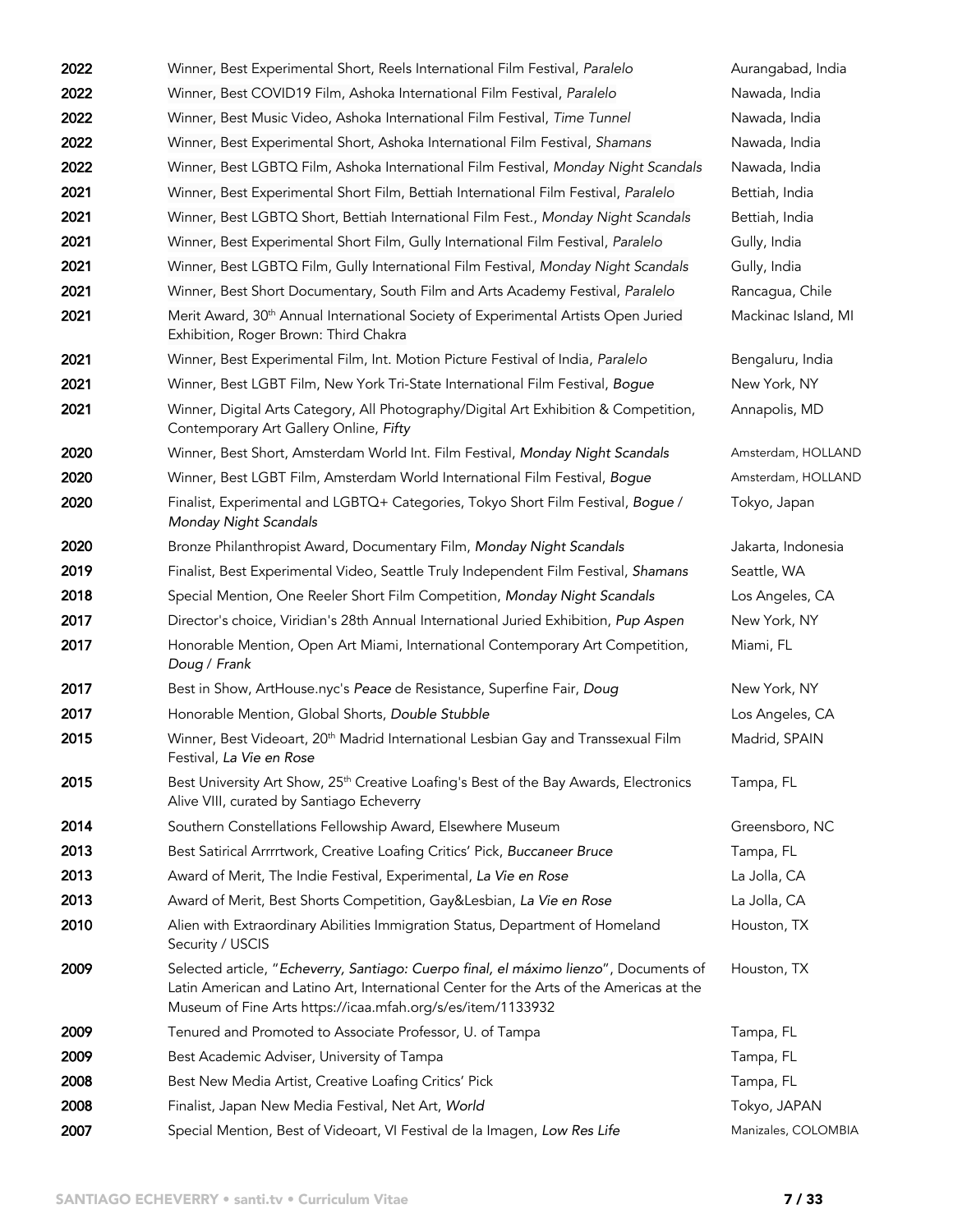| 2006 | Special Mention, Best of Net Art, V Festival de la Imagen, EYE CU                            | Manizales, COLOMBIA                       |
|------|----------------------------------------------------------------------------------------------|-------------------------------------------|
| 2003 | Finalist, VI Certamen Internacional de Poesía y Narrativa Breve, Sexo/Diablo                 | <b>BS Aires, ARGENTINA</b>                |
| 2001 | First Prize, Imágenes que Navegan, DeRemate.com, Digital Skin                                | Bogotá, COLOMBIA                          |
| 1999 | Selected, Top 10 Latin American Digital Artists, bitniks.com                                 | Madrid, SPAIN                             |
| 1998 | Selected, US Exhibitor, New Talent Pavilion, MILIA 98, Carmen Made Me So                     | Cannes, FRANCE                            |
| 1993 | Winner, Best Colombian Videoart, Il Festival Franco Latinoamericano de Videoarte,<br>Octobre | <b>COLOMBIA CHILE</b><br>ARGENTINA FRANCE |

#### **GRANTS**

| 2016 - 2017 | Sabbatical Research, full year: The New Media Cabaret                      | Tampa, FL                |
|-------------|----------------------------------------------------------------------------|--------------------------|
| 2012 - 2013 | DANA Grant, The University of Tampa                                        | Tampa, FL                |
| 2012 - 2013 | DELO Grant, The University of Tampa                                        | Tampa, FL                |
| 2011 - 2012 | International Faculty Development Grant, The University of Tampa           | Tampa, FL                |
| 2010 - 2011 | Alumni Association Grant, The University of Tampa                          | Tampa, FL                |
| 2009 - 2010 | Alumni Association Grant, The University of Tampa                          | Tampa, FL                |
| 2009 - 2010 | DANA Grant, The University of Tampa                                        | Tampa, FL                |
| 1997        | OASIS Award for International Students, NYU                                | New York, NY             |
| 1997        | Paulette Goddard Grant, ITP, NYU                                           | New York, NY             |
| 1996        | Ben & Jean Rubin Grant, Tisch School, NYU                                  | New York, NY             |
| 1995 - 1997 | Fulbright Grant, Fulbright Commission / IIE / USIA                         | Colombia / USA           |
| 1995 - 1997 | Best Student of the School of Arts Grant, Universidad Nacional de Colombia | Bogotá, COLOMBIA         |
| 1992        | Bi-National Cooperation Grant, French Ministry of Foreign Affairs          | <b>COLOMBIA / FRANCE</b> |

#### TRAVEL GRANTS

| 2019 | Siggraph Asia, Grant from College of Arts and Letters, UT                     | Brisbane, AUSTRALIA |
|------|-------------------------------------------------------------------------------|---------------------|
| 2016 | Siggraph Asia, Grant from College of Arts and Letters, UT                     | Macau, CHINA        |
| 2016 | CTRL+Ñ Festival de Arte Electrónico, Grant from College of Arts & Letters, UT | Tlaxcala, MEXICO    |
| 2014 | Voltaje 14, Grant from College of Arts and Letters, UT                        | Bogotá, COLOMBIA    |
| 2014 | Siggraph 14, Grant from College of Arts and Letters, UT                       | Vancouver, CANADA   |
| 2012 | Siggraph 12, Grant from College of Arts and Letters, UT                       | Los Angeles, CA     |
| 2010 | Siggraph 10, Grant from College of Arts and Letters, UT                       | Los Angeles, CA     |
| 2009 | Siggraph 09, Grant from College of Arts and Letters, UT                       | New Orleans, LA     |
| 2008 | Siggraph 08, Grant from College of Arts and Letters, UT                       | Los Angeles, CA     |
| 2007 | Siggraph 07, Grant from College of Arts and Letters, UT                       | San Diego, CA       |
| 1997 | Siggraph 97, Grant from USA Networks and the Scifi Channel                    | Los Angeles, CA     |
| 1994 | Stonewall 25, Grant from Int. Gay & Lesbian Human Rights Commission           | New York, NY        |

## PROFESSIONAL EXPERIENCE IN OTHER THAN HIGHER EDUCATION

1999 - present **Online Producer and Consultant**, Self

New Media Consultant for private, public institutions and NPO such as the French Embassy in Colombia, the *Goethe Institut*, the Bogotá Film Festival, the Museum of COLOMBIA / USA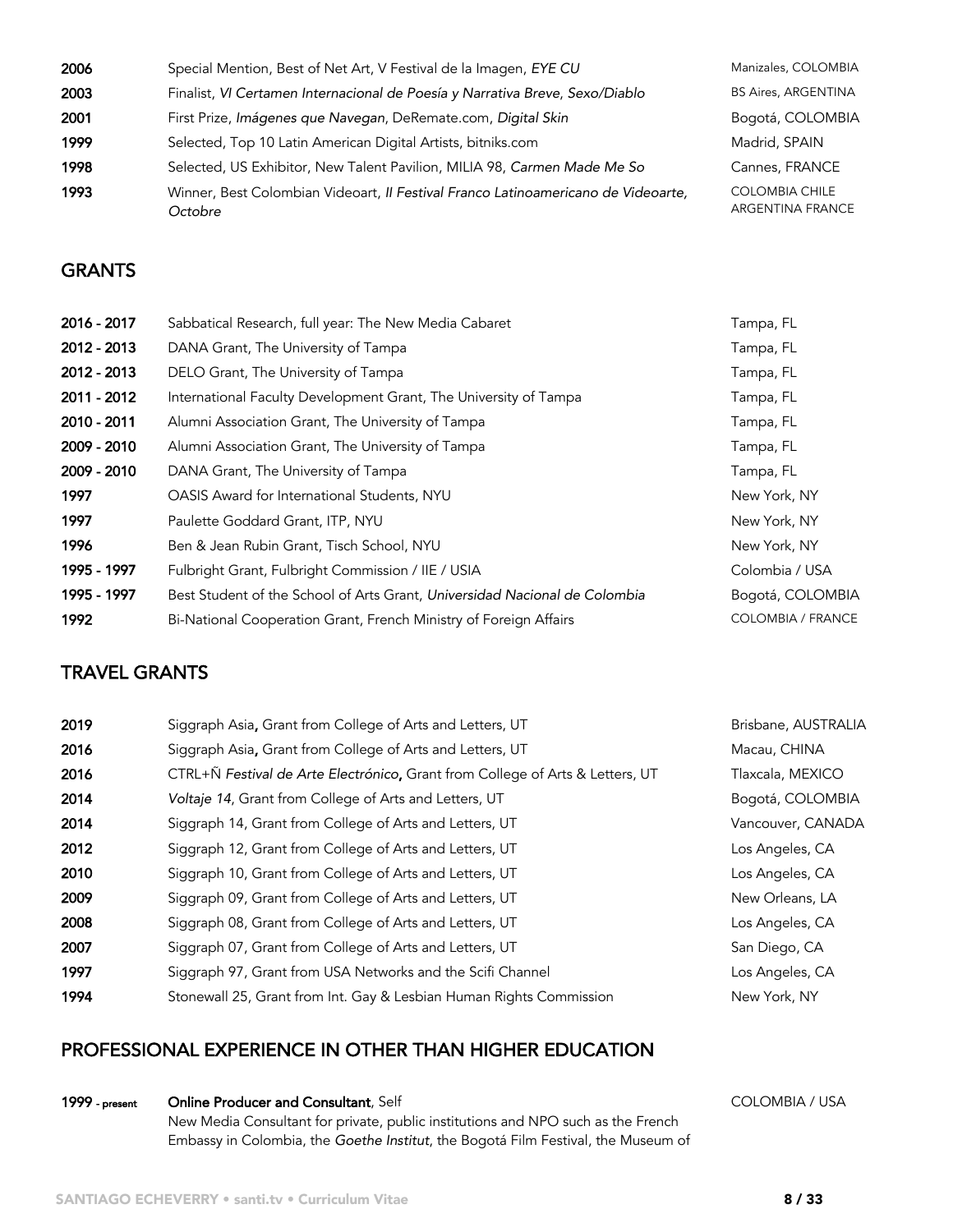|             | Modern Art of Bogotá, Hammerhead Aquatics, etc. Currently designing and<br>maintaining several websites for clients in USA and Colombia.                                                                                                                                                                                                                                                                                                                                                                                                                                                                         |                  |
|-------------|------------------------------------------------------------------------------------------------------------------------------------------------------------------------------------------------------------------------------------------------------------------------------------------------------------------------------------------------------------------------------------------------------------------------------------------------------------------------------------------------------------------------------------------------------------------------------------------------------------------|------------------|
| $2012 - 14$ | Interaction Designer, Developer and Consultant, 2point0 Concepts<br>Interactive advertising, Programmer, Consultant and Video Director for 2point0<br>concepts, American company with clients in the Middle East, developing interactive<br>video walls using 2D and 3D camera computing and 4K video.                                                                                                                                                                                                                                                                                                           | USA / KUWAIT     |
| $2000 - 02$ | Founder, Chief Executive Officer, Móvil Comunicación Ltda<br>CEO of movilco.net, a company that developed mobile solutions involving wireless<br>communications and portable equipment - such as Pocket PCs, Palms and PDA Phones<br>- and custom designed CRMs and servers. In charge of intercompany relations and<br>strategic alliances with partners such as Microsoft, Hewlett Packard and Compaq.<br>Responsible for the financial integrity of the company. Co-Designer of our products                                                                                                                  | Bogotá, COLOMBIA |
| 1999 - 01   | Online Producer and Consultant, StarMedia<br>Developed pages, flash animations, banners and mini-sites for clients such as<br>Century21, Ericsson, Schwab, Levi's, Coca Cola among others, for StarMedia's portals<br>in Argentina, Venezuela, Mexico and the USA. StarMedia was the lead Internet portal<br>for Latin America in Spanish                                                                                                                                                                                                                                                                        | New York, NY     |
| 1996 - 98   | Online Producer and Web Designer, USA Networks<br>Lead Web Designer and Producer for the Cable TV channel USA Network's Web Site.<br>Key player in the re-design and expansion of the Site. Developed areas on-line for USA<br>Network's shows and special presentations such as Moby Dick, La Femme Nikita, The<br>Westminster Dog Show and the US Open, implementing banners, chats, on-line<br>events, Flash animations, DHTML, Perl/CGI/Javascript, streaming video and audio<br>clips. Developed the first version of the web site and the SciFi Channel's website for<br>Latin American markets in Spanish | New York, NY     |
| 1996 - 97   | Graduate Assistant, ITP, NYU<br>Software and technical assistant for students and faculty of the Interactive<br>Telecommunications Program at NYU                                                                                                                                                                                                                                                                                                                                                                                                                                                                | New York, NY     |
| 1989 - 95   | Director and Producer, French Embassy<br>Director and Producer of the Cultural Affairs Department's weekly television program<br>broadcast in Colombia, specialized in French and Colombian cultural expressions.<br>Under my direction, the show became the most important showcase for Colombian,<br>Latin American and French Videoart productions.                                                                                                                                                                                                                                                           | Bogotá, COLOMBIA |

## PEER REVIEWED / EXHIBITED / JURIED WORKS & PROFESSIONAL PROJECTS

| 2022 | MARCHA DEL SILENCIO · Experimental / Video Performance                                                     |
|------|------------------------------------------------------------------------------------------------------------|
| 2021 | <b>PARALELO</b> • Experimental Documentary / Digital Prints                                                |
| 2021 | HISTORIAS DE AMOR · Volumetric video performance                                                           |
| 2020 | <b>FIFTY</b> • Volumetric Video Performance / Digital Prints                                               |
| 2020 | <b>SHINO BAY •</b> Volumetric Video / Digital Prints                                                       |
| 2020 | <b>ROGER •</b> Volumetric Videoart / Digital Prints                                                        |
| 2020 | <b>TUNEL DE TIEMPO</b> • Music video for Colombian Musician Río Cerón, with 33.5K+ views as of August 2021 |
| 2019 | <b>BOGUE •</b> Volumetric Videoart / Digital Prints                                                        |
| 2018 | <b>SHAMANS •</b> Volumetric Videoart / Digital Prints                                                      |
| 2018 | <b>CABARET</b> • Volumetric Videoart, music by Antenor Ferreira                                            |
| 2018 | <b>MONDAY NIGHT SCANDALS •</b> Experimental volumetric documentary                                         |
| 2017 | <b>MAP TO THE STARS •</b> Volumetric Music Video, music by Angel Ito                                       |
| 2017 | <b>ANATHEMA •</b> Volumetric Videoart, music by Zoonosis MX                                                |
| 2017 | LINE DANCE . Volumetric Videoart, music by Patty E. Patétik                                                |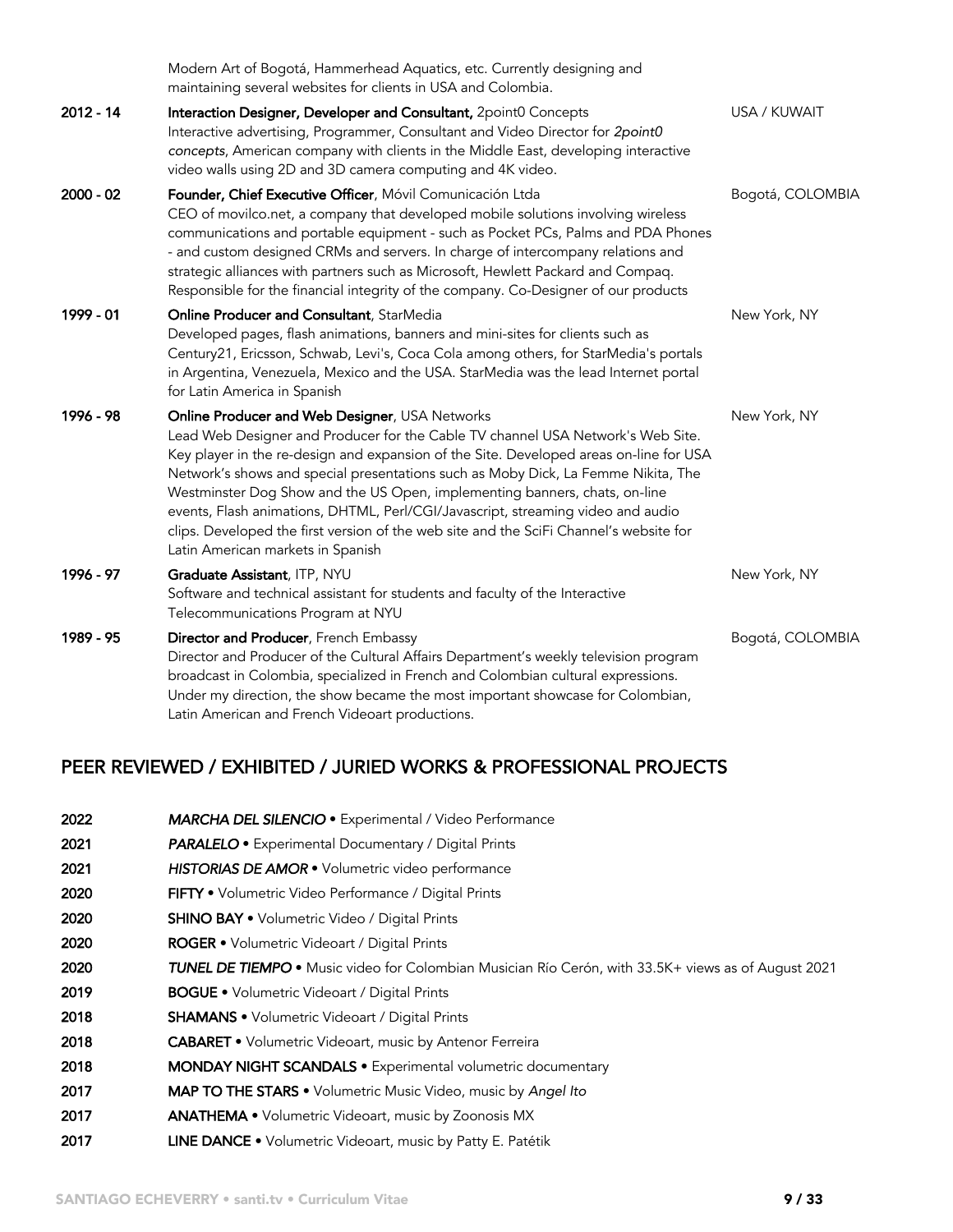| 2017 | GREEN ROOM . Volumetric Videoart, music by Patty E. Patétik                                                                                  |
|------|----------------------------------------------------------------------------------------------------------------------------------------------|
| 2017 | <b>CIGAR NIGHT •</b> Volumetric Videoart, music by Patty E. Patétik                                                                          |
| 2017 | <b>BUBBA •</b> Volumetric Videoart, music by Patty E. Patétik                                                                                |
| 2017 | BILL . Volumetric Videoart, music by Patty E. Patétik                                                                                        |
| 2017 | <b>DOUBLE STUBBLE .</b> Volumetric Videoart, music by Roke Cabrera                                                                           |
| 2017 | <b>STILETTOS •</b> Volumetric Videoart, music by Patty E. Patétik                                                                            |
| 2017 | <b>STUDIO 54 •</b> Volumetric Videoart, music by Felix Da Housecat                                                                           |
| 2017 | <b>FRANK •</b> Volumetric Videoart, music by Patty E. Patétik                                                                                |
| 2016 | JOSE & TROY . Volumetric Videoart, music by Patty E. Patétik                                                                                 |
| 2016 | NATASHA · Volumetric Videoart, music by Patty E. Patétik                                                                                     |
| 2016 | ROKE . Volumetric Videoart, music by Roke Cabrera                                                                                            |
| 2016 | <b>PATRICK MILLER •</b> Videoart, iPhone camera                                                                                              |
| 2015 | <b>NARCISSUS •</b> Volumetric Videoart                                                                                                       |
| 2015 | <b>ALINA'S SHOES .</b> Video Performance                                                                                                     |
| 2015 | RIGHTS FOR PUPPETS NOW! • Mockumentary, co-created with Zombie Gangbang / SixSexSix,                                                         |
| 2015 | <b>MONNA INNOMINATA</b> • Video Poetry / Dance, directed by UT Theater professor Bob Gonzalez                                                |
| 2015 | WITH A TWIST . Volumetric Video Performance / Live Video Mapping, Choreography by Susannah LeMarquand                                        |
| 2014 | <b>SOUSVEILLANCE</b> • Volumetric Video Installation                                                                                         |
| 2014 | <b>ANDANTE SPIANATO •</b> Volumetric Videoart / Video Dance, Choreography by Susannah LeMarquand, piano<br>interpreted by Grigorios Zamparas |
| 2014 | ORISHAS . Volumetric Videoart / Video Dance, Choreography by Susannah LeMarquand                                                             |
| 2013 | <b>QUANDO M'EN VO .</b> Video mapping on live opera singer, performance by Hein Jung                                                         |
| 2013 | <b>APOCALYPSE OF EDEN •</b> Volumetric Videoart / Live Orchestra, music by Travis Damato                                                     |
| 2013 | <b>MODERN SAINTS •</b> Digital Photography, Archival Ink on photo paper                                                                      |
| 2013 | LA VIE EN ROSE . Volumetric Videoart                                                                                                         |
| 2013 | SELF E-PORTRAITS #2 #3 • Volumetric Digital Prints, Archival Ink on photo paper                                                              |
| 2013 | <b>BUCCANEER BRUCE .</b> Videoart / Digital Print                                                                                            |
| 2012 | WATERFALL • Camera computing, interactive video installation                                                                                 |
| 2012 | <b>BUBBLES</b> • Camera computing, interactive video installation                                                                            |
| 2012 | DIEGO - VIDEO • Videoart                                                                                                                     |
| 2012 | FLEX TOLLEY . Digital Prints, archival ink on photographic paper                                                                             |
| 2011 | DIEGO . Video mapping, public art, 47 channels                                                                                               |
| 2011 | <b>PRICK</b> • Videoart / Digital prints                                                                                                     |
| 2011 | <b>MAROC 4 ALGERIE 0 · Videoart</b>                                                                                                          |
| 2011 | <b>MEANDERING .</b> Digital Photography                                                                                                      |
| 2010 | LIFE • Net Art: Non-linear video / Digital prints                                                                                            |
| 2010 | <b>FORTY •</b> Digital Video, Flash                                                                                                          |
| 2009 | <b>EDWARDO</b> . Video Performance                                                                                                           |
| 2009 | <b>UN AÑO DE AMOR •</b> Video Performance                                                                                                    |
| 2009 | FAILED DRAG SERIES . Digital Prints Performance, archival ink on metallic paper                                                              |
| 2008 | FAILED DRAG . Videoart                                                                                                                       |
| 2008 | HEAL • Prints/Performance, archival ink on metallic paper                                                                                    |
| 2008 | HEAL ON PAPER . Analog Prints, Mixed Media                                                                                                   |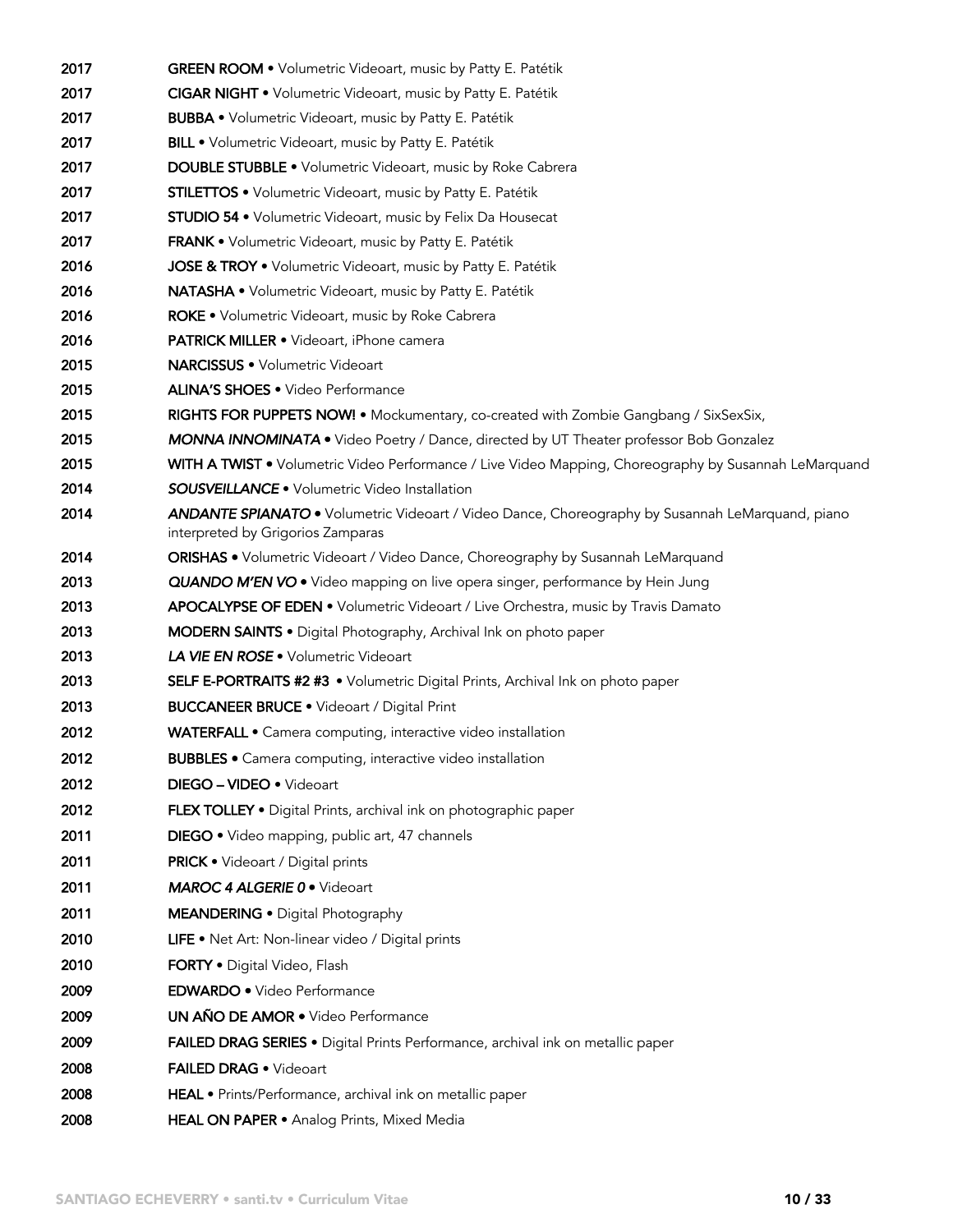| 2007    | <b>WORLD</b> • Net Art: Interactive Video                                                                                               |
|---------|-----------------------------------------------------------------------------------------------------------------------------------------|
| 2006    | LOW RES LIFE . Net Art: Video                                                                                                           |
| 2006    | <b>EYE C U • Net Art: Video</b>                                                                                                         |
| 2005    | <b>SIDA / AIDS •</b> Net Art: Interactive Poetry                                                                                        |
| 2004    | <b>CRASH •</b> Net Art: Interactive Animation                                                                                           |
| 2004    | <b>LOVE •</b> Net Art, Interactive Video Installation                                                                                   |
| 2004    | <b>NO DISPAREN, PRENSA! •</b> Videoart                                                                                                  |
| 2003    | <b>MANIFIESTO PATTYTÉTIKO · Documentary</b>                                                                                             |
| 2003    | THE WONDERS OF SURGERY . Photo Performance, Kodachrome                                                                                  |
| 2003    | <b>LETAL •</b> Videoart Performance                                                                                                     |
| 2002    | <b>I'VE GOT YOU UNDER MY SKIN •</b> Assemblage, Mixed Media                                                                             |
| 2002    | <b>SMOKE • Videoart</b>                                                                                                                 |
| 2001    | <b>CESÁREA</b> • Videoart Performance                                                                                                   |
| 2000    | PIEL DIGITAL . Digital Imaging, Assemblage                                                                                              |
| 2000    | <b>BRUCE+MICHAEL-GREG •</b> Photo/Video Installation, B/W Photo                                                                         |
| 2000    | <b>POSICIÓN NEUTRAL</b> · Interactive Installation, Kaleidoscope                                                                        |
| 2000    | LOVER MAN, WHERE CAN YOU BE? . Videoart                                                                                                 |
| 1999    | <b>CON GAME •</b> Net Art: Interactive Narration, written by Bruce Benderson                                                            |
| 1997    | <b>REFLECTIONS</b> • Interactive Video Installation, Dual Channel                                                                       |
| 1996    | CARMEN MADE ME SO . Net Art: Interactive Narration, co-created with Eurídice Arratia                                                    |
| 1996    | <b>LINO •</b> Digital Videoart                                                                                                          |
| 1996    | <b>SUMMERTIME •</b> Digital Videoart                                                                                                    |
| 1995    | <b>OBJECTS IN MIRROR •</b> Video Performance Installation, Triple Channel                                                               |
| 1995    | <b>LOVE LESSONS • Videoart</b>                                                                                                          |
| 1994    | <b>ANOCHE MATARON UN TRAVESTI • Videoart</b>                                                                                            |
| 1994    | CAMA SENSORIAL • Interactive Installation, Mixed Media, Co-created with Las Hermanitas de la Perpetua<br>Indulgencia Seccional Colombia |
| 1993    | <b>ASFIXIA •</b> Videoart                                                                                                               |
| 1992    | <b>OCTOBRE</b> · Digital Videoart                                                                                                       |
| 1992    | <b>ANTÍTESIS</b> • Videoart                                                                                                             |
| 1989    | UNO MIL . Videoart, Betamax, Co-created with Fernando Cuadrado, Isabella Gonzalez and Clemencia Gómez.                                  |
| 1989    | <b>TANIA-ICH •</b> Videoart, Betamax                                                                                                    |
| 1989    | YO SOY TODO JAPONES . Videoart, Betamax, Co-created with Fernando Cuadrado                                                              |
| 1989-95 | UNA MIRADA A FRANCIA . Cultural Television Documentary, 260 Episodes, 23'00" each, National Colombian TV                                |

## JURIED EXHIBITIONS / COMPETITIVE & NON-COMPETITIVE

| 2022 | ALC Videoart Festival, Museo de Arte Contemporáneo de Alicante and Pozos de<br>Garrigós, Roger Brown                                             | Alicante, SPAIN |
|------|--------------------------------------------------------------------------------------------------------------------------------------------------|-----------------|
| 2022 | FISURA: 20 Festival Experimental de Cine y Video Experimental, Cinemateca<br>Municipal & filminlatino.com, Monday Night Scandals, Shamans, Bogue | Durango, MEXICO |
| 2022 | 195 Countries Film Festival, Monday Night Scandals, Best LGBTQ Film, Shamans, Best<br>Experimental Film                                          | Patna, INDIA    |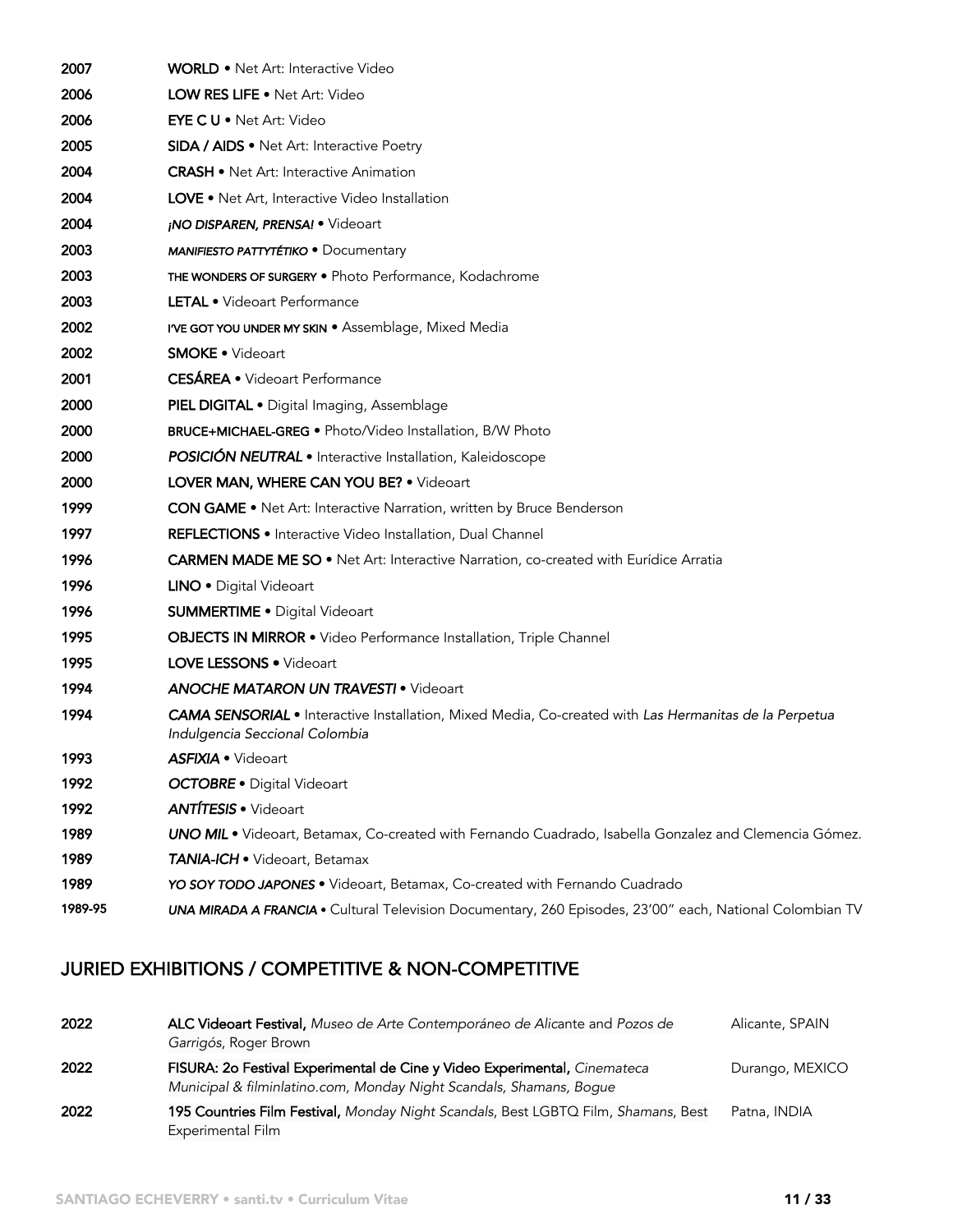| 2022 | 8 and Half Film Awards, Paralelo                                                                                                                                                                                             | Rome, ITALY                             |
|------|------------------------------------------------------------------------------------------------------------------------------------------------------------------------------------------------------------------------------|-----------------------------------------|
| 2022 | Santa Cruz International Film Festival, Paralelo                                                                                                                                                                             | Sta. Cruz, ARGENTINA                    |
| 2022 | Hispanic International Film Festival, Paralelo                                                                                                                                                                               | Nassau, DE                              |
| 2022 | Reels International Film Festival, Paralelo, Time Tunnel                                                                                                                                                                     | Aurangabad, INDIA                       |
| 2022 | Ashoka International Film Festival, Paralelo, Monday Night Scandals, Time Tunnel, Shamans                                                                                                                                    | Nawada, INDIA                           |
| 2021 | 18 <sup>th</sup> Another Hole in the Head, Paralelo                                                                                                                                                                          | San Francisco, CA                       |
| 2021 | Biafarin Awards 2021, Online Group Exhibition, Roger Brown: 3rd Chakra                                                                                                                                                       | Ontario, CANADA                         |
| 2021 | The Film and Video Poetry Symposium, The Film and Video Poetry Society, Paralelo                                                                                                                                             | Pasadena, CA                            |
| 2021 | Moving images: pause restart, Cabrillo College Gallery, juried by Clark Buckner,<br><b>BOGUE: Bogota Voguing</b>                                                                                                             | Aptos, CA                               |
| 2021 | The IndieFEST Film Awards, Paralelo                                                                                                                                                                                          | La Jolla, CA                            |
| 2021 | FlickFAIR Film Festival, Shamans                                                                                                                                                                                             | Online, Worldwide                       |
| 2021 | Bettiah International Film Festival, Monday Night Scandals and Paralelo                                                                                                                                                      | Bettiah, INDIA                          |
| 2021 | Gully International Film Festival, Monday Night Scandals (Winner, Best LGBTQ Film)<br>and Paralelo                                                                                                                           | Gully, INDIA                            |
| 2021 | MAGMART 12 <sup>th</sup> Edition, Cabaret, videoart, music by Antenor Ferreira                                                                                                                                               | Naples, ITALY                           |
| 2021 | Tampa International Gay and Lesbian Film Festival, Paralelo, experimental film                                                                                                                                               | Tampa, FL                               |
| 2021 | Innovations: ISEA 30 <sup>th</sup> Annual International Open Juried Exhibition, Roger Brown: Third<br>Chakra, volumetric digital print                                                                                       | Mackinac Island, MI                     |
| 2021 | New York Tri State Film Festival, Paralelo, experimental film                                                                                                                                                                | New York, NY                            |
| 2021 | South Film and Arts Academy Festival, Paralelo, experimental documentary                                                                                                                                                     | Rancagua, Chile                         |
| 2021 | International Motion Picture Festival of India, Paralelo, Best Experimental Film                                                                                                                                             | Bengaluru, India                        |
| 2021 | Roma Short Film Festival, Official Selection, Bogue / Time Tunnel, videoart                                                                                                                                                  | Rome, ITALY                             |
| 2021 | New Wave Short Film Festival, Finalist, Bogue / Time Tunnel / Monday Night Scandals                                                                                                                                          | Munich, GERMANY                         |
| 2021 | Tokyo Short Film Festival, Finalist, Monday Night Scandals / Time Tunnel / Bogue                                                                                                                                             | Tokyo, JAPAN                            |
| 2021 | New York Tri-State International Film Festival, Winner Best LGBT Film, Bogue, videoart                                                                                                                                       | New York, NY                            |
| 2021 | Fullshot Cinema Magazine, Bogue, videoart                                                                                                                                                                                    | <b>WWW</b>                              |
| 2021 | Seoul International Short Film Festival, Time Tunnel / Bogue, videoart                                                                                                                                                       | Seoul, KOREA                            |
| 2021 | Film Today Festival, Monday Night Scandals, documentary                                                                                                                                                                      | <b>WWW</b>                              |
| 2021 | FILMÓPTICO International Art Visual and Film Festival, Honorable Mention for Bogue /<br>exhibiting also Shamans and Monday Night Scandals.                                                                                   | CDMX, MEXICO                            |
| 2020 | Digital Art and Online Gallery D-ART, 24th International Conference Information<br>Visualisation IV2020, 3 House of Tupamaras volumetric prints                                                                              | Vienna, AUSTRIA<br>Melbourne, AUSTRALIA |
| 2020 | World Philanthropist Awards, winner Bronze Philanthropist Award, Monday Night<br>Scandals, documentary                                                                                                                       | Jakarta, Indonesia                      |
| 2020 | 2020 ALL Photography/Digital Art Exhibition & Competition, Winner Digital Arts, Fifty,<br>volumetric print                                                                                                                   | Annapolis, MD                           |
| 2020 | TLVFest, LGBTQ+ International Film Festival, Bogue, videoart                                                                                                                                                                 | Tel Aviv, ISRAEL                        |
| 2020 | <b>EmMeio #12, Digital Arts Exhibition, Bogue, videoart</b>                                                                                                                                                                  | Brasilia, BRAZIL                        |
| 2020 | 17 <sup>th</sup> Another Hole in the Head Film Festival, Bogue, videoart                                                                                                                                                     | San Francisco, CA                       |
| 2020 | New Photography II: National Juried Exhibition, juried by Philip Brookman, Consulting<br>Curator Department of Photographs, National Gallery of Art Washington, DC; Academy<br>of Art Museum, Kurt Fowl, volumetric IR print | Easton, MD                              |
| 2020 | Photography Without a Lens, Rhode Island Center for Photographic Arts, juried by Ann<br>Jastrab, Executive Director at the Center for Photographic Art (CPA) in Carmel,<br>California, House of Tupamaras, digital print     | Providence, RI                          |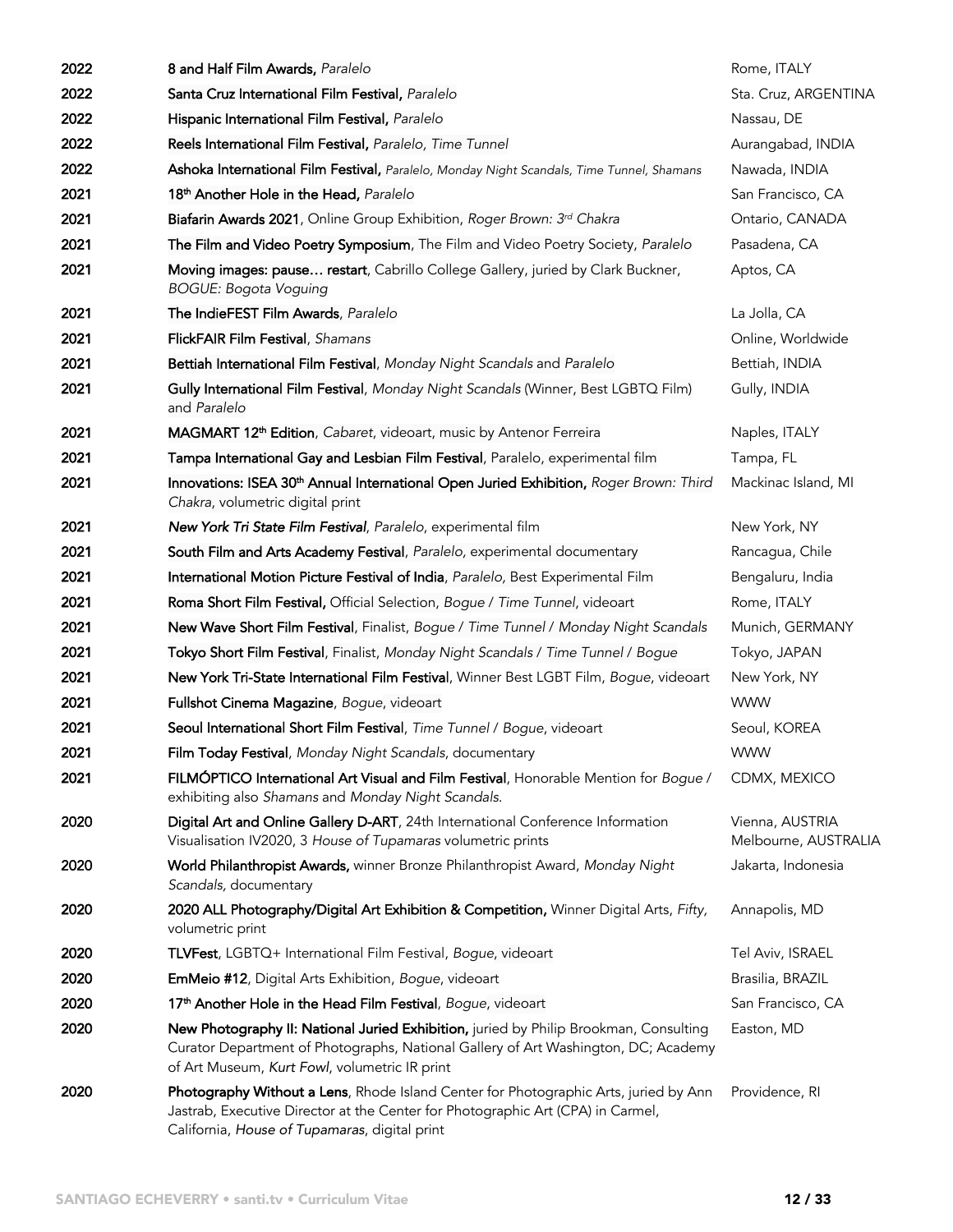| 2020 | KannibalFest Experimental Film and Media Festival, Bogue, videoart                                                                                                                                                                                          | Berlin, GERMANY                                            |
|------|-------------------------------------------------------------------------------------------------------------------------------------------------------------------------------------------------------------------------------------------------------------|------------------------------------------------------------|
| 2020 | Amsterdam International World Film Festival, Best LGBTQ Film: Bogue / Best Short Film: Amsterdam,<br>Monday Night Scandals, documentary                                                                                                                     | <b>NETHERLANDS</b>                                         |
| 2020 | PROUD+2020, The Studio Door, juried by Hunter O'Hanian, Executive Director of<br>Stonewall National Museum & Archives, House of Tupamaras, volumetric print                                                                                                 | San Diego, CA                                              |
| 2020 | Art & Technology 4.0, K12 & Tejas Gallery, juried by Michael Casselli (Antioch College),<br>Studio 54, videoart                                                                                                                                             | Dayton, OH                                                 |
| 2020 | Nude Nite Tampa, House of Tupamaras, volumetric prints                                                                                                                                                                                                      | Tampa, FL                                                  |
| 2020 | Pink Life Queer Fest, House of Tupamaras / Bogue, videoart                                                                                                                                                                                                  | Ankara, TURKEY                                             |
| 2019 | MicroActs: Invert Visions, The Château London, Double Stubble, videoart                                                                                                                                                                                     | London, UK                                                 |
| 2019 | The US Show, Blue Line Arts Gallery, Kurt Fowl, volumetric print                                                                                                                                                                                            | Roseville, CA                                              |
| 2019 | Siggraph Asia, Art Gallery, Brisbane Convention & Exhibition Centre, Anathema,<br>videoart / Doug, volumetric print                                                                                                                                         | Brisbane, AUSTRALIA                                        |
| 2019 | enGENDERing Change, National Juried Exhibition, Cloyde Snook Gallery, Art<br>Department, Adams State University, Delishez Lii, volumetric print                                                                                                             | Alamosa, CO                                                |
| 2019 | STIFF: Seattle True Independent Film Festival, The Factory Luxe, Shamans, videoart                                                                                                                                                                          | Seattle, WA                                                |
| 2019 | Kannibalfest Film Festival, VillaKuriosum, Monday Night Scandals, documentary                                                                                                                                                                               | Berlin, GERMANY                                            |
| 2019 | Berlin Short Film Festival, Babylon Cinema, Shamans, videoart                                                                                                                                                                                               | Berlin, GERMANY                                            |
| 2019 | FILE Festival Internacional de Linguagem Eletrônica, Sesi Gallery of Art, Shamans /<br>Anathema, videoart                                                                                                                                                   | Sao Paulo, BRAZIL                                          |
| 2019 | Depth of Field International Film Festival, Monday Night Scandals, documentary                                                                                                                                                                              | Nassau, DE                                                 |
| 2019 | Docs Without Borders Film Festival, Monday Night Scandals, documentary                                                                                                                                                                                      | Nassau, DE                                                 |
| 2019 | One Reeler Film Festival, finalist, Monday Night Scandals, documentary                                                                                                                                                                                      | Los Angeles, CA                                            |
| 2019 | Analog   Digital: Annual Juried Show, Beacon Gallery, Frank / Studio 54, videoart                                                                                                                                                                           | Boston, MA                                                 |
| 2018 | HOMOGRAPHIA 4 Muestra Internacional de Video y Performance, traveling Video and<br>Performance Art show through several cities in Mexico; curated by Chris Miller and Edgar Querétaro, San Miguel<br>Ramírez, Cabaret (music by Antenor Ferreira), videoart | Tlaxcala, Cholula,<br>de Allende, CDMX,<br>Morelia, MEXICO |
| 2018 | 1st GIPHY Film Festival, finalist, Kurt Fowl, videoart                                                                                                                                                                                                      | New York, NY                                               |
| 2018 | 15 <sup>th</sup> Another Hole in the Head Film Festival, New People Cinema Japantown, Monday<br>Night Scandals, documentary                                                                                                                                 | San Francisco, CA                                          |
| 2018 | 4 <sup>th</sup> International Phone-ography Competition, fotofoto gallery 14, Juror: Beth<br>Giacummo-Lachacz, Frank at Hunters, iPhone photography                                                                                                         | Huntington, NY                                             |
| 2018 | 29 <sup>th</sup> Tampa International Gay and Lesbian Film Festival, Tampa Theatre, Monday Night<br>Scandals, documentary facebook.com/watch/?v=108680650039223                                                                                              | Tampa, FL                                                  |
| 2018 | 2 <sup>nd</sup> Florida Biennial, Art and Culture Center, José & Troy / Frank / Bubba / Double<br>Stubble, videoart                                                                                                                                         | Hollywood, FL                                              |
| 2018 | STIFF: Seattle True Independent Film Festival, The Factory Luxe, Monday Night<br>Scandals, documentary / Studio 54, videoart                                                                                                                                | Seattle, WA                                                |
| 2018 | 9th Annual 10x10x10xTieton, Tieton Arts and Humanities, Pup Austin, digital print                                                                                                                                                                           | Tieton, WA                                                 |
| 2018 | Hong Kong Arthouse Film Festival, Hong Kong Arts Centre, Anathema, videoart                                                                                                                                                                                 | Wan Chai, HONG KONG                                        |
| 2018 | Currents New Media, Museo Cultural de Santa Fe, Bill, videoart                                                                                                                                                                                              | Santa Fe, NM                                               |
| 2018 | Nude Nite Tampa, The Warehouse Ybor City, Mike Aubrey, volumetric prints                                                                                                                                                                                    | Tampa, FL                                                  |
| 2017 | 1st Open Art Miami: International Contemporary Art Competition 2017, Honorable<br>Mention, Frank / Doug, volumetric prints                                                                                                                                  | Miami, FL                                                  |
| 2017 | Viridian's 28th Annual Juried Exhibition, digital show, curated by Susan Thompson,<br>assistant curator at the Guggenheim Museum, Doug, volumetric prints                                                                                                   | New York, NY                                               |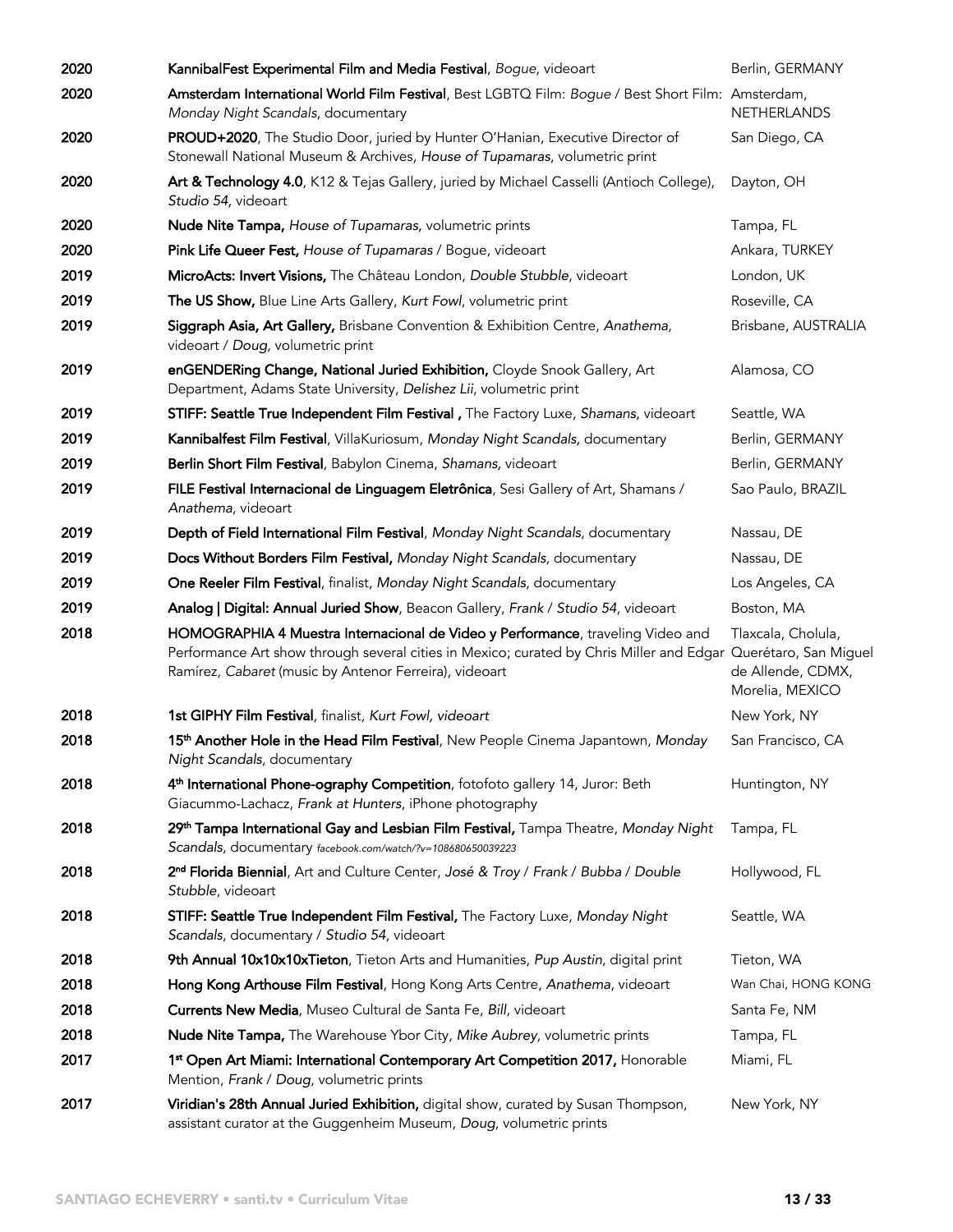| 2017 | Nude Nite Miami, Wynwood Art District, Jonathan Armour, volumetric prints                                                                                                                                                      | Miami, FL           |
|------|--------------------------------------------------------------------------------------------------------------------------------------------------------------------------------------------------------------------------------|---------------------|
| 2017 | Skyway, a contemporary collaboration! Museum of Fine Arts - skywaytampabay.com,<br>José & Troy, volumetric print / Frank, volumetric print / Studio 54, videoart                                                               | St. Petersburg, FL  |
| 2017 | The Audience Awards, Double Stubble, videoart                                                                                                                                                                                  | Missoula, MT        |
| 2017 | Peace de Resistance, ArtHouse.nyc at Superfine Fair, Doug, volumetric print                                                                                                                                                    | New York, NY        |
| 2017 | PROUD: Celebrating the Art of LGBTQ Artists, The Studio Door, Mitzi Ross / Cigar<br>Night 04, volumetric prints                                                                                                                | San Diego CA        |
| 2017 | Unseen, photography beyond the visible, Providence Center for Photographic Arts,<br>Kurt Fowl, volumetric prints                                                                                                               | Providence, RI      |
| 2017 | STIFF: Seattle True Independent Film Festival, Double Stubble, videoart                                                                                                                                                        | Seattle, WA         |
| 2017 | Global Shorts online festival, Double Stubble, videoart                                                                                                                                                                        | Los Angeles, CA     |
| 2017 | Indie Grits: Visiones, Columbia Museum of Art, Cabaret print series and videos                                                                                                                                                 | Columbia, SC        |
| 2017 | Digitalia, Barrett Art Center, Frank, volumetric print                                                                                                                                                                         | Poughkeepsie, NY    |
| 2017 | <b>Nude Nite, Enatic Art Show 6818 S Manhattan Ave, Doug / Frank, volumetric prints</b>                                                                                                                                        | Tampa, FL           |
| 2016 | Videopride Madrid, Space Labruc, Monday Night Scandals, documentary                                                                                                                                                            | Madrid, Spain       |
| 2016 | Siggraph Asia Art Gallery, Macau University of Science & Technology, Narcissus,<br>digital print and videoart                                                                                                                  | Macau, CHINA        |
| 2016 | London Experimental Film Festival, University of East London, Narcissus, videoart                                                                                                                                              | London, UK          |
| 2016 | Seattle Transmedia & Independent Film Festival, Narcissus, videoart                                                                                                                                                            | Seattle, WA         |
| 2016 | Toronto Arthouse Film Festival 2016, Fall edition, Narcissus, videoart                                                                                                                                                         | Toronto, CANADA     |
| 2016 | Hong Kong Arthouse Film Festival 2016, Spring edition, Narcissus, videoart                                                                                                                                                     | Hong Kong, HK       |
| 2016 | Barcelona Erotic and Bizarre Art Film Festival, Culture Club Pindanguillo, Narcissus,<br>videoart                                                                                                                              | Barcelona, SPAIN    |
| 2016 | Nude Nite, Erotic Art Show, Narcissus, volumetric prints                                                                                                                                                                       | Tampa, FL           |
| 2015 | 25 <sup>th</sup> Inside Out Toronto LGBT Film Festival, La Vie en Rose, videoart                                                                                                                                               | Toronto, CANADA     |
| 2015 | Tehran International Short Film Festival, 32nd edition, international video section,<br>noncompetitive, Orishas, videoart                                                                                                      | Tehran, IRAN        |
| 2015 | Madrid International Lesbian Gay and Transsexual Film Festival, lesgaicinemad.com,<br>Best Videoart Award, La Vie en Rose, videoart                                                                                            | Madrid, SPAIN       |
| 2015 | Videograma: Festival Internacional de Videoarte, Espacio Fundación Teatro Odeón,<br>Museo de Arte Contemporáneo de Bogotá, Pantalla Publik de la Universidad Jorge<br>Tadeo Lozano & Lugar A Dudas, Andante Spianato, videoart | Bogotá/Cali, COL    |
| 2015 | Mykonos Biennale - Video Graffiti, Laka Theater, Archeological Museum & Cine<br>Manto, Orishas, videoart                                                                                                                       | Mykonos, GREECE     |
| 2015 | Understanding Visual Music - UVM, University of Brasilia, Orishas, videoart                                                                                                                                                    | Brasilia, BRAZIL    |
| 2015 | 19th Int. Conference Information Visualization, Universidad de Barcelona, Andante<br>Spianatto, volumetric prints                                                                                                              | Barcelona, SPAIN    |
| 2015 | 25th Annual Inside Out Toronto LGBT Film Festival, La Vie en Rose, videoart                                                                                                                                                    | Toronto, CA         |
| 2015 | Athens International Film+Video Festival, Orishas, videoart                                                                                                                                                                    | Athens, OH, USA     |
| 2014 | Hybrid Identities, MECA Mediterráneo Centro Artístico, Orishas, videoart                                                                                                                                                       | Almería, SPAIN      |
| 2014 | Hidden Rooms, part of the festival "Venezia Misteriosa" organized by Palazzo Ca'<br>Zanardi in collaboration with Regione Veneto, Orishas, videoart                                                                            | Venice, ITALY       |
| 2014 | Bogota Short Film Festival, Orishas, videoart                                                                                                                                                                                  | Bogotá, COLOMBIA    |
| 2014 | Toronto Independent Film Festival, Orishas, videoart                                                                                                                                                                           | Toronto, CANADA     |
| 2014 | FIVA III, Museo de Arte Contemporáneo de Santa Fe, La Vie en Rose, videoart                                                                                                                                                    | Santa Fe, ARGENTINA |
| 2014 | Scotophobia, Art Vidéo LGBTIQA, La Vie en Rose, videoart                                                                                                                                                                       | Geneva, SWITZERLAND |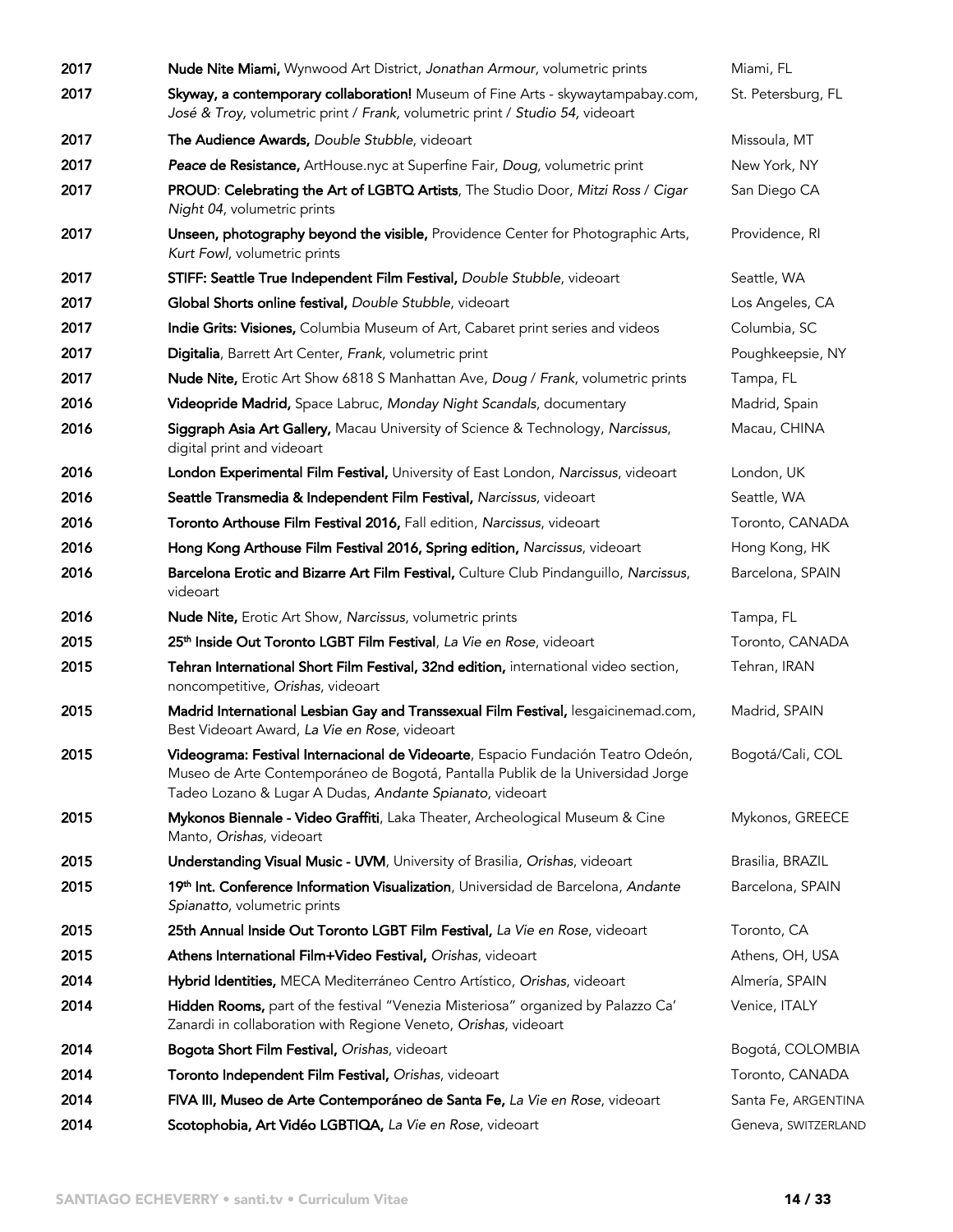| 2014 | 9 <sup>th</sup> Trinidad and Tobago International Film Festival, Orishas, videoart                                                                                                                                                                                                        | Trinidad&Tobago                           |
|------|-------------------------------------------------------------------------------------------------------------------------------------------------------------------------------------------------------------------------------------------------------------------------------------------|-------------------------------------------|
| 2014 | Miradas de Entorno, Kunza Galería Móvil, Orishas, videoart                                                                                                                                                                                                                                | Coquimba, CHILE                           |
| 2014 | The Video Show: 3 <sup>rd</sup> International Juried Exhibition of Video and Media Installation,<br>Raritan Valley Community College, Waterfall, Net Art                                                                                                                                  | Branchburg, NJ                            |
| 2013 | 12 <sup>th</sup> Miami Short Film Festival, La Vie en Rose, videoart                                                                                                                                                                                                                      | Miami, FL                                 |
| 2013 | The Indie Festival, Merit Award, Experimental Film, La Vie en Rose, videoart                                                                                                                                                                                                              | La Jolla, CA                              |
| 2013 | The Short Film Festival, Merit Award, LGBT Film, La Vie en Rose, videoart                                                                                                                                                                                                                 | La Jolla, CA                              |
| 2013 | University of Advancing Technology Digital Video Festival, La Vie en Rose, videoart                                                                                                                                                                                                       | Tempe, AZ                                 |
| 2013 | FIVA - III Festival Internacional de Videoarte, La Vie en Rose, videoart                                                                                                                                                                                                                  | <b>BSAS, ARGENTINA</b>                    |
| 2013 | 24 <sup>th</sup> Tampa International Gay and Lesbian Film Festival, La Vie en Rose, videoart                                                                                                                                                                                              | Tampa, FL                                 |
| 2013 | 8 <sup>th</sup> Trinidad and Tobago International Film Festival, La Vie en Rose, videoart                                                                                                                                                                                                 | Trinidad & Tobago                         |
| 2013 | 10 <sup>th</sup> International Conference in Computer Graphics, Imaging & Visualization,<br>University of Macau, Self E-Portrait, digital print                                                                                                                                           | Macau, CHINA                              |
| 2013 | 17 <sup>th</sup> International Conference on Information Visualization, D-Art Gallery, University of<br>London, Self E-Portrait, digital print                                                                                                                                            | London, UK                                |
| 2013 | CODE-D, Manifest Gallery, Self E-Portrait, digital print                                                                                                                                                                                                                                  | Cincinnati, OH                            |
| 2013 | Videodrama, Centro de Arte Contemporáneo, Quito & Kavlin Centro Cultural, Punta<br>del Este; curated by Santiago Rueda, Asfixia, videoart / Edwardo, video performance                                                                                                                    | Quito, ECUADOR<br>Punta del Este, URUGUAY |
| 2012 | Videodrama, Museo Macro (AR), curated by Santiago Rueda, Asfixia, videoart /<br>Edwardo, video performance                                                                                                                                                                                | Rosario, ARGENTINA                        |
| 2012 | ZeroFilm Festival, Maroc 4 Algérie 0, videoart                                                                                                                                                                                                                                            | Brooklyn, NY                              |
| 2012 | Light Assembly Videoart & Film Fest @ Art Basel Miami Beach, Diego, videoart                                                                                                                                                                                                              | Miami, FL                                 |
| 2012 | 23rd Tampa International Gay and Lesbian Film Festival, Prick, videoart                                                                                                                                                                                                                   | Tampa, FL                                 |
| 2011 | About Change, The World Bank Main Complex, Cultural Center of the Inter-American<br>Development Bank, EYE C U, videoart                                                                                                                                                                   | Washington DC                             |
| 2011 | ArtBurst, National Performance Network Visual Artist Network Annual Meeting, Straz<br>Center for the Performing Arts, Edwardo, live performance                                                                                                                                           | Tampa, FL                                 |
| 2011 | What's on your mind: narratives of the counterfeit persona, The World Bank, curated<br>by Edgar Endress, Life, Net Art                                                                                                                                                                    | Washington, DC                            |
| 2010 | Sanctioned Array, Conceived and organized by SpecifyOthers, New York City & United<br>Arab Emirates (www.specifyothers.com) in collaboration with WHITE BOX,<br>(www.whiteboxny.org), co-presented by ArteEast (www.arteeast.org), Low Res Life,<br>videoart / Edwardo, video performance | New York, NY                              |
| 2010 | ONE MOSI Arc Gallery, Museum of Science and Industry, Curators: Daniel Moore and<br>Zarth Bertsch, mosi.org, Eye CU, videoart                                                                                                                                                             | Tampa, FL                                 |
| 2009 | DigitalArt.LA 2009 Juried Competition LACDA Los Angeles Center for Digital Arts;<br>curators: Rita Gonzalez, Rex Bruce - lacda.com, World, Net Art                                                                                                                                        | Los Angeles, CA                           |
| 2009 | 49 Festival Internacional de Cine de Cartagena: First Videoart Exhibition, Failed Drag,<br>videoart                                                                                                                                                                                       | Cartagena, COLOMBIA                       |
| 2008 | Japan Media Arts Festival, World, Net Art                                                                                                                                                                                                                                                 | Tokyo, JAPAN                              |
| 2008 | ConTEXTualized, RFD Gallery, AIDS/SIDA, Net Art                                                                                                                                                                                                                                           | Swainsboro, GA                            |
| 2008 | 48 Festival de Cine de Cartagena: 1era Muestra de Videoarte, Low Res Life, videoart                                                                                                                                                                                                       | Cartagena, COLOMBIA                       |
| 2007 | Siggraph 2007, World, Net Art                                                                                                                                                                                                                                                             | San Diego, CA                             |
| 2007 | FILE 07: Electronic Language International Festival, World, Net Art                                                                                                                                                                                                                       | São Paulo, BRAZIL                         |
| 2007 | III Muestra Monográfica de Media Art, VI Festival Internacional de la Imagen, Eye CU,<br>videoart                                                                                                                                                                                         | Manizales, COLOMBIA                       |
| 2006 | Il Muestra Monográfica de Media Art, V Fest. Int. de la Imagen, Crash, Net Art                                                                                                                                                                                                            | Manizales, COLOMBIA                       |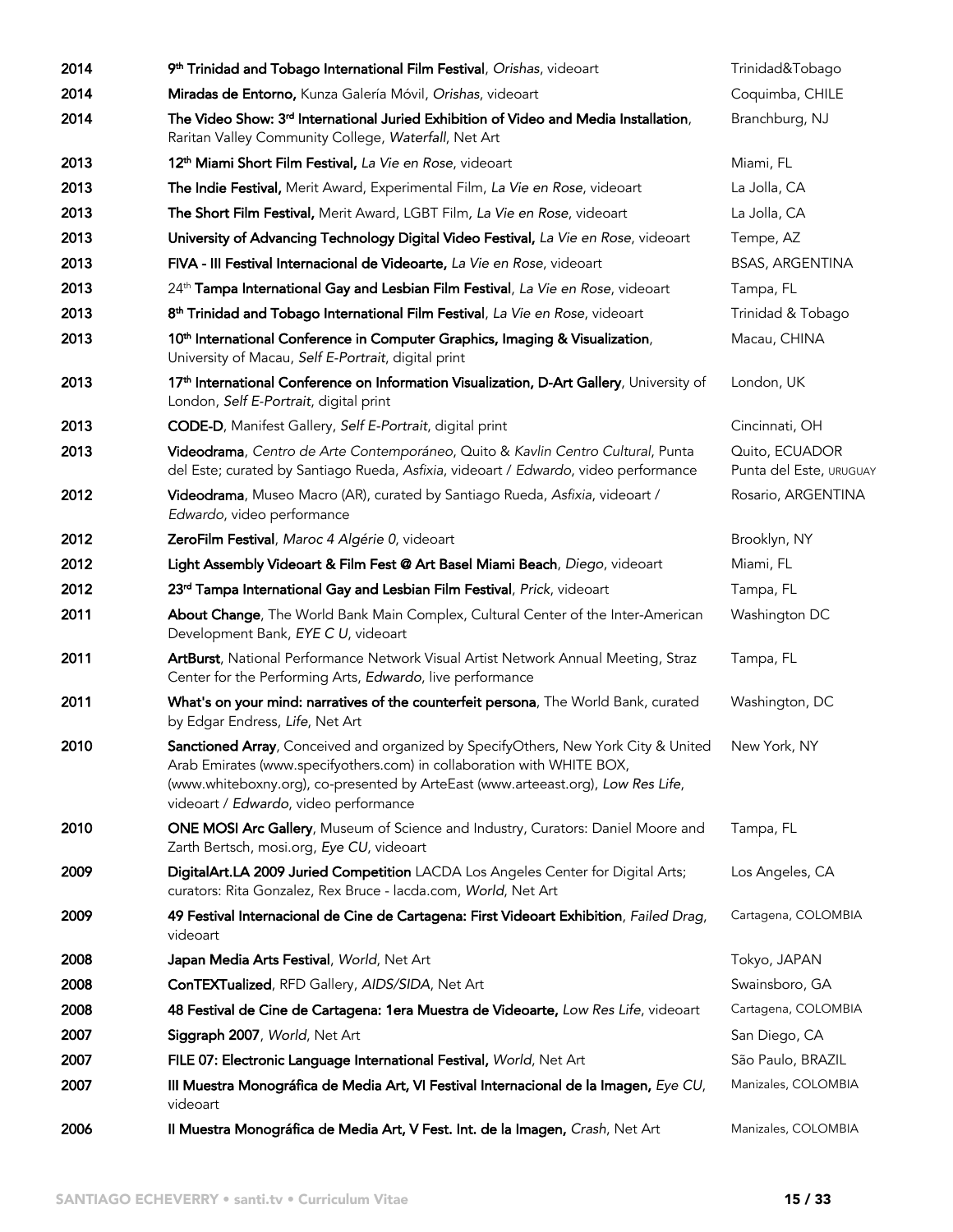| 2005 | 10th Edition of Rencontres Internationales, Crash, Net Art                                                                                                                                                                                                                           | Paris, FRANCE + Berlin,<br>GERMANY + Madrid,<br><b>SPAIN</b> |
|------|--------------------------------------------------------------------------------------------------------------------------------------------------------------------------------------------------------------------------------------------------------------------------------------|--------------------------------------------------------------|
| 2005 | FILE 05: Electronic Language International Festival, Crash, Net Art                                                                                                                                                                                                                  | São Paulo, BRAZIL                                            |
| 2002 | XIX Festival de Cine de Bogotá: VIII Festival de Video, Lover Man (Where can you<br>be?), videoart                                                                                                                                                                                   | Bogotá, COLOMBIA                                             |
| 2001 | Imágenes que navegan Galería Espacio Alterno Uniandinos, Lover Man (Where can<br>you be?), videoart                                                                                                                                                                                  | Bogotá, COLOMBIA                                             |
| 2000 | Ciclo de Jóvenes Artistas Colombianos: Fotografía y Nuevos Medios, Alianza<br>Colombo Francesa, Espéculo: Solo Show, BM+G, videoart and BW photography / ¡No<br>Disparen, Prensa!, video installation / Reflections, video installation / Lover Man<br>(Where can you be?), videoart | Bogotá, COLOMBIA                                             |
| 1999 | Il Bienal do Mercosul, Ciberarte: Zonas de interação, Carmen Made Me So / Con<br>Game, Net Art                                                                                                                                                                                       | Porto Alegre, BRAZIL                                         |
| 1998 | MILIA 98: Young Talents Pavillion, Carmen Made Me So, Net Art                                                                                                                                                                                                                        | Cannes, FRANCE                                               |
| 1997 | XXI Gay and Lesbian Film Festival, Love Lessons, videoart                                                                                                                                                                                                                            | San Francisco, CA                                            |
| 1996 | Mix Film: New Media Festival, Summertime / Lino, videoart                                                                                                                                                                                                                            | New York, NY                                                 |
| 1996 | Amnesty International Film Festival, Love Lessons, videoart                                                                                                                                                                                                                          | Amsterdam, HOLLAND                                           |
| 1996 | Gay and Lesbian Film Festival, Love Lessons, videoart                                                                                                                                                                                                                                | New York, NY                                                 |
| 1995 | Crossing Borders, Love Lessons, videoart                                                                                                                                                                                                                                             | Toronto, CANADA                                              |
| 1995 | Festival de Cinema Joven, Love Lessons, videoart                                                                                                                                                                                                                                     | Barcelona, SPAIN                                             |
| 1994 | Videobrasil X, Anoche Mataron Un Travesti, videoart                                                                                                                                                                                                                                  | São Paulo, BRAZIL                                            |
| 1994 | XIII Salón Arturo y Rebeca Rabinovich, Museo de Arte Moderno de Medellín, Anoche<br>Mataron Un Travesti, videoart                                                                                                                                                                    | Medellín, COLOMBIA                                           |
| 1994 | III Festival Franco Latinoamericano de Videoarte, Anoche Mataron Un Travesti, videoart / Bogotá, COLOMBIA +<br>Buenos Aires, ARGENTINA + Santiago, CHILE + Montevideo, URUGUAY + Paris, FRANCE + São Paulo, BRAZIL                                                                   |                                                              |
| 1993 | Il Festival Franco Latinoamericano de Videoarte, Octobre, videoart // Bogotá, COLOMBIA + Buenos Aires,                                                                                                                                                                               |                                                              |

#### ARGENTINA + Santiago, CHILE + Montevideo, URUGUAY + Paris, FRANCE

# CURATED / PROFESSIONAL EXHIBITIONS

| 2022 | NMenos1: Archivos y procesos de Internet, Cinemateca Distrital, selected video<br>retrospective from 1999 - 2019                                                                                                                                                                                | Bogotá, COLOMBIA                |
|------|-------------------------------------------------------------------------------------------------------------------------------------------------------------------------------------------------------------------------------------------------------------------------------------------------|---------------------------------|
| 2022 | Somos Más: Videograma 2022, Museo de Arte Contemporáneo, Permanent<br>Collection: Andante Spianato                                                                                                                                                                                              | Bogotá, COLOMBIA                |
| 2022 | Videokinesis, Galería Casa Hoffman, curator: Carmen Gil, Volumetric prints & videos                                                                                                                                                                                                             | Bogotá, COLOMBIA                |
| 2021 | Días del Futuro Pasado, curated by Ricardo Moreno, with grants from Programa<br>Distrital de Estímulos 2020 del IDARTES & Beca de Programación en Artes Plásticas<br>Red Galería Santa Fe in 'Programación Continua'; Paralelo / Historias de Amor / Lover<br>Man (Where Can You Be?), videoart | Bogotá, COLOMBIA                |
| 2021 | CADAF: Contemporary and Digital Art Fair, Roger Brown, volumetric prints / videoart                                                                                                                                                                                                             | Paris, FRANCE                   |
| 2021 | Here and There, Window Room (Philadelphia) / Parkhaus (Orlando), curated by Sandra<br>Zanetti, Shannon Brooks & Em Downing, Bogue, videoart                                                                                                                                                     | Philadelphia, PA<br>Orlando, FL |
| 2021 | Our Digital Selves, 2 <sup>nd</sup> Annual online 3D exhibition organized and curated by<br>AndroTechne, Paralelo, volumetric prints / videoart                                                                                                                                                 | London, UK                      |
| 2021 | 9 <sup>th</sup> Bologna in Lettere 2021, International Video and Poetry Festival, curated by Maria<br>Korporal, Prick / Bogue, videoart                                                                                                                                                         | Bologna, ITALY                  |
| 2020 | TLVFest - Tel Aviv International LGBT Festival, Bogue, videoart                                                                                                                                                                                                                                 | Tel Aviv, ISRAEL                |
|      |                                                                                                                                                                                                                                                                                                 |                                 |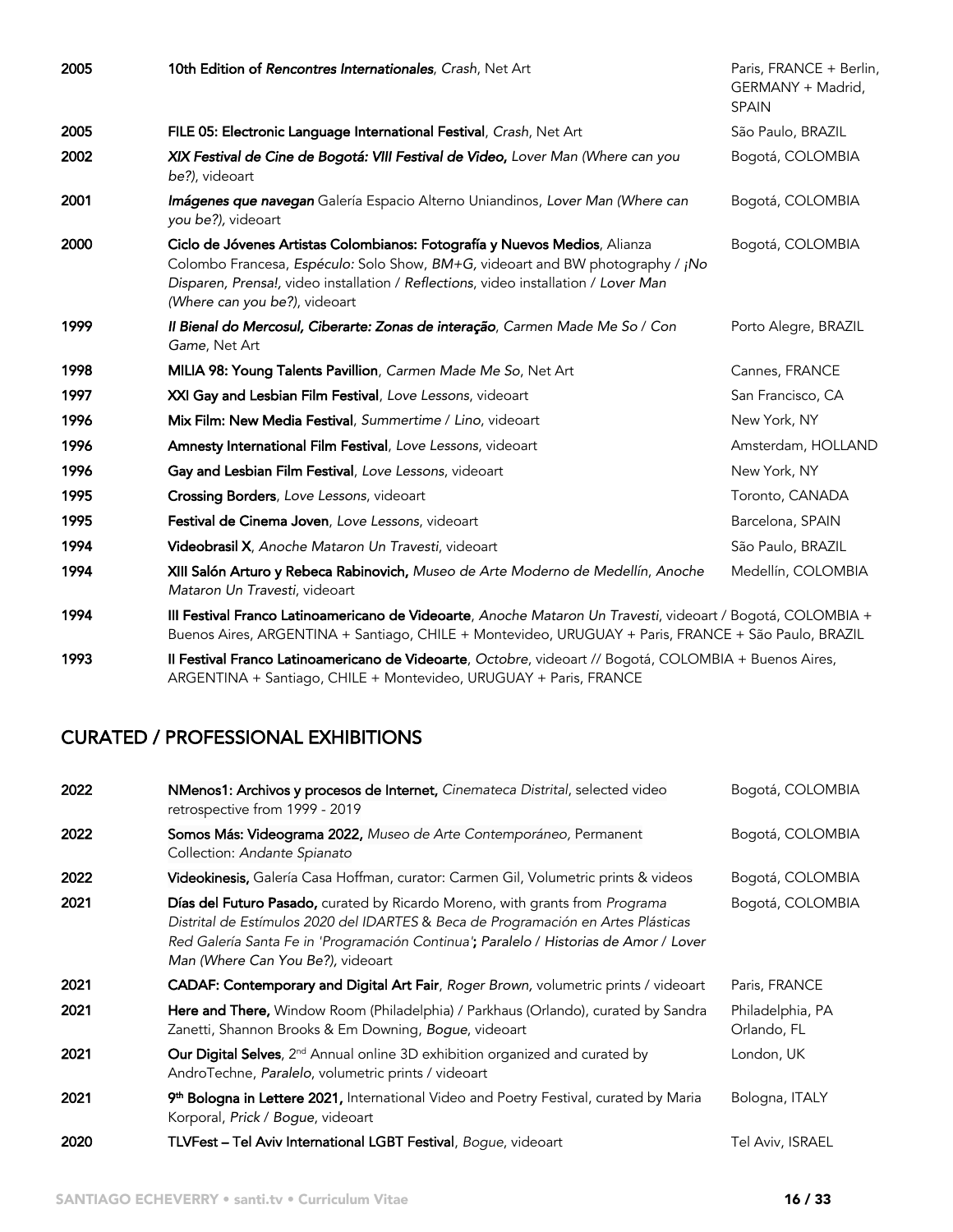| 2020 | <b>RAFT: Between the Waves</b> , 1 <sup>st</sup> Annual online 3D exhibition organized and curated by<br>AndroTechne, Roger Brown, volumetric prints                                                          | London, UK                                                                        |
|------|---------------------------------------------------------------------------------------------------------------------------------------------------------------------------------------------------------------|-----------------------------------------------------------------------------------|
| 2020 | The Colombian Queer Short / El Corto Cuir Colombiano, Individual Retrospective,<br>Festival de Cine de Jardín - Cinéfagos                                                                                     | Medellín, COLOMBIA                                                                |
| 2020 | A2P https://a2p.bitmark.com/v2/artworks, curated by Casey Reas (Los Angeles), Iris<br>Long (Beijing) and Carol Sabbadini (Bogotá), FIFTY, volumetric print                                                    | <b>WWW</b>                                                                        |
| 2020 | Don't ask, do tell! Mize Gallery, curated by Chad Mize and Kurt Piazza, House of<br>Tupamaras, volumetric prints.                                                                                             | St. Petersburg, FL                                                                |
| 2020 | <b>CADAF: Contemporary and Digital Art Fair</b> , participating with The House of Tupamaras<br>volumetric Prints                                                                                              | Paris, FRANCE                                                                     |
| 2019 | FotoSíntesis 2019, Parque Explora / Universidad de Antioquia, Bogue: Bogotá Voguing<br>extended 20 minutes version, permanent loop                                                                            | Medellín, COLOMBIA                                                                |
| 2019 | ATOPIA: Miradas Transversales Sobre Identidad y Migración, Centro Colombo<br>Americano, Curated by Edwyn Javier Vargas Bethencourt, Line Dance, print                                                         | Bucaramanga,<br><b>COLOMBIA</b>                                                   |
| 2019 | Presentación de Música Visual, La Madraza, Centro de Cultura Contemporánea,<br>Shamans, music composed and interpreted by Antenor Ferreira                                                                    | Granada, SPAIN                                                                    |
| 2019 | ¡Retrovisión Espectral! Colombian videoart 1977-1990, Museo de Antioquia, curated<br>by Gilles Charalambos, Asfixia / Octobre / Tania-ICH, videoart                                                           | Medellín, COLOMBIA                                                                |
| 2019 | Interrupted: A Program of International Experimental Videoart, Firehouse Cultural<br>Center, curated by Dee Hood, Shamans, videoart                                                                           | Ruskin, FL                                                                        |
| 2018 | Festival DomoLleno 2018, Idartes Planetario de Bogotá, Maloka and Parque Explora -<br>Planetario de Medellín, keynote speaker and guest artist, invited to present Studio 54<br>and Shamans in 4K Dome format | Bogotá/Medellín,<br><b>COLOMBIA</b>                                               |
| 2018 | ¡Retrovisión Espectral! Colombian videoart 1977-1990, Monumento a los Héroes,<br>curated by Gilles Charalambos, Asfixia / Octobre / Tania-ICH, videoart                                                       | Bogotá, COLOMBIA                                                                  |
| 2018 | 1st International Videoarts Festival, 10 countries, 11 venues, worldwide premiere of 10<br>works, curated by Antenor Ferreira, Shamans, videoart                                                              | Brazil, Portugal, Mexico,<br>USA, Chile, Italy, UK,<br>Sweden, France,<br>Uruguay |
| 2018 | Cineautopsia: IV Festival de Cine Experimental de Bogotá, presenting a retrospective<br>of my works from 1989 until 2017                                                                                      | Bogotá, COLOMBIA                                                                  |
| 2018 | GASP! 2018, Gasparilla Fringe Festival, Tampa Museum of Art, Crane Wives, a<br>collaborative performance with Marie Yoho Dorsey and Elena Cifuentes                                                           | Tampa, FL                                                                         |
| 2018 | Nude Nite Tampa, Channelside Warehouse, Jonathan Armour, volumetric prints                                                                                                                                    | Tampa, FL                                                                         |
| 2018 | Machi - Exposición Colectiva, Estudio 74, curated by Manu Mojito, Frank / José &<br>Troy, videoart                                                                                                            | Bogotá, COLOMBIA                                                                  |
| 2017 | HIVideo Film Festival, World AIDS Day, Balaclava(dot)Q, José & Troy, videoart                                                                                                                                 | Worldwide                                                                         |
| 2017 | Kuir, LGBTQ Film and Art Festival, multiple venues, individual retrospective                                                                                                                                  | Bogotá, COLOMBIA                                                                  |
| 2017 | Proyector - 10th Anniversary, INTERMEDIÆ [Creación Contemporánea]                                                                                                                                             | Madrid, SPAIN                                                                     |
| 2017 | 16th International Meeting of Art and Technology, School of Arts, Univ. of Porto                                                                                                                              | Porto, PORTUGAL                                                                   |
| 2017 | Ilícito, Universidad de Antioquia & Alianza Colombo Francesa, curated by Jorge<br>Andrés Quiroz & Verónica Valencia Salazar, Reflections / ¡No disparen, prensa!                                              | Medellín, COLOMBIA                                                                |
| 2017 | Al Mismo Tiempo: historias paralelas del videoarte en Colombia, Fundación Alzate<br>Avendaño, curated by Paola Peña & Juan Bermúdez, retrospective of video works                                             | Bogotá, COLOMBIA                                                                  |
| 2017 | Intervalo - Alicante, Centro Cultural Las Cigarreras, curated by Alex Brahim, Cabaret<br>Series, volumetric 8 prints and 5 videos                                                                             | Alicante, SPAIN                                                                   |
| 2017 | Now, where are we? (1967-2017), Strand Gallery, curated by Michael Petri, Cabaret,<br>volumetric prints and videos                                                                                            | London, UK                                                                        |
| 2017 | Now, where are we? (1967-2017), Cabaret, volumetric prints and videos                                                                                                                                         | Devon, UK                                                                         |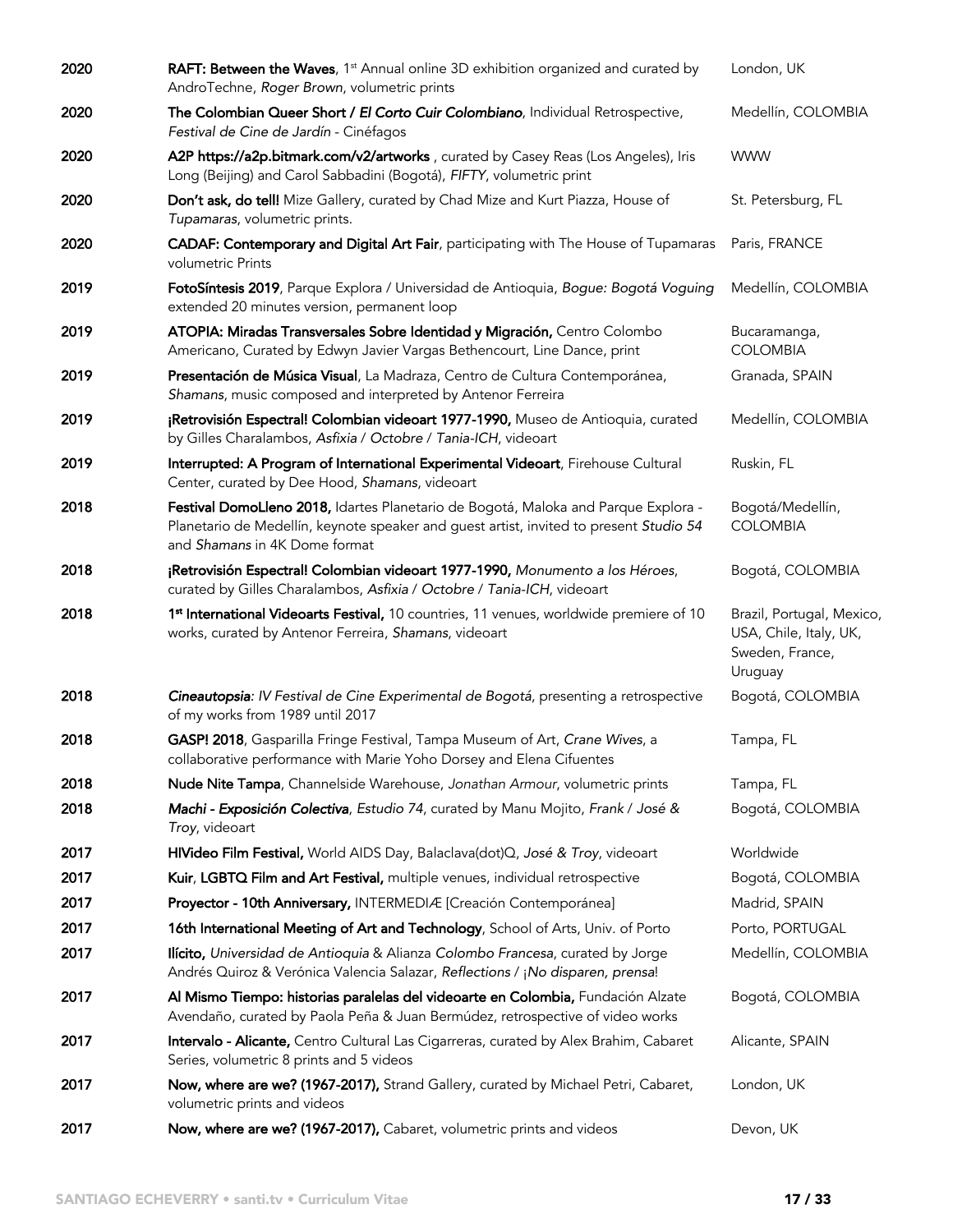| 2017    | La Carne y el Espíritu, Espacio Sonámbula, , curated by Carlos Escolástico from Gay<br>Art Madrid, during World Pride, Anatema / La Vie en Rose, videoart                                                                      | Madrid, SPAIN      |
|---------|--------------------------------------------------------------------------------------------------------------------------------------------------------------------------------------------------------------------------------|--------------------|
| 2017    | El porvenir de la revuelta: Memoria y deseo LGTBQ, Centro Cultural Conde Duque,<br>curated by Aimar Arriola and Fefa Vila, Asfixia, Videoart                                                                                   | Madrid, SPAIN      |
| 2017    | Prácticas de Resistencia, Nest Art Center, curated by Fernando Pertuz, Double<br>Stubble, videoart                                                                                                                             | Bogotá, COLOMBIA   |
| 2016    | Cibergeografías - 9a Bienal de Arte de la Paz, Centro Cultural de España, curated by<br>Gustavo Romano, Con Game / Life, Net Art                                                                                               | La Paz, BOLIVIA    |
| 2016    | Intervalo, Casa Hoffman, curated by Alex Brahim, Self E-Portraits, volumetric prints                                                                                                                                           | Bogotá, COLOMBIA   |
| 2016    | Muestra de Cine Queer Colombiano, Fundactor, personal retrospective                                                                                                                                                            | Bucaramanga, COL   |
| 2016    | Perfoartnet, V Bienal de Performancia, Sala de Proyectos, Univ. los Andes, solo show                                                                                                                                           | Bogotá, COLOMBIA   |
| 2016    | Anarchivo SIDA, Tabakalera: Centro Internacional de Cultura Contemporánea, curated<br>by Aimar Arriola, Nancy Garín y Linda Valdés, Asfixia, videoart                                                                          | Donostia, SPAIN    |
| 2016    | Visual Music Concert, Hundraetan Theater Örebro University, curated by Antenor<br>Ferreira, Orishas, videoart                                                                                                                  | Örebro, SWEDEN     |
| 2015    | Diálogos con la Colección, Museo de Arte Moderno de Bogotá, curated by María<br>Elvira Ardila, Narcissus, videoart                                                                                                             | Bogotá, COLOMBIA   |
| 2015    | La Berraca: Tacones, El Sanatorio, Los Zapatos de Alina, video performance                                                                                                                                                     | Bogotá, COLOMBIA   |
| 2015    | Déjame sin aliento - interdisciplinary exhibition, curated by Ricardo Rozo, Andrés<br>Cárdenas Palencia and Manuel Parra, Artestudio Gallery                                                                                   | Bogotá, COLOMBIA   |
| 2015    | Vartex III, Museo de Arte Moderno de Medellín, personal retrospective                                                                                                                                                          | Medellín, COLOMBIA |
| 2015    | Bogotá, Belleza y Horror, Museo de Arte Moderno de Bogotá, curated by María Elvira<br>Ardila, Rights for Puppets Now!, videoart / video performance                                                                            | Bogotá, COLOMBIA   |
| 2015    | #ArcoColombia en ARCOMadrid, Espacio Fundación Telefónica, with Jimena Díaz and<br>Rodrigo Facundo, Arte y Tecnología                                                                                                          | Madrid, Spain      |
| 2014/15 | Rompehielos: Una Constelación Amplia Alrededor de la Obra de Pola Weiss, curated<br>by Miguel Jara, Museo Universitario de Arte Contemporáneo, Universidad Nacional<br>Autónoma de México, Letal, video performance / videoart | Mexico, DF, MEXICO |
| 2014    | NET.ARTography, Edith Russ Site for Media Art, curated by Gustavo Romano, Life /<br>World / Con Game, Net Art                                                                                                                  | Oldenburg, GERMANY |
| 2014    | GASP! Tampa Museum of Modern Art, Creative Loafing, Orishas, choreography by<br>Susannah LeMarquand, live performance / video projection                                                                                       | Tampa, FL          |
| 2014    | Infinite Scroll, curated by Art at Bay   Praxis, Danny Olda, The Venture Compound, Life,<br>Net Art                                                                                                                            | St. Petersburg, FL |
| 2014    | Voltaje, Centro Creativo Textura, curated by Carmen Gil Vrolijk, Waterfall /<br>Sousveillance, interactive video installations                                                                                                 | Bogotá, COLOMBIA   |
| 2014    | New Music Festival - Electroacoustic Music, University of Toronto, Orishas, videoart /<br>live percussion by Nathan Petitpas                                                                                                   | Toronto, Canada    |
| 2014    | Muñecos de Loza, Curated by: Manuel Parra + Paulo Alvarez, Museo de Arte<br>Contemporáneo, Modern Saints, digital photography                                                                                                  | Bogotá, COLOMBIA   |
| 2014    | Mundo Feliz, Galería Espacio Alterno, curated by María Elvira Ardila, head curator<br>Museum of Modern Art, Self E-Portraits, volumetric prints                                                                                | Bogotá, COLOMBIA   |
| 2013    | Fifty/Fifty (50/50), Desborde Galería, curated by Santiago Rueda, Modern Saint:<br>Austin, digital photography                                                                                                                 | Bogotá, COLOMBIA   |
| 2013    | Modern Saints, Hillsborough Community College Art Gallery, Ybor City - Solo Show                                                                                                                                               | Tampa, FL          |
| 2013    | Festival Oodaaq Umallikuy, Céntrico- La Plomberie du Canal, curated by Federico                                                                                                                                                | Rennes, FRANCE,    |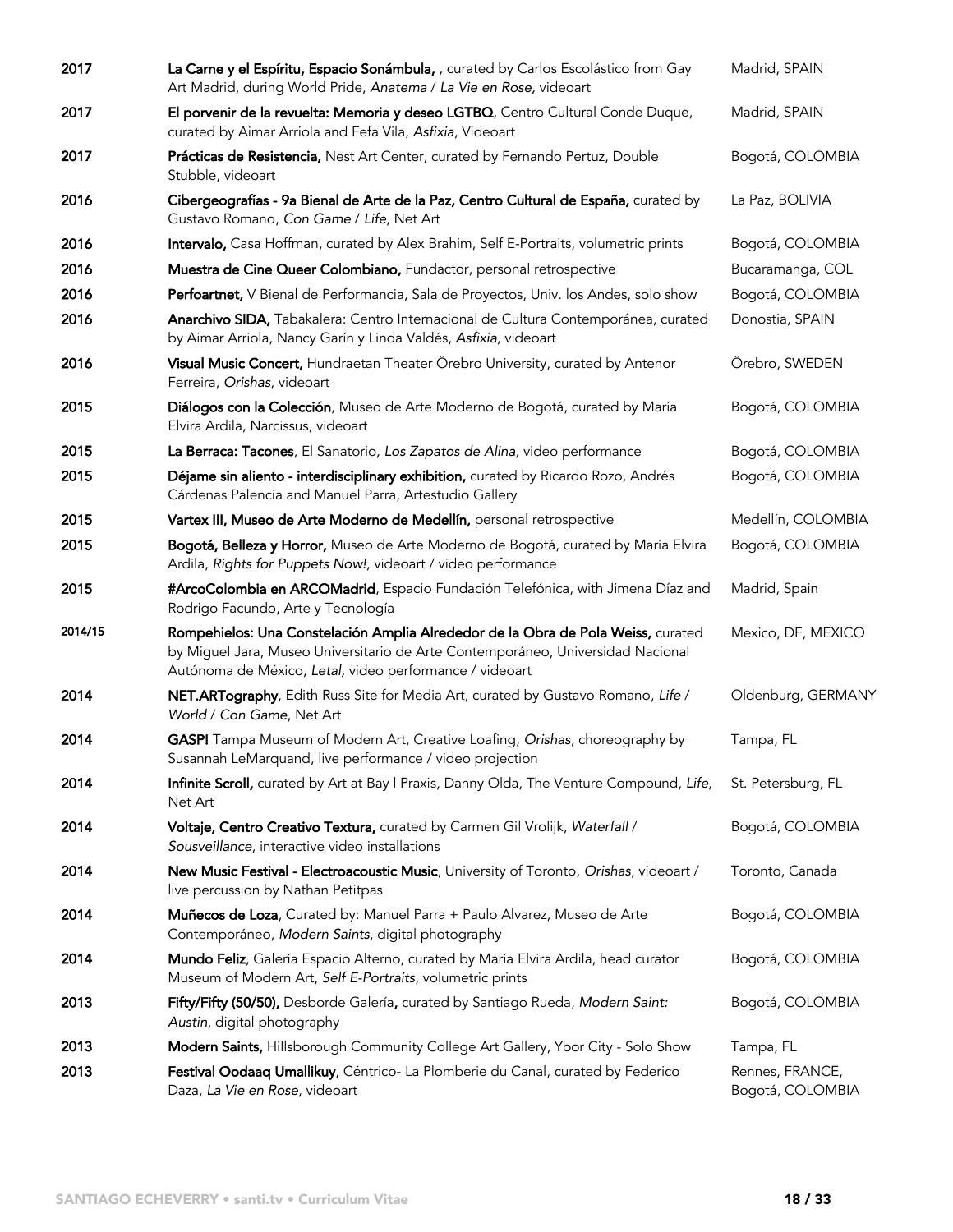| 2013 | Piracy Redux, curated by Kurt Piazza and organized by Tempus Projects and Hampton<br>Arts Management, Gasparilla Arts Festival, Buccaneer Bruce, videoart / digital print.<br>Winner of Creative Loafing's Best Satirical Arrrrtwork | Tampa, FL            |
|------|--------------------------------------------------------------------------------------------------------------------------------------------------------------------------------------------------------------------------------------|----------------------|
| 2011 | Electrópolis, Plaza de Lourdes - electropolis.co, Diego, architectural video mapping                                                                                                                                                 | Bogotá, COLOMBIA     |
| 2011 | Saint Sebastian: from martyr to gay starlet, the Friday Cottage, curated by Alejandro<br>García-Lemos, Prick, videoart / digital photography                                                                                         | Columbia, SC         |
| 2010 | Colombiage Experimenta Colombia, www.colombiage.com, Eye CU, videoart                                                                                                                                                                | London, UK           |
| 2010 | Sigradi Sala de Exposiciones Julio Mario Santodomingo, Universidad de los Andes,<br>Failed Drag, digital prints                                                                                                                      | Bogotá, COLOMBIA     |
| 2010 | Sensory Overload 5.0 Ybor City, curated by Meagan Voeller, Forty, Net Art                                                                                                                                                            | Tampa, FL            |
| 2010 | ¿Video-Performance? Künsthaus - kunsthaus.org.mx, ¡No Disparen, Prensa!, videoart                                                                                                                                                    | Miami, FL            |
| 2009 | cumbas : echeverry : torres [5]art Gallery, Failed Drag, digital prints                                                                                                                                                              | Tampa, FL            |
| 2009 | Supertest's Sweetberry Czar's Imperial Theater, Patty 2.0, live performance                                                                                                                                                          | Tampa, FL            |
| 2009 | Arte Nuevo InteractivA'09: Bienal Internacional cartodigital.org/interactive, World /<br>Carmen Made Me So / Con Game, Net Art                                                                                                       | Mérida, MEXICO       |
| 2009 | Sensory Overload 4.0 The Honey Pot, curated by Meagan Voeller, Life, Net Art                                                                                                                                                         | Tampa, FL            |
| 2009 | Art Against AIDS ® 2009 River East Art Center, SIDA/AIDS, Net Art                                                                                                                                                                    | Chicago, IL          |
| 2008 | Accomplice C. Emerson, Fine Art Gallery, Failed Drag, digital prints                                                                                                                                                                 | St. Petersburg, FL   |
| 2008 | Pride and Passion 08 Tampa Museum of Art, Failed Drag, digital prints                                                                                                                                                                | Tampa, FL            |
| 2008 | Estados Gaseosos Casa Cartel Urbano, curated by Federico Daza, Eye CU / Low res<br>Life, videoart                                                                                                                                    | Bogotá, COLOMBIA     |
| 2007 | Arte, Sátira, ¡Subversión! Casa de América, Lover Man (Where can you be?) /<br>Edwardo, videoart                                                                                                                                     | Madrid, SPAIN        |
| 2007 | NetArt Colombia Biblioteca Luis Angel Arango, curated by Juan Devis, SIDA/AIDS /<br>World, Net Art                                                                                                                                   | Bogotá, COLOMBIA     |
| 2006 | Universal Love 06 Teatro Jorge Eliécer Gaitán, curated by Jorge Rodríguez, Lover Man<br>(Where can you be?), videoart                                                                                                                | Bogotá, COLOMBIA     |
| 2005 | Arte Nuevo InteractivA'05: Bienal Internacional, curated by Raúl Moarquech Ferrera-<br>Balanquet, Carmen Made Me So / Con Game, Net Art                                                                                              | Mérida, MEXICO       |
| 2004 | Videoteca del Sur en La Havana ICAIC, Lover Man (Where can you be?) / Summertime,<br>videoart                                                                                                                                        | La Havana, CUBA      |
| 2004 | Festival de Cine Independiente, Lover Man (Where can you be?), videoart                                                                                                                                                              | Barcelona, SPAIN     |
| 2004 | Universal Love Biblioteca Virgilio Barco, I've Got You Under My Skin, assemblage                                                                                                                                                     | Bogotá, COLOMBIA     |
| 2003 | V Bienal de Arte Liceo Francés Louis Pasteur, The Wonders of Surgery: Patty E.<br>Patétik, photo performance                                                                                                                         | Bogotá, COLOMBIA     |
| 2003 | LA Freewaves Video Festival, curated by José Roca, Lover Man (Where can you be?) /<br>Summertime, videoart                                                                                                                           | Los Angeles, CA      |
| 2003 | 20 Poemas de amor y una canción desesperada, Galería Jacob Karpio, Lover Man<br>(Where can you be?), videoart                                                                                                                        | San José, COSTA RICA |
| 2003 | 90 desplazamientos Museo de Arte Moderno, curated by María Elvira Ardila, Lover<br>Man (Where can you be?), videoart                                                                                                                 | Bogotá, COLOMBIA     |
| 2003 | Fragmentos de un video amoroso 3 Planetario Distrital, curated by José Alejandro<br>Restrepo, Letal, videoart / video performance                                                                                                    | Bogotá, COLOMBIA     |
| 2003 | The New Colombian Cartel: contemporary video, Museo de Arte Moderno, Lover Man<br>(Where can you be?), videoart                                                                                                                      | Bogotá, COLOMBIA     |
| 2002 | Homenaje a Nueva York 9/11 Galería La Cometa, Smoke, videoart                                                                                                                                                                        | Bogotá, COLOMBIA     |
| 2002 | 3a Muestra Internacional de Videoarte Casa de Bolívar, Banco de la República,<br>Keynote Speker, Individual Videoart Retrospective (1989-2002)                                                                                       | Cartagena, COLOMBIA  |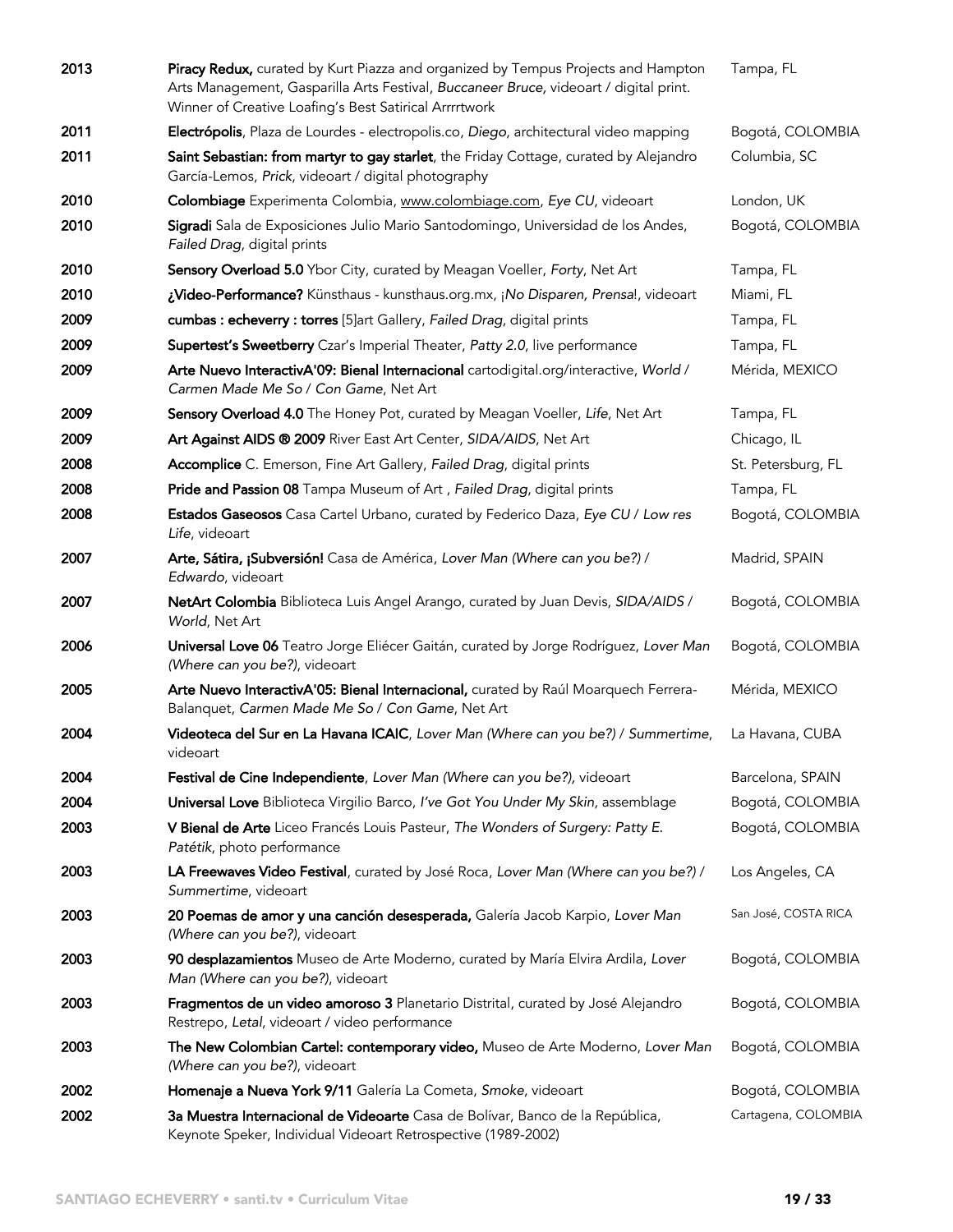| 2002 | El arte se toma la casa Galería Espacio Alterno - Uniandinos, l've Got You Under My<br>Skin, assemblage                                                                                                                                  | Bogotá, COLOMBIA                   |
|------|------------------------------------------------------------------------------------------------------------------------------------------------------------------------------------------------------------------------------------------|------------------------------------|
| 2002 | Dis+Art+Tech 4, Museo de Arte y Diseño Contemporáneo, Lover Man (Where can you<br>be?), videoart                                                                                                                                         | San José, COSTA RICA               |
| 2001 | Fragmentos de un video amoroso 2 Academia Superior de Artes de Bogotá, curated<br>by José Alejandro Restrepo, Cesárea, videoart                                                                                                          | Bogotá, COLOMBIA                   |
| 2000 | Transmediale 2000: Internationales Medienkunstfestival Berlin, curated by Gilles<br>Charalambos, Tania-Ich, videoart                                                                                                                     |                                    |
| 1999 | Tele-Visión: Arte Electrónico en el MAM, Museo de Arte Moderno, curated by Gilles<br>Charalambos, Tania-Ich, videoart                                                                                                                    | Bogotá, COLOMBIA                   |
| 1999 | Zonezero: http://www.zonezero.com, curated by Pedro Meyer, Con Game (Spanish<br>versions), Net Art                                                                                                                                       | USA / MEXICO                       |
| 1998 | In Sync Anthology Film Forum, Lino / Summertime, videoart                                                                                                                                                                                | New York, NY                       |
| 1997 | Zonezero: http://www.zonezero.com, curated by Pedro Meyer, Carmen Made Me So<br>(Spanish version), Net Art                                                                                                                               | USA / MEXICO                       |
| 1997 | Physical Computing Exhibition Interactive Telecommunications Program NYU,<br>Reflections, interactive videoinstallation                                                                                                                  | New York, NY                       |
| 1996 | Kybernetes: Encuentro de Video y Otras Corrientes Electrónicas, Biblioteca Luis Angel<br>Arango, Lecciones de Amor / Lino / Summertime, videoart                                                                                         | Bogotá, COLOMBIA                   |
| 1995 | Scars, Pleasure and Sacrifice Lincoln Center, curated by Ana Sokoloff and José<br>Alejandro Restrepo, Antítesis / A transvestite was killed last night, videoart                                                                         | New York, NY                       |
| 1995 | Festival Question de Genre 4, Asfixia, videoart, distributed by Heure Exquise!                                                                                                                                                           | Lille, FRANCE                      |
| 1995 | Sur del Cono Sur 2: Art Vidéo Latino Américain, Heure Exquise Video Station, Anoche<br>Mataron un Travesti, videoart                                                                                                                     | Mons-en-Baroeuil,<br><b>FRANCE</b> |
| 1992 | Videoarte 92: 1a Muestra Franco-Colombiana, Alianza Colombo-Francesa, curated by<br>Gilles Charalambos, Asfixia, videoart                                                                                                                | Bogotá, COLOMBIA                   |
| 1990 | VII Festival de Cine de Bogotá, Biblioteca Luis Angel Arango, 3:45am, videoart, co-<br>created with María Isabel Restrepo and Roberto Sarmiento / Celofán o Sudario, videoart,<br>co-created with Isabela Gonzalez and Clemencia Aguirre | Bogotá, COLOMBIA                   |
| 1990 | Muestra de Videoarte Universitario, Corferias, curated by Fernando Ramírez, Tania-Ich,<br>videoart                                                                                                                                       | Bogotá, COLOMBIA                   |
| 1990 | 1a muestra de Video Experimental Colombiano, Centro Colombo Americano, curated<br>by Omaira Abadía, Tania-Ich, videoart                                                                                                                  | Bogotá, COLOMBIA                   |
| 1990 | III Muestra Internacional de Video del Museo de Arte Moderno de Medellín MAMM,<br>3:45am, videoart, co-created with María Isabel Restrepo and Roberto Sarmiento                                                                          | Medellín, COLOMBIA                 |
| 1989 | 1er Salón Colombiano de Video-Arte, Centro Colombo Americano, curated by<br>Gilles Charalambos and Fernando Ramírez, Uno-Mil, videoart, co-created with<br>Isabela González, David Pinzón, Clemencia Aguirre, Fernando Cuadrado          | Bogotá, COLOMBIA                   |
| 1989 | Primer Taller de Videoarte Universidad Javeriana, taught by Gilles Charalambos &<br>Fernando Ramírez, Yo Soy Todo Japonés (Hiroshima Mon Amour), piratage, co-<br>created with Fernando Cuadrado                                         | Bogotá, COLOMBIA                   |

## INVITATIONAL / ACADEMIC EXHIBITIONS

| 2022      | Film Animation and New Media Department Full Faculty Show, Scarfone Hartley<br>Gallery, University of Tampa, exhibiting Paralelo, Roger Brown and Historias de Amor | Tampa, FL         |
|-----------|---------------------------------------------------------------------------------------------------------------------------------------------------------------------|-------------------|
| 2021/2022 | Artsquare12x12.2021 Art Auction, Shoppes of Wilton Manors, Roger Brown,<br>volumetric prints                                                                        | Wilton Manors, FL |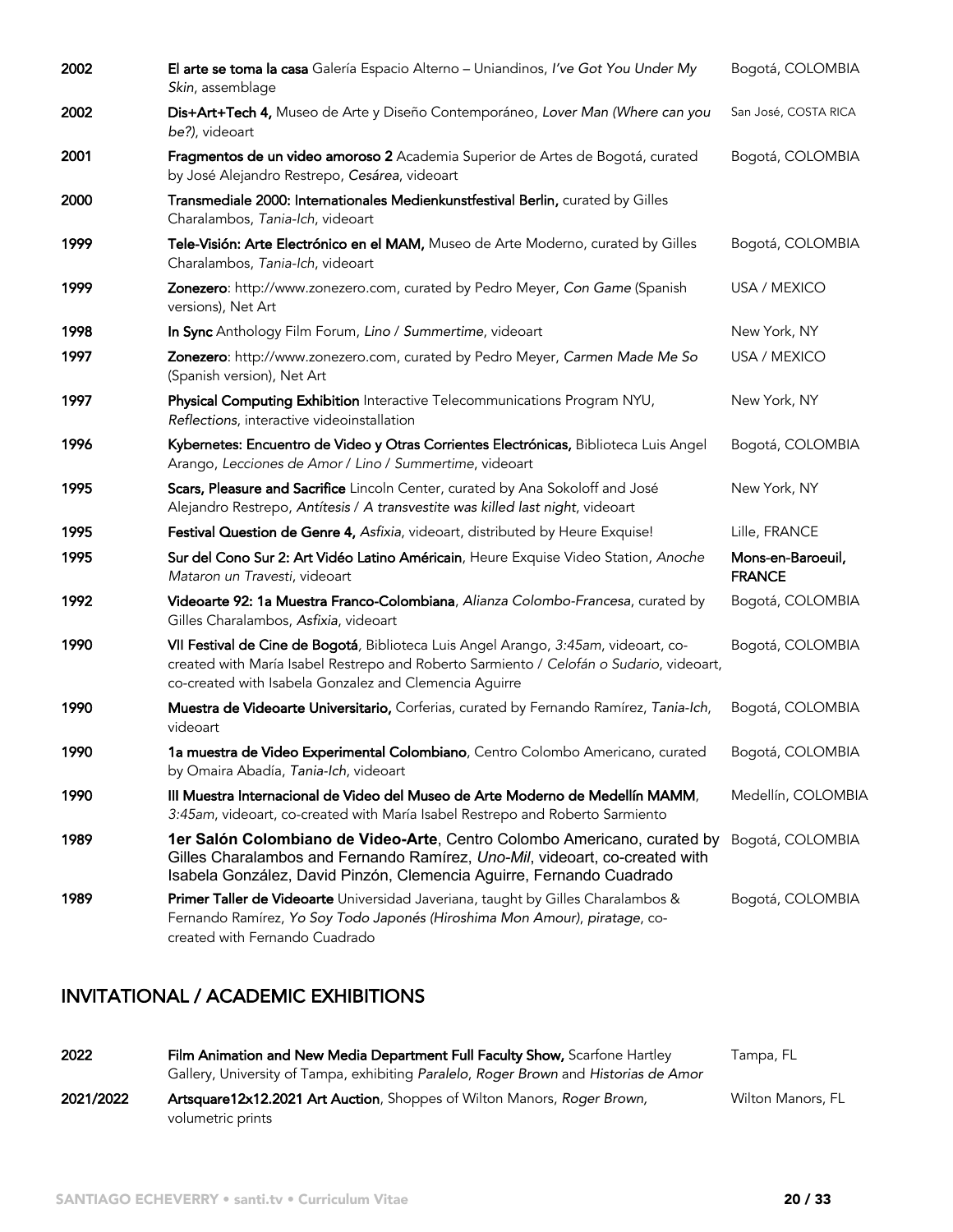| 2020 | FMX Faculty Show, Scarfone / Hartley Gallery, Bogue, videoart / House of Tupamaras,<br>volumetric prints                                                                                                                              | Tampa, FL           |
|------|---------------------------------------------------------------------------------------------------------------------------------------------------------------------------------------------------------------------------------------|---------------------|
| 2020 | Artsquare12x12.2020, Shoppes of Wilton Manors, House of Tupamaras, prints                                                                                                                                                             | Wilton Manors, FL   |
| 2019 | Connect: International Videoarts Festival, Reeves Theater, University of Tampa,<br>curated by Dee Hood, Bogue, videoart                                                                                                               | Tampa, FL           |
| 2018 | Showcase, Tapps Art Center, curated by Alejandro García-Lemos / Palmetto y Luna,<br>Failed Drag, digital prints                                                                                                                       | Columbia, SC        |
| 2018 | The Cabaret: Solo Show, Claudia Castillo Art Studio, The Cabaret series, 8 digital<br>prints and 4 videoart pieces                                                                                                                    | Wilton Manors, FL   |
| 2016 | VideoPride 2016 edition featured a selection of 8 LGBT shorts that were projected on<br>30 June, during the celebration of the Pride Week, in the space Labruc, La Vie en Rose<br>videopride.arcopoli.org/en/previous-editions/2016-2 | Madrid, Spain       |
| 2015 | Electronics Alive VIII, Scarfone/Hartley Gallery, Andante Spianato / Orishas, videoart                                                                                                                                                | Tampa, FL           |
| 2014 | National Hispanic Scientist of the Year, Museum of Science and Industry, Sousveillance<br>/ Waterfall, interactive volumetric installations                                                                                           | Tampa, FL           |
| 2014 | Annual Gala, Florida Museum of Photographic Art, Waterfall, interactive video<br>installation                                                                                                                                         | Tampa, FL           |
| 2013 | Electronics Alive VII, Scarfone/Hartley Gallery, Waterfall, interactive video installation                                                                                                                                            | Tampa, FL           |
| 2013 | Sound and Vision, music inspired by art, The University of Tampa, music by Trevor<br>Damato, wind ensemble conducted by Jeff Traster, Apocalypse of Eden, videoart                                                                    | Tampa, FL           |
| 2013 | National Hispanic Scientist of the Year, Museum of Science and Industry, Raúl Cuero,<br><b>NHSOY Documentary</b>                                                                                                                      | Tampa, FL           |
| 2012 | SHARP Big Screen Presentation, Al Baraka Hall, Crowne Plaza Hotel, Waterfall /<br>Bubbles, interactive video installation                                                                                                             | Kuwait City, KUWAIT |
| 2012 | National Hispanic Scientist of the Year, Museum of Science and Industry, NHSOY<br>documentary                                                                                                                                         | Tampa, FL           |
| 2012 | Primer taller sobre las tendencias actuales del arte, Universidad de la Sabana                                                                                                                                                        | Bogotá, COLOMBIA    |
| 2011 | Electronics Alive VI, Scarfone/Hartley Gallery, University of Tampa                                                                                                                                                                   | Tampa, FL           |
| 2008 | VII Bienal de Arte Liceo Francés Louis Pasteur                                                                                                                                                                                        | Bogotá, COLOMBIA    |
| 2007 | <b>Electronics Alive 4</b> Scarfone Hartley Gallery, University of Tampa                                                                                                                                                              | Tampa, FL           |
| 2004 | Faculty Show Maryland Institute College of Art                                                                                                                                                                                        | Baltimore, MD       |
| 2003 | Programa de Estudios Internacionales Universidad Javeriana                                                                                                                                                                            | Bogotá, COLOMBIA    |

# PUBLICATIONS BY THE ARTIST

| 2022 | Echeverry, Santiago: "Interactive Illustrations on HTML5 Canvas: A Creative<br>Introduction to Computer Programming", in SIGGRAPH 21 proceedings<br>https://dl.acm.org/doi/abs/10.1145/3450549.3464414 | Internet, WWW    |
|------|--------------------------------------------------------------------------------------------------------------------------------------------------------------------------------------------------------|------------------|
| 2017 | Echeverry, Santiago: "Juventud", in Liberatorio online publication, edited by Jorge<br>Peñuela, liberatorio.org/?p=7603                                                                                | Bogotá, COLOMBIA |
| 2017 | Echeverry, Santiago: "Andante Spianatto", Tampa Review 54 - published in May 2017<br>https://muse.jhu.edu/issue/36407                                                                                  | Tampa, FL        |
| 2016 | Echeverry, Santiago: "The Look: Patty and her Avatars", in "Activating Democracy: The<br>I Wish to Say Project", 41-43, edited by Sheryl Oring, University of Chicago Press,<br>ISBN: 9781783206711    | Greensboro, NC   |
| 2014 | Echeverry, Santiago: "José Joaquín Figueroa: cute transgressor",<br>http://artoftang.com/santiago-echeverry-on-jose-joaquin-figueroa/                                                                  | Internet, USA    |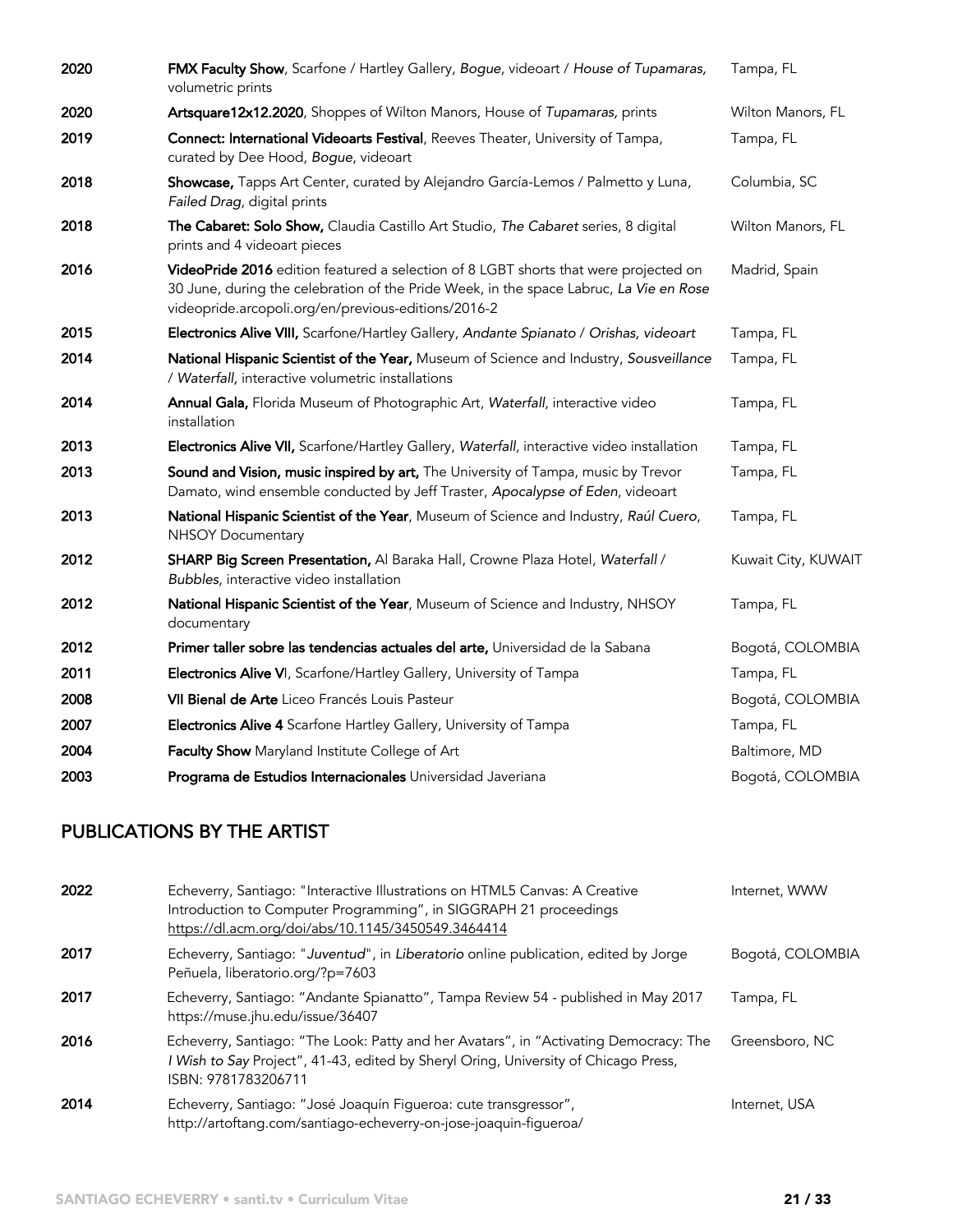| 2014 | Echeverry, Santiago: "Flex Tolley, Self E-Portrait, La Vie en Rose: alternative photos",<br>Tampa Review 47/48 - published in May 2014 https://muse.jhu.edu/issue/29741                                                                                                                                                                                                                                                                                                                                                                                                                 | Tampa, FL              |
|------|-----------------------------------------------------------------------------------------------------------------------------------------------------------------------------------------------------------------------------------------------------------------------------------------------------------------------------------------------------------------------------------------------------------------------------------------------------------------------------------------------------------------------------------------------------------------------------------------|------------------------|
| 2013 | Echeverry, Santiago: "Colombia, the risk is wanting to stay without a brother",<br>project by Elkin Calderón, prologue by Jaime Cerón, p37-43 (Spanish version) p161-<br>168, (English version), Cain Press/ Universidad de los Andes, ISBN 978-958-46-2380-5                                                                                                                                                                                                                                                                                                                           | Bogotá, COLOMBIA       |
| 2013 | Echeverry, Santiago: "No necesitamos leyes para amar", online article in favor of the<br>legalization of same sex marriage in Colombia http://www.zonagirante.com/                                                                                                                                                                                                                                                                                                                                                                                                                      | Bogotá, COLOMBIA       |
| 2012 | Echeverry, Santiago: "I dream of a land across the sea", World View Magazine, Office<br>of International Affairs, The University of Tampa. This article shows my current views on<br>the immigration landscape in Morocco and Spain after my in-situ research during the<br>summer of 2012 http://issuu.com/universityoftampa/docs/worldview6#                                                                                                                                                                                                                                          | Tampa, FL              |
| 2009 | Echeverry, Santiago: "Cuerpo final: máximo lienzo", Clave 019-97, Vol 2, 37-49 Paper<br>published in the second volume of Clave 019-97, the first peer reviewed printed<br>Electronic Media Art Journal in Colombia, created by the Especialización en Creación<br>Multimedia of the Universidad de los Andes (8000 words). This article was selected by<br>the International Center for the Arts of the Americas at the Museum of Fine Arts -ICAA-<br>in Houston, Texas as part of their effort to archive fundamental written works of Latin<br>American artists of the XXth century. | Bogotá, COLOMBIA       |
| 2008 | Echeverry, Santiago: "Multimedia Paranormal", Clave 019-97 Vol. 01, 21-42<br>Paper in Spanish published in the first edition of Clave 019-97 (8000 words). This paper<br>studies the evolution and usage of electronic tools in the study of the paranormal<br>phenomena.                                                                                                                                                                                                                                                                                                               | Bogotá, COLOMBIA       |
| 2008 | Echeverry, Santiago: "Ojo de artista sale pintado", CiudadaniasX<br>Paper about the relationship between Art and Social Movements in Colombia since the<br>1960's. CiudadaniasX is an electronic format academic journal published by the<br>Instituto de Estudios en Salud, Sexualidad y Desarrollo Humano of the Facultad de<br>Salud Pública y Administración, Universidad Peruana Cayetano Heredia (3000 words)<br>http://ciudadaniasx.org/ojo-de-artista-sale-pintado-la-estrecha-relacion-del-arte-y-la-<br>realidad-colombiana/                                                  | Lima, PERU             |
| 2003 | Echeverry, Santiago: "Sexo Diablo Crack", New Latin American Narrative<br>Three fiction stories, published in the Anthology of New Latin American Narrative<br>published by the Editorial Nuevo Ser. Jury selected works from all the countries in Latin<br>America.                                                                                                                                                                                                                                                                                                                    | <b>BSAS, ARGENTINA</b> |
| 2003 | Echeverry, Santiago: "sadiconoconsagrevergasnoconocidas", Palíndromos<br>Author Juan David Giraldo invited outstanding Colombian artists to illustrate his<br>collection of palindromes. ISBN-10: 9588160014                                                                                                                                                                                                                                                                                                                                                                            | Bogotá, COLOMBIA       |
| 2003 | Echeverry, Santiago: "Interactive vs. Responsive Media", PEI Magazine<br>Article published in the Magazine of the International Events Program, Universidad<br>Javeriana (5000 words)                                                                                                                                                                                                                                                                                                                                                                                                   | Bogotá, COLOMBIA       |

## LECTURES, PRESENTATIONS AND SEMINARS

| 2021 | Echeverry, Santiago: "La Autoscopía como medio de expression individual", lecture<br>and workshop of videoart as a self-expression tool. Invited by Federico Daza, for Latin-<br>American students of "El Validadero" experimental art school.                                                                                 | Bogotá, COLOMBIA  |
|------|--------------------------------------------------------------------------------------------------------------------------------------------------------------------------------------------------------------------------------------------------------------------------------------------------------------------------------|-------------------|
| 2021 | Echeverry, Santiago: "La Moda Volumétrica: desde lo Queer y lo Geek", study of<br>fashion in the volumetric projects of Echeverry. Organized by the Universidad de la<br>Ciencia's EmprendeModa conference.                                                                                                                    | Bogotá, COLOMBIA  |
| 2021 | Echeverry, Santiago: "Interactive 2D Illustrations on HTML5 Canvas: A Creative<br>Introduction to Computer Graphics and Programming". FMX310 Creative Coding<br>course strategy presentation, blind juried and peer reviewed at the top conference in<br>the field. Siggraph 2021: Educators Forum, Groovy Graphics Assignment | Worldwide, Online |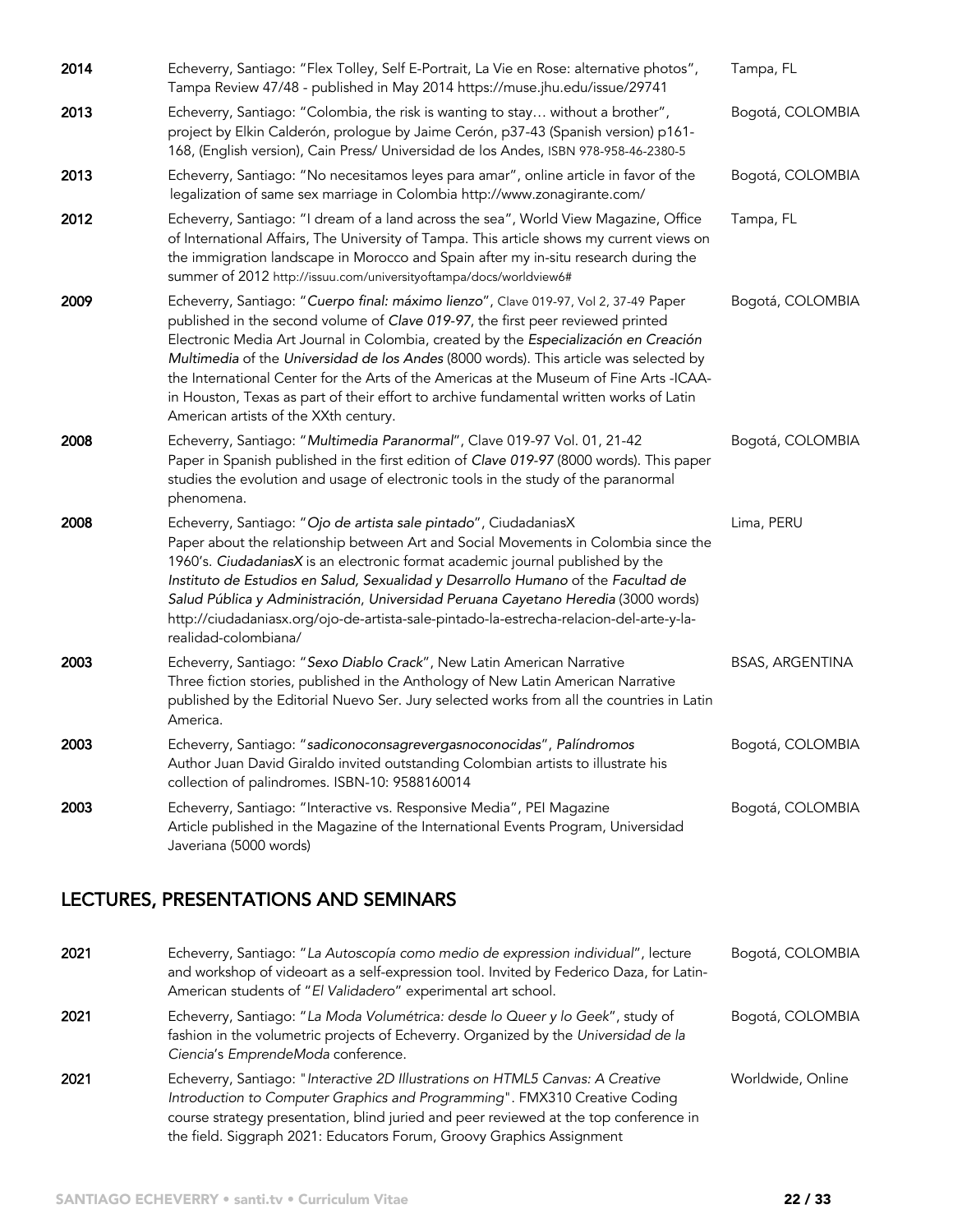| 2021 | "A Tropical Approach to Animation in Latin America". Panel Chair. Computer<br>Animation panorama in Latin America. Guests: Eveline Falcão (Brazil), Santiago<br>Caicedo (Colombia) and Julián Calderón (Colombia). Siggraph 2021: Village                                                                         | Worldwide, Online  |
|------|-------------------------------------------------------------------------------------------------------------------------------------------------------------------------------------------------------------------------------------------------------------------------------------------------------------------|--------------------|
| 2021 | "IMERSA Day June 25th 2021 Inclusive Immersive Media: How can we make immersive<br>technologies more equitable?" Immersive Media Entertainment, Research, Science and<br>Arts mailchi.mp/imersa/imersa-day-this-friday                                                                                            | Worldwide, Online  |
| 2020 | "Computer Graphics in in Latin America". Panel Chair. Computer Animation panorama<br>in Latin America. Guests: Rejane Spitz (Brazil), Carlos Smith (Costa Rica) and Andrés<br>Cajigas (Col). Siggraph 2020: Birds of a Feather                                                                                    | Worldwide, Online  |
| 2020 | Echeverry, Santiago: "El Cabaret: Volumetría Artivista". Inaugural Keynote lecture via<br>Zoom for all incoming and current students in the Master's Program. Master's in Visual<br>Arts, Universidad Distrital https://youtu.be/wKgqk5Gaxvl                                                                      | Bogotá, COLOMBIA   |
| 2020 | Echeverry, Santiago: "El Objeto Canvas de HTML5 y Javascript". Workshop on the<br>nature of digital drawing via code using the HTML5 Canvas Object and Javascript.<br>Master's in Visual Arts, Universidad Distrital https://youtu.be/wKgqk5Gaxvl                                                                 | Bogotá, COLOMBIA   |
| 2020 | Echeverry, Santiago: "Videoart and Autoscopies: applied examples and workshop".<br>Lecture and videoart workshop for Professor Federico Daza. El Validadero Art School                                                                                                                                            | Bogotá, COLOMBIA   |
| 2020 | Echeverry, Santiago: "Creative Coding using HTML5 Canvas and Javascript workshop".<br>Workshop for the Experimental Video class taught by Professor Sandra Rengifo, Zoom.<br>Pontificia Universidad Javeriana, Visual Arts Department, Experimental Video Class                                                   | Bogotá, COLOMBIA   |
| 2020 | Echeverry, Santiago: "The Cabaret: Volumetric Artivism". Keynote speaker at VCFA's<br>MFA Winter Residency for all faculty, students and staff. Vermont College of Fine Arts,<br>MFA in Visual Arts Program, Winter residency program,                                                                            | Montpelier, VT     |
| 2020 | Echeverry, Santiago: "The Cabaret: Volumetric Artivism". Film, Animation and New<br>Media (FMX) Faculty Exhibit lecture. Scarfone/Hartley Gallery, University of Tampa. 12h<br>Siggraph Asia Art Talks, Brisbane Convention Center                                                                                | Tampa, FL          |
| 2019 | Echeverry, Santiago: "The Cabaret: Volumetric Artivism". Artist talk presenting the highly Macau, CHINA<br>political nature of my volumetric research, especially related to the LGBTQ community in<br>the Trump era. 12h Siggraph Asia Art Talks, Brisbane Convention Center                                     |                    |
| 2019 | Echeverry, Santiago: "Volumetría Artivista: Subversión Audiovisual". Keynote<br>presentation at #18.ART / 18th International Conference of Art Science and Technology.<br>Medialab, Universidade de Brasilia, Museo Nacional da Republica                                                                         | Brasilia, BRAZIL   |
| 2019 | Echeverry, Santiago: "Creative Coding using HTML5 Canvas and Javascript workshop".<br>HTML5 canvas workshop open to all participants at #18.ART 18th International<br>Conference of Art Science and Technology. Museo Nacional da Republica                                                                       | Brasilia, BRAZIL   |
| 2019 | Echeverry, Santiago: "El Cabaret: Volumetría Artivista". Keynote presentation at the 18th Manizales, COLOMBIA<br>International Image Festival, that together with FILE in Brazil, is the most important New<br>Media festival in Latin America. 180 Festival Internacional de la Imagen, Universidad de<br>Caldas |                    |
| 2018 | Echeverry, Santiago: "Código Creativo: Cambio de Paradigma". Challenges and<br>advantages of using the HTML5 Canvas Object and Javascript in Creative Coding.<br>Festival Domolleno 2018, Idartes, Planetario de Bogotá, Maloka                                                                                   | Bogotá, COLOMBIA   |
| 2018 | Echeverry, Santiago: "El Cabaret: la Muerte de la Cámara". Keynote speaker and guest<br>artist presenting my research in volumetric imaging in the context of LGBTQ<br>communities. Festival Domolleno 2018, Parque Explora, Planetario de Medellín                                                               | Medellín, COLOMBIA |
| 2018 | Echeverry, Santiago: "Volumetric Video in the Cabaret". Monthly Art + Technology<br>Meetup, invited by Mikhail and Olivia Mansion. OK- Transmit! Duncan McLellan Gallery                                                                                                                                          | St. Petersburg, FL |
| 2018 | Echeverry, Santiago: "The Cabaret: Sabbatical Research Presentation". Lecture on the<br>results of my sabbatical year, introducing the volumetric results of The Cabaret. Honors<br>Program Symposia, Reeves Theater, U. of Tampa                                                                                 | Tampa, FL          |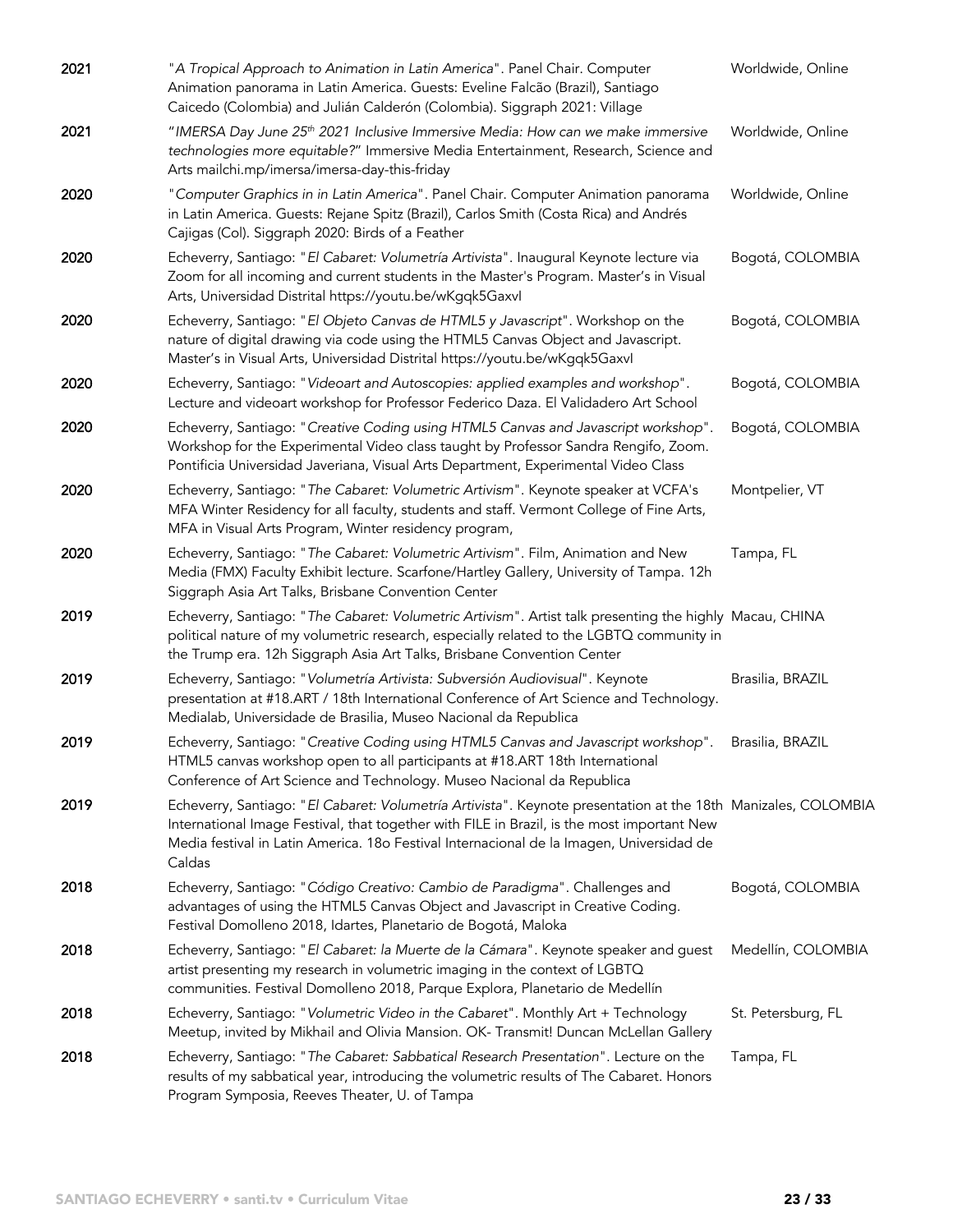| 2017    | Echeverry, Santiago: "Living the Cabaret". Lecture presenting my volumetric research<br>as component of the "Now where are we (1967-2017)" exhibition organized by<br>Androtechne. Adam House Cultural Center                                                                                                                                                       | London, UK             |
|---------|---------------------------------------------------------------------------------------------------------------------------------------------------------------------------------------------------------------------------------------------------------------------------------------------------------------------------------------------------------------------|------------------------|
| 2017    | Echeverry, Santiago: "Cabaret: Fragmented Bodies". Keynote lecture about my solo<br>show work exhibited in the Columbia Museum of Art, part of the Indie Grits Film<br>Festival program. Columbia Museum of Art https://youtu.be/D21qrwcs35c                                                                                                                        | Columbia, SC           |
| 2017    | Echeverry, Santiago: "Cabaret: Cuerpos Fragmentados". Lecture about my volumetric<br>research during the exhibit Prácticas de Resistencia, organized by Perfoartnet, curated<br>by Fernando Pertuz. Nest Art Center<br>https://www.youtube.com/watch?v=tiT0knhHma0                                                                                                  | Bogotá, COLOMBIA       |
| 2016    | Echeverry, Santiago: "Fragmented bodies: Low Resolution 3D". Artist talk<br>contextualizing my volumetric pieces exhibited in the Art Gallery. 9th Siggraph Asia Art<br>Talks, The Venetian Convention Center                                                                                                                                                       | Macau, CHINA           |
| 2016    | Echeverry, Santiago: "Fragmented bodies: Low Resolution and 3D capturing tools in<br>art". Skype presentation of my volumetric research in the context of Latin american<br>artistic production. 15th International Meeting of Art and Technology (#15.ART): art,<br>action and interaction National Museum of the Republic<br>https://youtu.be/LAHXbaf3Q7g         | Brasilia, BRAZIL       |
| 2016    | Echeverry, Santiago: "Hipermediación: Cuerpos Fragmentados". Keynote presenter at<br>the First Digital Arts Festival in Tlaxcala, Mexico. The lecture made the connections<br>between immersive and volumetric media, and important Mexican muralists. CTRL+Ñ<br>Festival Iberoamericano de Arte Digital, Museo de la Plástica Desiderio Hernández<br>Xiochitiotzin | Tlaxcala, MEXICO       |
| 2016    | Echeverry, Santiago: "Procesos de captura 3D en tiempo real". Volumetric Media in<br>the context of contemporary art, Skype presentation. PLANCK online festival                                                                                                                                                                                                    | <b>BSAS, ARGENTINA</b> |
| 2016    | Echeverry, Santiago: "Arquetipos del tarot en la narración interactiva". Tarot cards<br>used as non-linear narrative tools. Lecture and workshop for the students of professor<br>Federico Daza. El Validadero Art School                                                                                                                                           | Bogotá, COLOMBIA       |
| 2016    | Echeverry, Santiago: "Cuerpos Fragmentados: Arte 3D en 2D". Connection between<br>my research in volumetric performance and the political nature of artistic expressions in<br>Latin America. Curated by Fernando Pertuz. Perfoartnet, V Bienal de Performancia, Sala<br>de Proyectos, Universidad de los Andes https://vimeo.com/167187790                         | Bogotá, COLOMBIA       |
| 2014/16 | Echeverry, Santiago: "Multimediatic Works, Fragmented Bodies: Integrating STEAM at<br>MOSI". Lecture series organized by the Hillsborough County Public Schools for<br>secondary educators on how to merge art and STEM in publc education. Museum of<br>Science and Industry, Science Works Theater                                                                | Tampa, FL              |
| 2015    | Echeverry, Santiago: "Electronics Alive VIII at HCC". Presentation of selected 3D<br>animated works on display at Electronics Alive VIII, the only art biennial exhibition<br>dedicated to animation and new media works. Main Stage Theater, Hillsborough<br>Community College, Ybor City                                                                          | Tampa, FL              |
| 2015    | Echeverry, Santiago: "Advanced HTML5 Canvas Creations". Workshop on the nature<br>of digital drawing via code using the HTML5 Canvas Object and Javascript. Tadeo Lab,<br>Graphic Design & Robotics Departments, Universidad Jorge Tadeo Lozano                                                                                                                     | Bogotá, COLOMBIA       |
| 2014    | Echeverry, Santiago: "Creative Code: HTML5 Canvas and Javascript Seminar".<br>Workshop on the nature of Creative Coding using openly available tools such as the<br>canvas object and Javascript. Tadeo Lab, Graphic Design & Robotics Departments,<br>Universidad Jorge Tadeo Lozano                                                                               | Bogotá, COLOMBIA       |
| 2014    | Echeverry, Santiago: "De-Constructed Bodies: Pixels as Molecules". Early presentation<br>of my volumetric and pre-volumetric works, organized by Manu Mojito, lecture open to<br>everyone. Muñecos de Loza 2 Exhibition, Lectures Series, Pontificia Universidad<br>Javeriana                                                                                       | Bogotá, COLOMBIA       |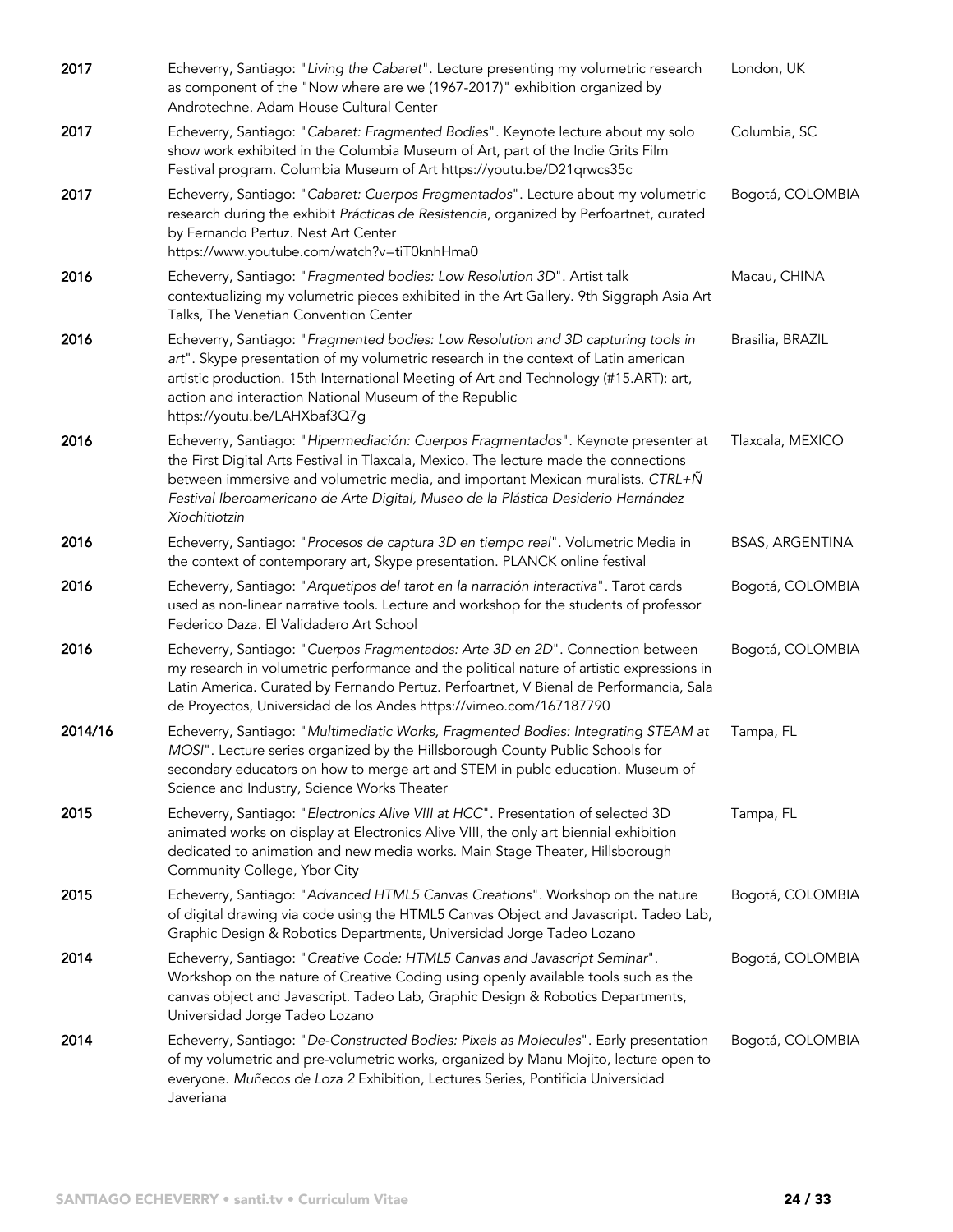| 2013 | Echeverry, Santiago: "SENSORAMA: Electronics Alive 3D". Lecture introducing and<br>contextualizing the best 3D animations shorts selected from Electronics Alive VII,<br>where I was one of the curators. Departamento de Arte, Universidad de los Andes                                                                                                                                                                                                                                                                       | Bogotá, COLOMBIA      |
|------|--------------------------------------------------------------------------------------------------------------------------------------------------------------------------------------------------------------------------------------------------------------------------------------------------------------------------------------------------------------------------------------------------------------------------------------------------------------------------------------------------------------------------------|-----------------------|
| 2013 | Echeverry, Santiago: "New Trends in Interactive Media". Presentation of nnovative<br>projects and 3D animation films exploring new trends in digital and interactive artistic<br>creations. Main Stage Theater, Hillsborough Community College, Ybor City. UT Honors<br>Symposia, Vaughn Center 9th Floor                                                                                                                                                                                                                      | Tampa, FL             |
| 2012 | Echeverry, Santiago: "From Surveillance to Sousveillance". Lecture for the Honors<br>Program about the evolution of the camera's role in our society, intricately linked to<br>technological progress. UT Honors Symposia, Vaughn Center 9th Floor                                                                                                                                                                                                                                                                             | Tampa, FL             |
| 2012 | Echeverry, Santiago: "Evolución del proyecto VIDA: la no-linearidad en narración<br>video". Lecture presented during the "Primer workshop sobre las tendencias actuales<br>del arte" (first workshop about current trends in art) where I introduced the usage of<br>non-linear video in my project entitled LIFE. Universidad de la Sabana                                                                                                                                                                                    | Bogotá, COLOMBIA      |
| 2011 | Echeverry, Santiago: "Los retos de la enseñaza de la Multimedia en Colombia".<br>Lecture given as part of the 10th anniversary celebration of the Especialización en<br>Creación Multimedia's creation. Other participants in the symposium were Jorge<br>LaFerla, Myriam Luisa Díaz and Philippe Dubois. Universidad de Los Andes                                                                                                                                                                                             | Bogotá, COLOMBIA      |
| 2010 | Echeverry, Santiago: "SENSORAMA: The Objective Camera, generator of realities".<br>Lecture co-presented with Philippe Dubois, (Paris-Sorbonne III), on the surveillant,<br>sousveillant and equiveillant nature of current cameras and the impact on their<br>subjects. Universidad de Los Andes                                                                                                                                                                                                                               | Bogotá, COLOMBIA      |
| 2010 | Echeverry, Santiago: "Passion in Disruption". Presentation of the notion of disruption<br>in contemporary art using my evolution as a creator in the past 20 years. Sociedad<br>Iberoamericana de Gráfica Digital, SIGraDi (Iberoamerican Society of Digital Graphics)<br>gathers researchers, educators and professionals in architecture, urban design,<br>communication design, Product Design and Art whose work involves the new digital<br>media. Largest conference in Latin America. SIGRADI, Universidad de Los Andes | Bogotá, COLOMBIA      |
| 2010 | Echeverry, Santiago: "Videoart and Interactive Media". Guest Lecturer for Professor<br>Carmen Gil's Experimental Video class, presented my video pieces and my transition<br>into interactive media art. Art Department, Facultad de Artes, Universidad de los<br>Andes.                                                                                                                                                                                                                                                       | Bogotá, COLOMBIA      |
| 2010 | Echeverry, Santiago: "Creativity in an Honors Context Course". Presentation of my<br>pedagogical techniques using new media in order to expand the students' creativity.<br>UT Honors Symposia, Vaughn Center 9th Floor                                                                                                                                                                                                                                                                                                        | Tampa, FL             |
| 2010 | Echeverry, Santiago: "Carmen Made Me So: a Post-Colonial Approach". Guest lecturer<br>for Dr. Esra Mirze's class where I spoke about the specificities of my experimental<br>interactive narration and post-colonial project "Carmen Made Me So". University of<br>Georgia                                                                                                                                                                                                                                                     | Athens, GA            |
| 2010 | Echeverry, Santiago: "Echeverry: Queer Artist". Keynote speaker, presenting my own<br>Queer videos and interactive pieces, for the Museum's LGBT week activities. Columbia<br>Museum of Art                                                                                                                                                                                                                                                                                                                                    | Columbia, SC          |
| 2009 | Echeverry, Santiago: "Drug, Sex, Rock, Roll and Sex: Drug Enhanced Entertainment",<br>lecture for the Art Department, that matches Professor Doug Sutherland's presentation<br>on the history of Comic Illustration in San Francisco of the 60s and 70s.                                                                                                                                                                                                                                                                       | Tampa, FL             |
| 2009 | Echeverry, Santiago: "3D Animation in France: Supinfocom". Lecture and presentation<br>of my selection of works that reflect current trends in commercial, artistic and<br>experimental 3D Animation created at one of the top institutions in the world,<br>Supinfocom in Arles, FR. Main Stage Theater, Hillsborough Community College                                                                                                                                                                                       | Tampa, FL (Ybor City) |
| 2008 | Echeverry, Santiago: "Interactive Marketing: From Consumer to User". Lecture as<br>visiting artist for Professor Erika Matulich's graduate class                                                                                                                                                                                                                                                                                                                                                                               | Tampa, FL             |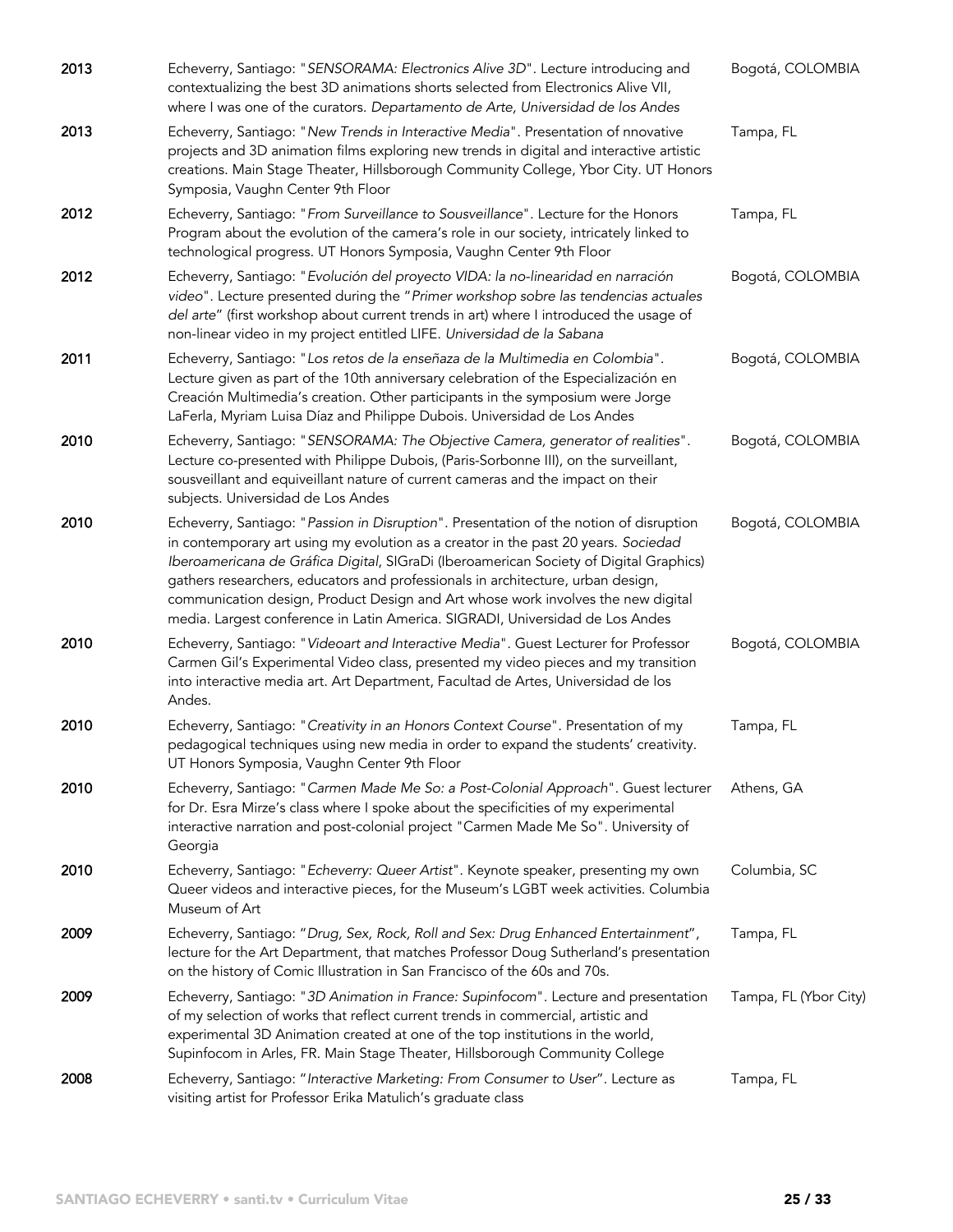| 2008    | Echeverry, Santiago: "Digital Art Challenges". Lecture as a visiting artist on the<br>challenges of creating digital art based on the Internet. Especialización en Creación<br>Multimedia, Universidad de Los Andes                                                                                                                                                                                       | Bogotá, COLOMBIA |
|---------|-----------------------------------------------------------------------------------------------------------------------------------------------------------------------------------------------------------------------------------------------------------------------------------------------------------------------------------------------------------------------------------------------------------|------------------|
| 2008    | Echeverry, Santiago: "The Body as the Ultimate Canvas". Guest lecturer in the Series<br>entitled "Revolutions" organized by the Honors Program at the University of Tampa,<br>exploring the limits of new media artists that use their bodies as a digital, technological<br>and analog canvas. Open to the Tampa Bay community. UT Honors Symposia, Vaughn<br>Center 9th Floor                           | Tampa, FL        |
| 2008    | Echeverry, Santiago: "Colombian Culture through Popular Media". Lecture about<br>Colombian culture, focusing on regions and distinct musical differences. Global Issues<br>Program, Vaughn Center, 9th Floor                                                                                                                                                                                              | Tampa, FL        |
| 2008    | Echeverry, Santiago: "Postmodern Genders: Body Modifications". Postmodern Media<br>research lecture on the evolution of body modifications, as a preparation for my paper<br>"Body: The Ultimate Canvas". Scarfone/Hartley Gallery. University of Tampa                                                                                                                                                   | Tampa, FL        |
| 2008    | Echeverry, Santiago: "From Multimedia to Hypermedia". Guest lecturer presenting the<br>evolution steps that define and differentiate Hypermedia from Multimedia. 2nd Self<br>Employment in the Arts Conference for Professionals in Tampa Bay. University of<br>Tampa. Vaughn Center. 9th Floor                                                                                                           | Tampa, FL        |
| 2003/04 | Echeverry, Santiago: "Challenges of Digital Arts". Lecture for Esther Schooler's<br>Graduate students on the challenges we face as digital artists with ever-changing tools<br>and technologies                                                                                                                                                                                                           | Baltimore, MD    |
| 2003    | Echeverry, Santiago: "From Multimedia to Hypermedia". Keynote speaker at the<br>Advertising Week Conference, presenting the evolution steps that define and<br>differentiate Hypermedia from Multimedia. Universidad Santiago de Cali                                                                                                                                                                     | Cali, COLOMBIA   |
| 2002/03 | Echeverry, Santiago: "Hypermedia: evolution structures". Lecture on the importance of<br>Database Structures and fast network communications in the setup of Hypermedia.<br>Sponsored by the Universidad Javeriana's Interdisciplinary Studies Program (PEI)                                                                                                                                              | Bogotá, COLOMBIA |
| 2003    | Echeverry, Santiago: "Compressing a digital world". Lecture on the importance of file<br>compression for the efficient delivery of content over the Internet. Sponsored by the<br>Interdisciplinary Studies Program (PEI). Architecture and Industrial Design<br>Departments. Universidad Javeriana,                                                                                                      | Bogotá, COLOMBIA |
| 2003    | Echeverry, Santiago: "Digital Video vs. Analog Video". Lecture on the biggest<br>differences between digital and analog video, emphasizing on the importance of<br>accurate video compression, and professional video tools, especially for streaming<br>optimization. Sponsored by the Interdisciplinary Studies Program (PEI). Architecture<br>and Industrial Design Departments. Universidad Javeriana | Bogotá, COLOMBIA |
| 2003    | Echeverry, Santiago: "Objects in mirror appear closer than they are". Lecture and<br>performance re-creation of the same title, studying the specificities of real time video<br>in the context of live presentations. Sponsored by the Interdisciplinary Studies Program<br>(PEI). Architecture and Industrial Design Departments. Universidad Javeriana                                                 | Bogotá, COLOMBIA |

# COLLABORATIVE PROJECTS

| 2022           | FPPR - Frente Post Punk Revolucionario<br>Founding member of a collective of artists from Colombia, Germany, Greece and USA,<br>focusing on experimental video, photography and alternative storytelling.                                                                             | Bogotá, COLOMBIA |
|----------------|---------------------------------------------------------------------------------------------------------------------------------------------------------------------------------------------------------------------------------------------------------------------------------------|------------------|
| 2017 - present | Androtechne - Artists' Collective<br>AndroTechne is a collective of artists with an interest in the human form in contemporary<br>art. Membership is open to all artists no matter how they define themselves in terms of<br>gender, sexuality, ethnicity or religion androtechne.com | London, UK       |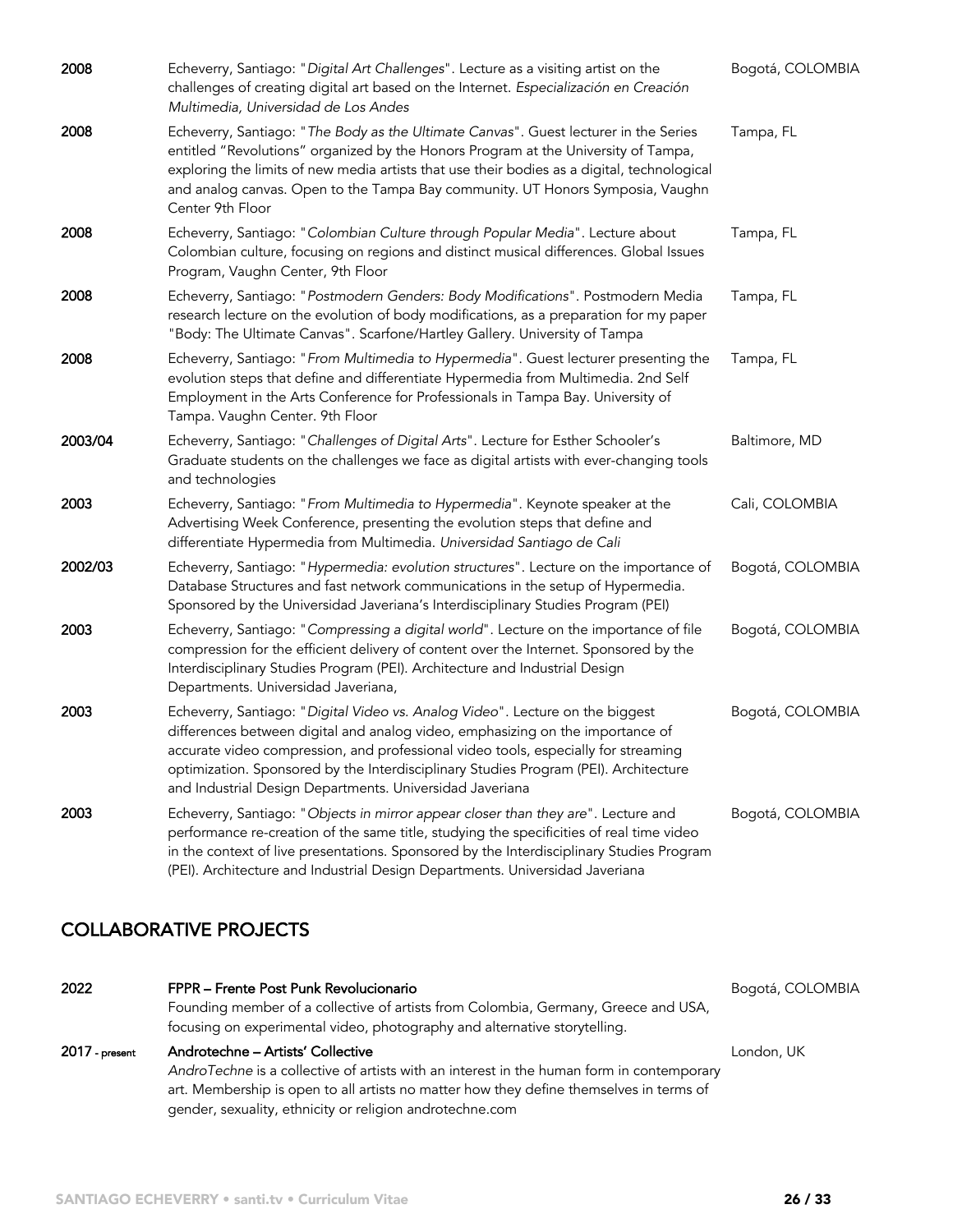| 2018      | Dorsey / Cifuentes / Echeverry - Performance Art / Videoart<br>Collaborative projects by Marie Dorsey, Elena Cifuentes and Santiago Echeverry. "The<br>Crane Wives" premiered at GASP! Festival, organized by Creative Loafing                                                                                                                                                                          | Tampa, FL        |
|-----------|---------------------------------------------------------------------------------------------------------------------------------------------------------------------------------------------------------------------------------------------------------------------------------------------------------------------------------------------------------------------------------------------------------|------------------|
| 2000-22   | The Butane Group<br>Member and active collaborator of this multimedia, theater, performance and<br>experimental audio group based in New York and Los Angeles. I am responsible for<br>the design, maintenance and updates for thebutanegroup.org and I am also the Flash<br>Actionscript Interactive programmer and designer for the group, developing exclusive<br>online content. thebutanegroup.org | New York, NY     |
| 2006      | "Light Projections on Plant Hall", Jorge Orta<br>Internationally recognized Jorge Orta participated in Lights on Tampa, Art show<br>sponsored by the City of Tampa. I participated actively in the entire pre-production<br>and production process including the creation of workshops and community<br>networking. I also acted as the official translator for all meetings and interviews.            | Tampa, FL        |
| 1995-98   | A.L.I.E.N.S: All International Emancipated New Souls<br>Co-founder and coordinator of the international students' group at the Interactive<br>Telecommunications Program; A.L.I.E.N.S was a support group for over 40 foreigners<br>that provided information about employment, social events and living in New York.                                                                                   | New York, NY     |
| 1994-2003 | Hermanitas de la Perpetua Indulgencia<br>Founder and coordinator of a performance and multimedia group that produced<br>several Videoart pieces, documentaries, web sites, TV appearances, happenings and<br>performances related to Human Rights for minorities in Colombia, as well as HIV/AIDS<br>prevention and information campaigns.                                                              | Bogotá, COLOMBIA |
| 1994-95   | Asociación Colombiana de Lesbianas y Homosexuales<br>Founder and coordinator of the first ever Gay and Lesbian Association in Colombia, a<br>pioneering organization that - in spite of death threats from terrorist organizations -<br>managed to open the doors for the current equality rights achieved by the LGBT<br>community in the country.                                                     | Bogotá, COLOMBIA |
| 1989-03   | Performance Art pieces with Constanza Camelo<br>Video performance and Performance art pieces created in collaboration with artist<br>Constanza Camelo, presented in several art venues and galleries and Bogotá such as<br>the 1994 Salón Nacional de Artistas, la Bienal del Barrio Venecia, among others.                                                                                             | Bogotá, COLOMBIA |
| 1985-91   | Théâtre Experimental Français, TEF<br>Active member and collaborator of the Experimental French Theater Troupe, as an<br>actor, set producer and Videographer, under the direction of Mick Gewinner.                                                                                                                                                                                                    | Bogotá, COLOMBIA |

# PUBLICATIONS ABOUT SANTIAGO ECHEVERRY

| 2021 | Yeager, Nikki: "artist Roundup: Standout NFT artists on SIGN-Art app", medium.com,<br>https://medium.com/nifty-art-review/artist-roundup-standout-nft-artists-on-sign-art-app-bd6c71286ec9                                                                      | Worldwide, INTERNET |
|------|-----------------------------------------------------------------------------------------------------------------------------------------------------------------------------------------------------------------------------------------------------------------|---------------------|
| 2020 | Guerrero, Julian: "Así era una noche de rumba gay con Santiago Echeverry en los años<br>80", Interactive Online Map, https://uploads.knightlab.com/storymapjs/f5a82cd32b8b5d783dbd5eaecb55ac58/un-recorrido-por-la-<br>fiesta-gay-a-finales-de-siglo-en-bogota/ | Bogotá, COLOMBIA    |
| 2020 | Peñuela, Jorge: "Junio, mes del Orgullo Lgbti. Preguntamos, ¿orgullosos, quiénes, por<br>qué, de qué?", Liberatorio Digital Newspaper, http://liberatorio.org/?p=9899                                                                                           | Bogotá, COLOMBIA    |
| 2020 | Editorial Committee: "Member Profile: Santiago Echeverry", ACM Siggraph,<br>https://www.siggraph.org/member-profile/santiago-echeverry/                                                                                                                         | Worldwide, INTERNET |
| 2019 | Tarazona, Emilio: "Cuerpos, territorios, exilios. Acciones realizadas por Maria Evelia<br>Marmolejo y Constanza Camelo",<br>https://www.academia.edu/10253739/Cuerpos_territorios_exilios_Acciones_realizadas_por_Maria_Evelia_Marmolejo_y_Constanza_Camelo     | Bogotá, COLOMBIA    |
| 2019 | Editorial Committee, "Entrevista a Santiago Echeverri, artista invitado a Fotosíntesis<br>2019", Parque Explora, https://www.parqueexplora.org/boguesecheverry                                                                                                  | Medellín, COLOMBIA  |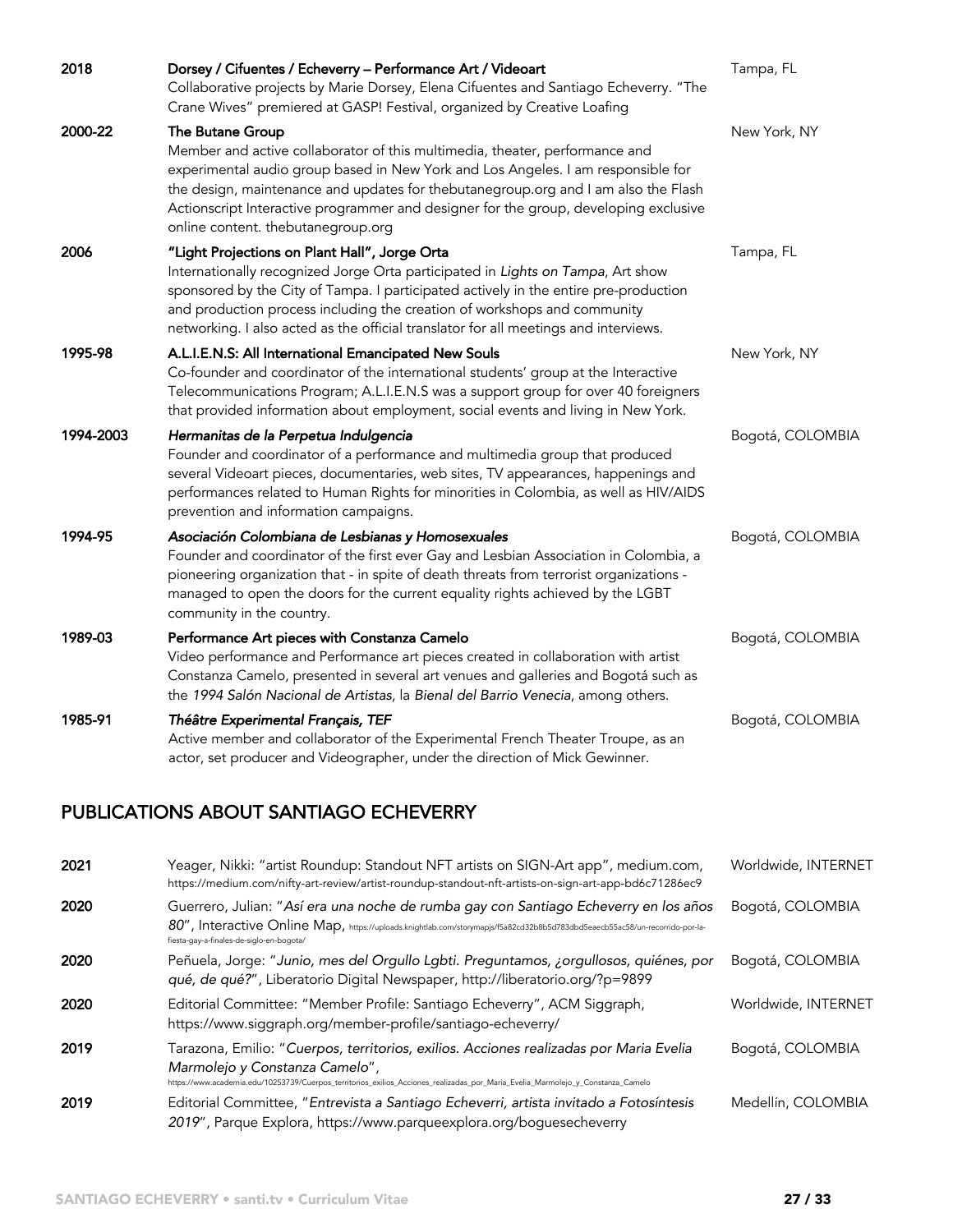| 2019 | Santamaría, Julián: "El arte y la ciencia a través de la luz: así fue Fotosíntesis 2019",<br>Revista Semana https://www.semana.com/arte/articulo/el-arte-y-la-ciencia-a-traves-de-la-luz-asi-fue-fotosintesis-2019/79707/                                                                                                            | Bogotá, COLOMBIA                    |
|------|--------------------------------------------------------------------------------------------------------------------------------------------------------------------------------------------------------------------------------------------------------------------------------------------------------------------------------------|-------------------------------------|
| 2019 | Guerrero, Julian: "La clandestinidad, el activismo y la persecución de la fiesta gay en la<br>Bogotá de los 90", Cartel Urbano, https://cartelurbano.com/libreydiverso/la-<br>clandestinidad-y-el-activismo-de-la-fiesta-gay-en-la-bogota-de-los-noventa                                                                             | Bogotá, COLOMBIA                    |
| 2019 | Guerrero, Julián: "Acciones performáticas para incomodar al país del sagrado corazón", Bogotá, COLOMBIA<br>Cartel Urbano, https://cartelurbano.com/libreydiverso/acciones-performaticas-para-<br>incomodar-al-pais-del-sagrado-corazon                                                                                               |                                     |
| 2019 | Peña, Paola: "Ampliando el régimen de visibilidad: lo autobiográfico como elemento<br>mediador en la obra de Santiago Echeverry",<br>https://www.academia.edu/43311170/Ampliando_el_r%C3%A9gimen_de_visibilidad_lo_autobiogr%C3%A1fico_como_ele<br>mento_mediador_en_la_obra_de_Santiago_Echeverry                                   | Bogotá, COLOMBIA                    |
| 2018 | Santos Cubides, Sandra: "ABC del Arte Drag & Transformista",<br>https://www.abcdelartedragytrans.com/noventas                                                                                                                                                                                                                        | Bogotá, COLOMBIA                    |
| 2018 | Powers, Stephanie: "A Q&A With UT's Digital Arts Guru Santiago Echeverry", Creative<br>Pinellas, https://creativepinellas.org/magazine-items/a-qa-with-uts-digital-arts-guru-santiago-echeverry/                                                                                                                                     | St Petersburg, FL                   |
| 2018 | Cortés Gómez, Helena: "Este festival de video experimental encenderá su imaginación", Medellín, COLOMBIA<br>El Colombiano Newspaper, https://www.elcolombiano.com/cultura/santiago-echeverry-en-el-festival-de-video-<br>exprimental-domo-lleno-EF9700042                                                                            |                                     |
| 2018 | Guerrero, Julián: "El Artivismo de Santiago Echeverry y su lucha por los derechos<br>LGBTI", Cartel Urbano, http://cartelurbano.com/arte/el-artivismo-de-santiago-echeverry-<br>y-su-lucha-por-los-derechos-lgtbi                                                                                                                    | Bogotá, COLOMBIA                    |
| 2017 | Rojas Abadia, José David: "Identidades queer no vídeo arte: uma aproximação Brasil -<br>Colômbia", Universidade Federal de Uberlândia, Instituto de Artes (IARTE)<br>DISSERTAÇÃO - Artes https://repositorio.ufu.br/handle/123456789/21844                                                                                           | Uberlândia, Minas<br>Gerais, BRAZIL |
| 2017 | Willy, Megan: "Transdisciplinary Design: Art and Design - Andante Spianatto", Parsons - New York, NY<br>The New School http://sds.parsons.edu/transdesign/seminar/art-and-design/                                                                                                                                                    |                                     |
| 2017 | Editorial Committee: "Columbia Museum of Art in Columbia, SC, offers work by<br>Santiago Echeverry", Carolina Arts, p.24 https://www.carolinaarts.com/417/417carolinaarts-pg24.pdf                                                                                                                                                   | Columbia, SC                        |
| 2016 | Almazán, Tamara: "Zoom en Santiago Echeverry" http://caricaturasparausar.com/?p=7050                                                                                                                                                                                                                                                 | Mexico, MEXICO                      |
| 2016 | Mueller, Ellen: "Elements and Principles of 4D Art and Design", Oxford University Press<br>ISBN-13: 978-0190225148 https://global.oup.com/academic/product/elements-and-principles-of-4d-art-and-design-9780190225148                                                                                                                | Buckhannon, WV                      |
| 2016 | Pertuz, Fernando: "Cuerpos fragmentados de Santiago Echeverry", Esfera Pública<br>http://esferapublica.org/nfblog/cuerpos-fragmentados-de-santiago-echeverry/<br>http://liberatorio.org/index.php?option=com_content&view=article&id=631%3Acuerpos-fragmentados-de-santiago-echeverry-<br>&catid=10%3Aactualidad-politica&Itemid=180 | Bogotá, COLOMBIA                    |
| 2016 | Gutiérrez Echeverri, Natalia: "Arte Colombiano contemporáneo: archivos éticos"p.<br>248-249, Universidad Nacional's Institutional Repository, PhD Theses and<br>Dissertations, Facultad de Artes, Instituto de Investigaciones Estéticas<br>https://repositorio.unal.edu.co/handle/unal/59513                                        | Bogotá, COLOMBIA                    |
| 2016 | Jurado, Andrés: "Sin un possible agrimensor: cartografía del cine experimental<br>colombiano", in "La radicalidad de la imagen: des-bordando latitudes<br>latinoamericanas", Incarbone, Florencia and Wiedemann, Sebastian, p. 41-54, ISBN<br>978-987-42-2418-7 https://www.academia.edu/42251420/Sin_un_posible_agrimensor          | Bogotá, COLOMBIA                    |
| 2015 | Osorio, Oswaldo: "Santiago Echeverry, Videoartista: del Videoarte al carmín al digital",<br>Cinéfagos cinefagos.net/index.php/artes-electronicas/1150-santiago-echeverry-video-artista.html                                                                                                                                          | Medellín, COLOMBIA                  |
| 2015 | Restrepo, Andrés Felipe: "La emergencia del otro sexual en las artes visuales", Agenda<br>Cultural Alma Máter, (220), Diversidad Sexual y de Género, Universidad de Antioquia p.9-<br>12., https://revistas.udea.edu.co/index.php/almamater/article/view/22565                                                                       | Medellín, COLOMBIA                  |
| 2014 | Aguilar, Amalia: "La Estética del Movimiento", Mac Center Newsletter for Latin-<br>America http://www.mac-center.com/la-estetica-del-movimiento/                                                                                                                                                                                     | Panamá, PANAMA                      |
| 2014 | Vivas Barandica, Daniel: "Performancia Digital", Cartel Urbano, Ed 46, p.32-35<br>https://issuu.com/cartelurbano/docs/revista_cartel_urbano_ed.46                                                                                                                                                                                    | Bogotá, COLOMBIA                    |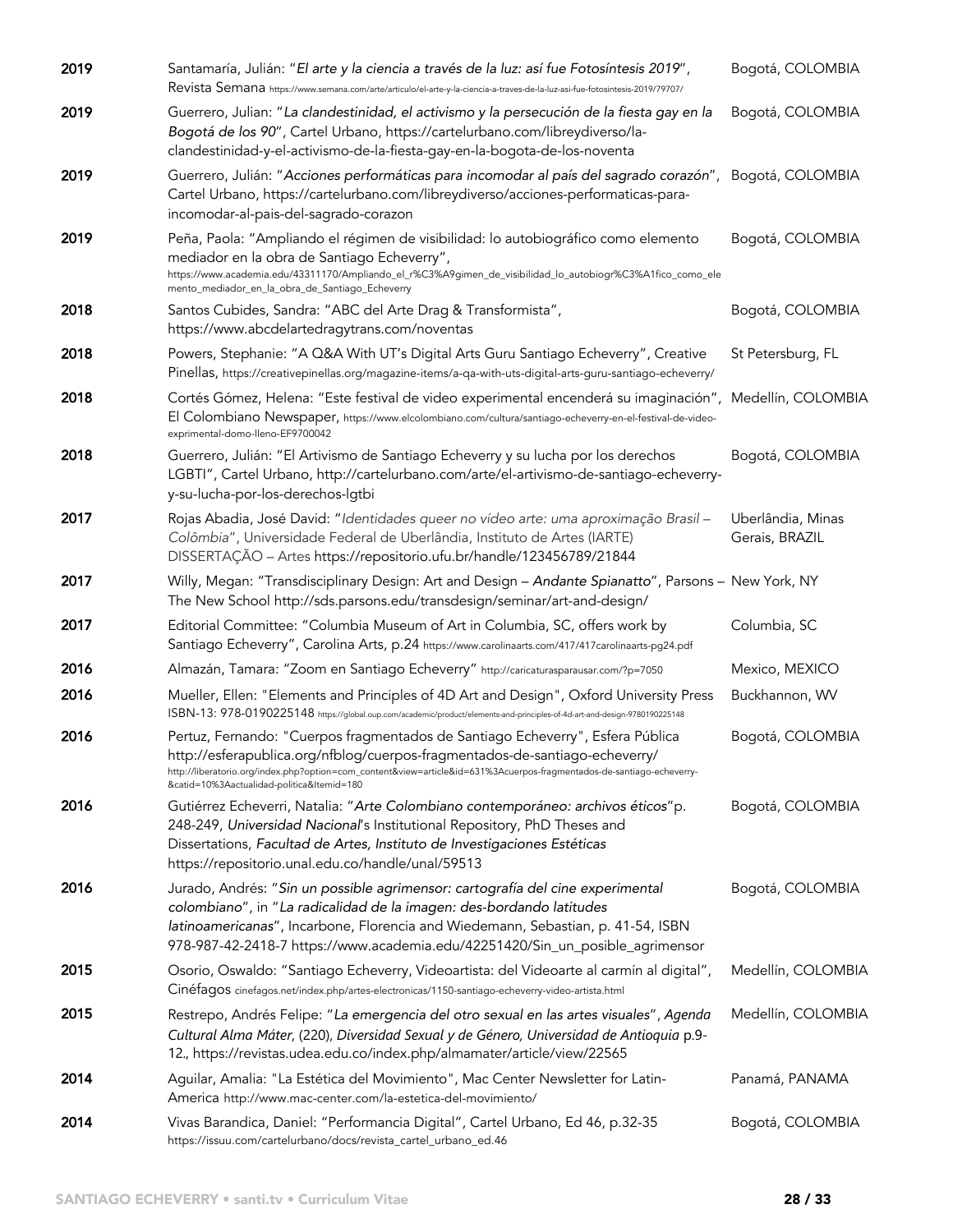| 2014 | D'Alessandro, Desiree: "Desiree D'Alessandro [on] Santiago Echeverry",<br>http://artoftang.com/desiree-dalessandro-on-santiago-echeverry/                                                                                                                                                                                                                                                              | Internet, USA         |
|------|--------------------------------------------------------------------------------------------------------------------------------------------------------------------------------------------------------------------------------------------------------------------------------------------------------------------------------------------------------------------------------------------------------|-----------------------|
| 2014 | Acosta Martínez, Carolina: "La persistencia de la angustia: memoria, ausencia y voz en<br>el videoarte colombiano", Desde el jardín de Freud #14, p.180-181, Revista de<br>Psicoanálisis, Universidad Nacional de Colombia, Facultad de Ciencias Humanas,<br>Escuela de Estudios en Psicoanálisis y Cultura, ISSN 1657-3986<br>https://revistas.unal.edu.co/index.php/jardin/article/view/46120        | Bogotá, COLOMBIA      |
| 2013 | Olda, Danny: "Through the code and back again: Santiago Echeverry's Self E-<br>POrtraits", Art at Bay https://artatbay.wordpress.com/2013/10/12/through-the-code-and-back-again-santiago-echeverrys-self-e-portraits/                                                                                                                                                                                  | St Petersburg, FL     |
| 2013 | Gottardi, Luis: "Seen: Santiago Echeverry's Modern Saints and E-Portraits", Art Taco,<br>http://art-taco.blogspot.com/2013/11/seen-santiago-echeverrys-modern-saints.html                                                                                                                                                                                                                              | Tampa, FL             |
| 2013 | Chávez, Juan Carlos: "Realza el poder de las imágenes", CENTRO Tampa Newspaper,<br>Page 21, "Modern Saints" show review http://centrotampa.com/content/Realza-el-poder-de-<br>las-imagenes-10-24-2013                                                                                                                                                                                                  | Tampa, FL             |
| 2013 | Bennet, Lennie: "University of Tampa's electronics gallery show worth your time",<br>Tampa Bay Times, 2/14/2013 Article reviewing Electronics Alive VII mentioning my<br>piece Self E-Portrait.                                                                                                                                                                                                        | Tampa, FL             |
| 2012 | Madden, Ed: "St. Sebastian in South Carolina", The Gay and Lesbian Review, January-<br>February 2012, Volume XIX, Number 1, Page 24, Publication of one my photos of the<br>series "Prick" and review of the collective show "Saint Sebastian: from martyr to gay<br>starlet" in the most influential LGBT journal in North America<br>https://glreview.org/article/saint-sebastian-in-south-carolina/ | Boston, MA            |
| 2012 | Pertuz, Fernando: "Aportes al Performance en Colombia", Revista PerfoARTnet<br>http://revista.perfoartnet.org/Revista-PerfoARTnet-2012-Aportes-al-performance-en-colombiahtml.html                                                                                                                                                                                                                     | Bogotá, COLOMBIA      |
| 2011 | Romano, Gustavo: "Netescopio: Visor de Arte en Red del MEIAC", Museo Extremeño<br>e Iberoamericano de Arte Contemporáneo http://netescopio.meiac.es/en/index.php                                                                                                                                                                                                                                       | Badajoz, SPAIN        |
| 2010 | Editor Cultural: "Artistas Colombianos del Bicentenario", Periódico ADN<br>As part of a series of specials about the artists of each decade since the independence<br>of Colombia, I was selected as one of the representative creators of the 2000's<br>because of my usage of the web as my tool of choice for creation.                                                                             | Bogotá, COLOMBIA      |
| 2010 | Davis, Juliet: "Exploring Web & Multimedia Writing: The Art of Words in a Visual<br>World", Thomson Delmar Learning Editors, ISBN 13: 9781418042196, World - my<br>interactive project - is mentioned as an outstanding interaction design model.                                                                                                                                                      | Tampa, FL             |
| 2010 | Martha L. Vélez, Carolina Zuluaga and Jairo A. Márquez: www.ladiferencia.org<br>La Diferencia is a project sponsored by the Colombian Ministry of Culture devoted to<br>preserving the memory of electronic arts festivals in Colombia. My work was selected<br>in the showcase of the top Colombian Videoartists.                                                                                     | Bogotá, COLOMBIA      |
| 2008 | Lalinde Posada, Ana María: "Cerebros Fugados", Revista Poder 360°<br>Poder $360^\circ$ is the most important financial magazine in Latin America. I was selected as<br>one of the top 50 Colombian professors currently living and teaching in the USA.<br>http://poder360.com/article_detail.php?id_article=524                                                                                       | <b>COLOMBIA / USA</b> |
| 2008 | Voeller, Megan: "See Queerly Now", Creative Loafing Newspaper Article about my<br>work in Florida's main cultural newspaper<br>https://www.cltampa.com/arts-entertainment/article/20722899/see-queerly-now                                                                                                                                                                                             | Tampa, FL             |
| 2008 | Navas, Eduardo: "NetArt in Colombia", LatinArt.com Article about my project SIDA, as<br>part of the NetArt show, the first ever presentation of Colombian web-based art<br>projects. latinart.com/exview.cfm?start=2&id=288 mirrored in<br>newmediafix.net/daily/?p=1982                                                                                                                               | Los Angeles, CA       |
| 2008 | Koleccionista: "VIH - SIDA: Sida y Arte", lacoctelera.net, Internet<br>http://koleccionista.lacoctelera.net/post/2008/11/18/vih-sida                                                                                                                                                                                                                                                                   | Bogotá, COLOMBIA      |
| 2008 | Jácome, Andrés: "20 Años de la Escuela de Cine y Televisión de la U. Nacional"<br>Internet http://cine-colombia.universiablogs.net/20-anos-de-la-escuela-de-cine-y-television-de-la-un                                                                                                                                                                                                                 | Bogotá, COLOMBIA      |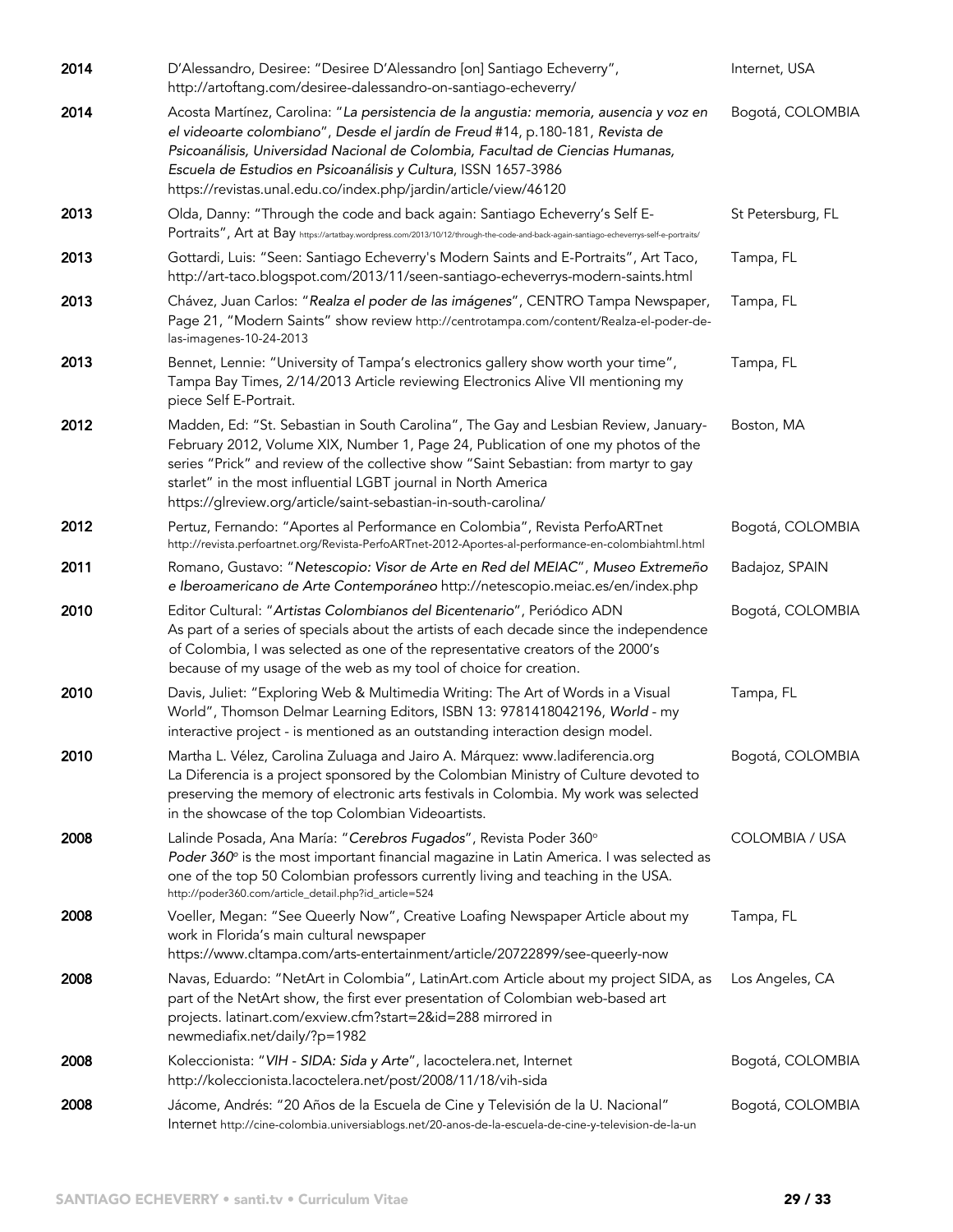| 2008        | Sánchez, Marcela: "Santiago Echeverri [sic]: Artista de Derechos"<br>http://colombiadiversa.org/index2.php?option=com_contenido&do_pdf=1&id=531                                                                                                                                                                                                                           | Bogotá, COLOMBIA    |
|-------------|---------------------------------------------------------------------------------------------------------------------------------------------------------------------------------------------------------------------------------------------------------------------------------------------------------------------------------------------------------------------------|---------------------|
| 2007        | Editor cultural: "Expovirtual.com", Revista Semana<br>http://semana.com/noticias-cultura/expovirtualcom/105995.aspx                                                                                                                                                                                                                                                       | Bogotá, COLOMBIA    |
| 2007        | Rodríguez, Elisa:"¡Arte, Sátira, Subversión!" Art Nexus, p. 193-196<br>Article published both in Spanish and English in the equivalent of Art in America<br>magazine for Latin America and Colombia. Talks about the exhibit at the Casa de<br>América in Madrid, Spain, the works I exhibited in the show and my aesthetics as a<br>Colombian artist.                    | Miami, FL           |
| 2007        | Navas, Eduardo: "Net Art in Colombia: It's Ugly and Doesn't like the Cursor",<br>LatinArt.com, featured exhibition http://www.latinart.com/exview.cfm?start=2&id=288                                                                                                                                                                                                      | Bogotá, COLOMBIA    |
| 2007        | Rueda Ortiz, Rocío: "Subjetividades Cyborg: ficciones y posibilidades para una tecno<br>resistencia", p.163-169, Editiorial Siglo del Hombre, Universidad Central ISBN:958-665-<br>093-9 https://biblioteca.uasb.edu.ec/cgi-bin/koha/opac-detail.pl?biblionumber=69436                                                                                                    | Bogotá, COLOMBIA    |
| 2007        | Desowitz, Bill: "SIGGRAPH Art Gallery Expands Awareness of Humanity and Nature",<br>Animation World Network https://www.awn.com/news/siggraph-art-gallery-expands-awareness-humanity-and-nature                                                                                                                                                                           | Worldwide, INTERNET |
| 2007        | Editorial Committee: "Exposición: Arte, Sátira¡Subversión!", Diario El País<br>https://elpais.com/cultura/2007/07/18/album/1184709602_910215.html                                                                                                                                                                                                                         | Madrid, SPAIN       |
| 2006        | Lombardi, Jasmine: "Echeverry: A look at the Out Side", The Minaret, Vol 72, No.26,<br>p29, Article published in the University of Tampa's newspaper, The Minaret, about my<br>work and trajectory https://theminaretonline.org/2006/05/23/echeverryalookattheoutsidefromtheinside/                                                                                       | Tampa, FL           |
| 2007        | Editor de Negocios: "El Arte, un Buen Negocio", www.dinero.com<br>http://www.dinero.com/wf_ImprimirArticulo.aspx?IdRef=22366&IdTab=1                                                                                                                                                                                                                                      | Bogotá, COLOMBIA    |
| 2005        | Ferrera Balanquet, Raúl Moarquech: "Inminentes Geografías: Presencia en el umbral<br>de La Frontera", Catálogo Arte Nuevo InteractivA, Cartodigital<br>http://www.labcartodigital.org/interactiva/interactiva05/Obras.pdf                                                                                                                                                 | 2005                |
| 2004 - 1999 | Mackern, Brian: "Netart Latino Database", Con Game, Interactive Narrative,<br>https://anthology.rhizome.org/netart-latino-database                                                                                                                                                                                                                                        | Internet, Worldwide |
| 2004        | Araújo, José Vicente: "NetArqueologist: Santiago Echeverry", Sinapsis Duna Digital<br>https://dunadigital.com/portfolio/sinapsis-2/                                                                                                                                                                                                                                       | Tarifa, SPAIN       |
| 2004        | Torres, Carlos Alberto: "Arte en los noventa: artes plásticas"<br>Compilation of research papers from the academic project "Las Artes en Colombia en<br>la Década de los Años Noventa", Universidad Nacional de Colombia, Facultad de<br>Artes, where I am mentioned as an influential Videoartist in the 1990's                                                          | Bogotá, COLOMBIA    |
| 2004        | Iovino, María: "Espéculo: Santiago Echeverry" in "Nuevas Propuestas, Fotografía y<br>Nuevos Medios", p. 56-61, Alianza Colombo Francesa, ISBN 958-33-5789-8<br>http://lugaradudas.org/catalogador/2017/07/13/nuevas-propuestas-fotografia-y-nuevos-medios-en-colombia/                                                                                                    | Bogotá, COLOMBIA    |
| 2003        | Online Editor: "Echeverry: UNESCO Culture Sector", United Nations Educational,<br>Scientific and Cultural Organization online portal<br>http://portal.unesco.org/culture/en/ev.php-URL_ID=14615                                                                                                                                                                           | New York, NY        |
| 2003        | Silva, Armando: "Bogotá Imaginada", Convenio Andrés Bello p. 227, distribuidora y<br>editora Aguilar, Altea, Taurus, Alfaguara, S.A.<br>ISBN 958-704-113-5 http://books.google.com/books?id=uC2TBDt8Y3EC                                                                                                                                                                  | Bogotá, COLOMBIA    |
| 2002        | Roca, José: "Columna de Arena: Face Value" #46<br>Art Critique article published by the Newspaper "El Tiempo" in Bogotá, COLOMBIA,<br>and the German journal "Universes in Universe", written by art curator José Roca,<br>about the videos of Echeverry participating in the LA Freewaves Video Festival.<br>http://www.universes-in-universe.de/columna/col46/col46.htm | Bogotá, COLOMBIA    |
| 2002        | Alonso, Rodrigo: "Elogio de la Low Tech" in Hipercubo/ok<br>Book edited by Andrés Burbano and Hernando Barragán. Published by the<br>Universidad de los Andes and the Goethe Institut. The article talks about "Con Game"<br>http://roalonso.net/es/arte_y_tec/low_tech.php                                                                                               | Bogotá, COLOMBIA    |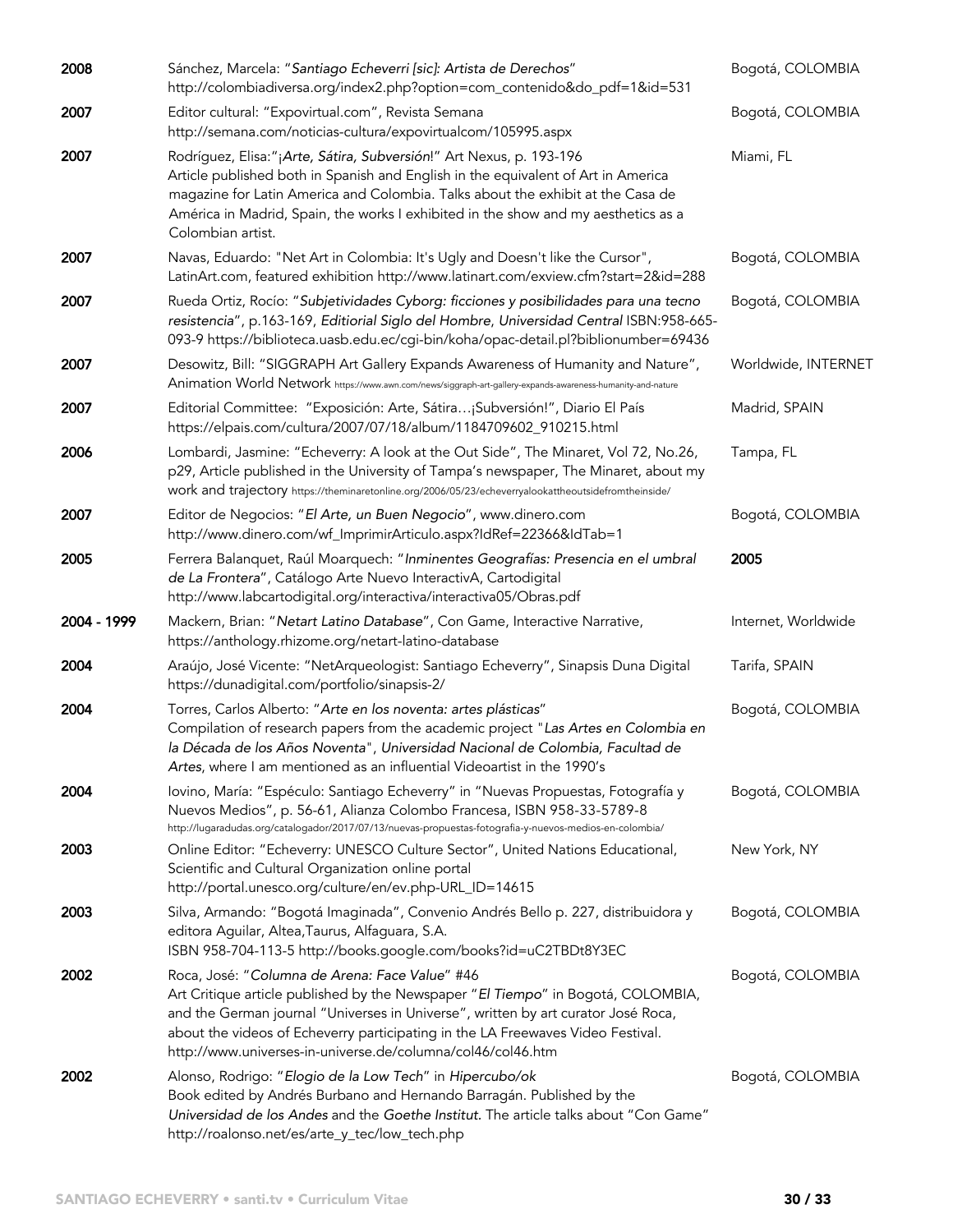| 2001 | Oring, Sheryl: "Bogotá, Cabaret", Arts International Magazine<br>Article about my project entitled "Cabaret". This is the first time a Colombian artist is<br>portrayed in the cover and the back cover of the magazine and given the 10 page<br>central story of an internationally recognized publication, which is an outstanding<br>achievement. https://santiago.cn/generator.php?folder=cabaret&body=ai                                                     | New York, NY     |
|------|-------------------------------------------------------------------------------------------------------------------------------------------------------------------------------------------------------------------------------------------------------------------------------------------------------------------------------------------------------------------------------------------------------------------------------------------------------------------|------------------|
| 2000 | Burbano, Andrés: "Cinema Volta", Nuevos soportes y tecnologías (No. 3)<br>Editorial Univ. Jorge Tadeo Lozano, Article mentions my work as a Video and Net artist<br>in Latin America.                                                                                                                                                                                                                                                                             | Bogotá, COLOMBIA |
| 2000 | Charalambos, Gilles: "Historia del Videoarte en Colombia", Bitio.net<br>Essay and research by Gilles Charalambos where I am mentioned several times as a<br>key element of Videoart history in Colombia. http://bitio.net/vac/contenido/introduccion/                                                                                                                                                                                                             | Bogotá, COLOMBIA |
| 2000 | Correa, Juan David: "Yo, es otro", El Espectador<br>Article published in the second most important newspaper in Colombia explaining my<br>work and presenting my solo exhibition "Espéculo".                                                                                                                                                                                                                                                                      | Bogotá, COLOMBIA |
| 2000 | Arcos-Palma, Ricardo: "Santiago Echeverry: reflexiones y espéculo", Vistazos Críticos,<br>http://criticosvistazos.blogspot.com/2000/07/vistazos-crticos-2-santiago-echeverri.html                                                                                                                                                                                                                                                                                 | Bogotá, COLOMBIA |
| 1999 | Editor's choice: "Los mejores 10 ciberartistas latinoamericanos", BITNIKS<br>Bitniks was an online journal for the Spanish-speaking world that selected me as one of<br>the top ten Cyber artists in Latin America, and showcased my work and my website.<br>http://www.bitniks.es/LATIN/10.html                                                                                                                                                                  | Madrid, SPAIN    |
| 1998 | Oring, Sheryl: "Using Pop Icon to Fight Terror", WIRED Magazine<br>Art critic Sheryl Oring writes about my project "Carmen Made Me So", a Net Art<br>pioneering work, published in one of the most influential publications about Digital<br>Media in the world. http://www.wired.com/culture/lifestyle/news/1998/02/10183                                                                                                                                        | New York, NY     |
| 1998 | Fière, Rémy: "Echeverry: Mateur d'exotisme", Libération Newspaper<br>Art critic Rémy Fière wrote this article published in the French Newspaper Libération -<br>the second most important newspaper in France - about my project "Carmen Made<br>Me So"http://liberation.fr/ecrans/0101237660-mateur-d-exotisme-santiago-echeverry-est-provo-artiste-colombien-et-<br>webmestre-il-a-concu-un-site-manifeste-dedie-a-carmen-miranda-la-josephine-baker-americaine | Paris, FRANCE    |
| 1993 | Redacción Agenda Cultural: "Arte antiguo y arte joven: XIII Salón Arturo y Rebeca<br>Rabinovich", Periódico El Espectador                                                                                                                                                                                                                                                                                                                                         | Bogotá, Colombia |
| 1992 | Redacción El Tiempo: "Una Mirada Colombo Francesa", Periódico El Tiempo<br>https://www.eltiempo.com/archivo/documento/MAM-78267                                                                                                                                                                                                                                                                                                                                   | Bogotá, COLOMBIA |
| 1992 | Redacción El Tiempo: "Santiago Echeverri [sic]", Periódico El Tiempo<br>https://www.eltiempo.com/archivo/documento/MAM-73587                                                                                                                                                                                                                                                                                                                                      | Bogotá, COLOMBIA |

## MEDIA FILM WEB DIGITAL APPEARANCES

| 2020 | "Santiago Echeverry: artista, activista, performer, ciudadano". Interview by Jorge<br>Peñuela (Liberatorio Arte Contemporáneo) Alejandro Jaramillo (AKA La Chiki) and<br>Christian Rios (Universidad Nacional) about my experience as a Queer Artist in<br>Colombia and in the Colombian Diaspora. youtube.com/watch?v=f4pDJano9aw | Bogotá, COLOMBIA    |
|------|------------------------------------------------------------------------------------------------------------------------------------------------------------------------------------------------------------------------------------------------------------------------------------------------------------------------------------|---------------------|
| 2018 | "Entrevista con Santiago Echeverry, en el marco del Festival Internacional de la<br>Imagen", Noti Guapas                                                                                                                                                                                                                           | Manizales, COLOMBIA |
| 2018 | "Santiago Echeverry as Patty E. Patétik", short documentary directed by Neel<br>Pasricha, UT Film and Media Arts Student https://youtu.be/O-9OV1GLGwY                                                                                                                                                                              | Tampa, FL           |
| 2018 | "Director Q&A: Garden Party", French to English translator for a video interview<br>organized by Siggraph IRC https://youtu.be/1Juc6uue6lA                                                                                                                                                                                         | YouTube, Worldwide  |
| 2018 | "SIGGRAPH Spotlight: Episode 21 - CG in Latin America", Interviewing Christian<br>Freire (Chile) and Hernando Bahamón (Colombia) about the challenges of being a 3D<br>animation professional in Latin America. https://blog.siggraph.org/2018/12/siggraph-spotlight-<br>episode-21-cq-in-latin-america.html/                      | YouTube, Worldwide  |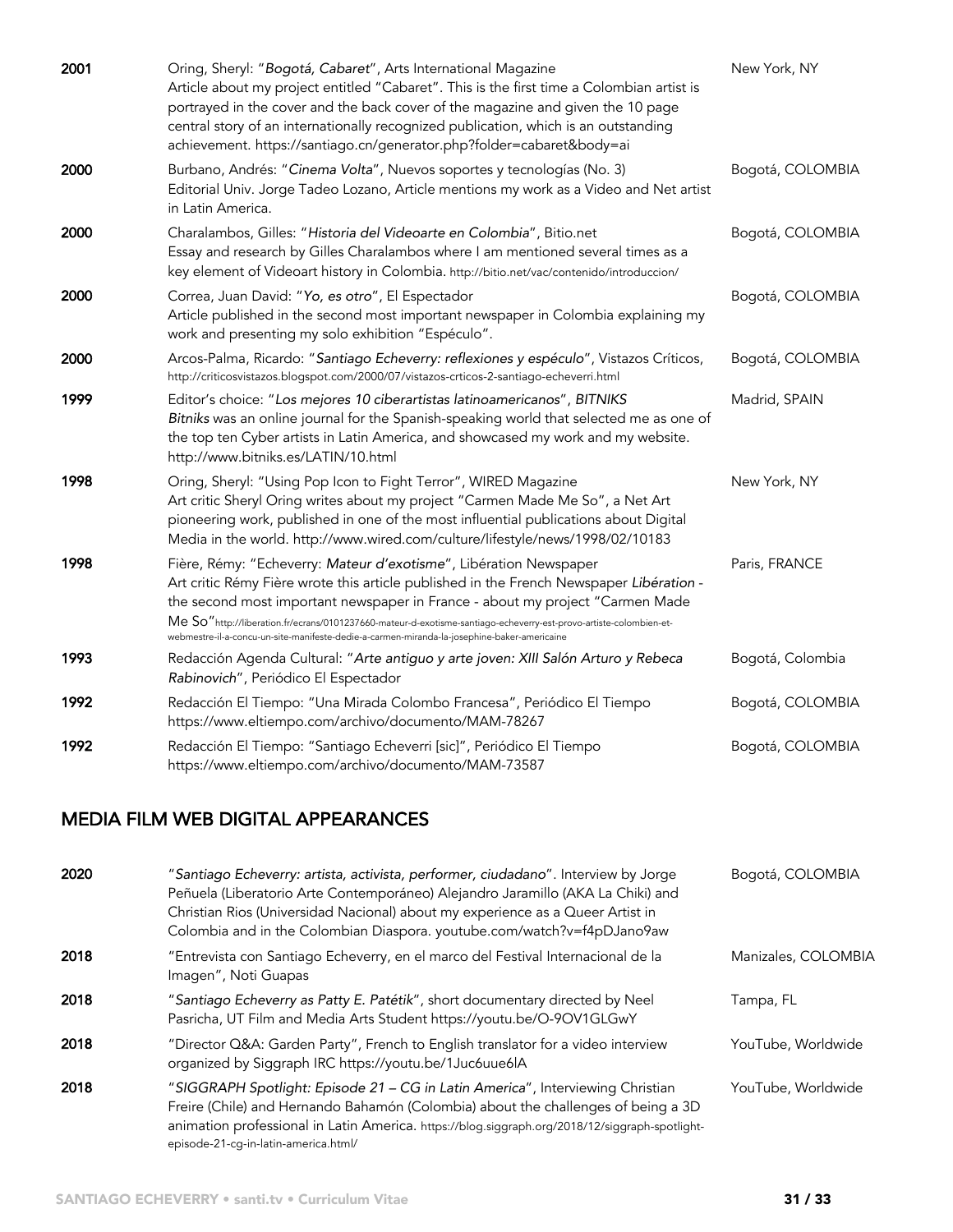| 2016 | "Cuerpos Fragmentados en la Universidad de los Andes", Promo Video<br>vimeo.com/165363022                                                                                                                                                                                               |                  |
|------|-----------------------------------------------------------------------------------------------------------------------------------------------------------------------------------------------------------------------------------------------------------------------------------------|------------------|
| 2015 | Dignity and Work, American Civil Liberties Union, ACLU youtu.be/F3IvtBYgfg4<br>http://dignidadytrabajo.com/historia-personal-de-santiago-echeverry/                                                                                                                                     | Miami, FL        |
| 2014 | #VLCradio, March 14th 2014 -<br>http://www.construircomunidad.com.co/index.php/emisora                                                                                                                                                                                                  | Bogotá, COLOMBIA |
| 2013 | Art in your ear, radio interview with JoEllen Schilke, about my participation in the<br>Tampa International Gay and Lesbian Film Festival, WMNF 88.5 FM<br>http://sound.wmnf.org/sound/wmnf_130920_090618_ArtEar1_255.MP3 9/20/13                                                       | Tampa, FL        |
| 2012 | What Matters with Santiago Echebere [sic]: digital art and new media, 6/22/12<br>balancing/integrating the left and right sides of the brain using technology as an<br>expression of the artist's mind, Interview by Ilana Marks on WENG 107.5FM/1530AM,                                | Sarasota, FL     |
| 2010 | Optica - Arte Actual, interview by art critic and writer Santiago Rueda for the Univ.<br>Nacional de Colombia https://television.unal.edu.co/detalle/santiago-echeverry                                                                                                                 | Bogotá, COLOMBIA |
| 2010 | Baynews 9 en Español Brighthouse Networks Cable channel, interviewed by Iris<br>González for being an outstanding Latino artist in the Tampa Bay area                                                                                                                                   | Tampa, FL        |
| 2009 | Appearing as Santiago Jorge in the mockumentary "The Most Perfect Yellow",<br>directed by Coco Bermúdez http://www.vimeo.com/7349028- Winner of the Best<br>Short, Audience Award, Best Director, Best Production Team at the 2009 National Film<br>Challenge http://filmchallenge.org/ | Tampa, FL        |
| 2009 | Channel 10 News, interviewed by journalist David Leonard, introducing the Electronics<br>Alive V show. The newscast aired locally in Tampa, FL<br>http://ealive.utarts.com/gallery.php                                                                                                  | Tampa, FL        |
| 2008 | As Edwardo in "Patria o Muerte" experimental short film directed by Gregg Perkins in<br>Tampa, FL http://www.imdb.com/title/tt1387431/                                                                                                                                                  | Tampa, FL        |
| 2008 | Online video interview for ImGay.tv about my artwork and human rights activism<br>https://youtu.be/B2SmDgb7uTg                                                                                                                                                                          | Tampa, FL        |
| 2008 | Online interview for Colombia Diversa about my role in the Colombian Gay and<br>Lesbian movement<br>http://www.colombiadiversa.org/index2.php?option=com_content&do_pdf=1&id=531                                                                                                        | Bogotá, COLOMBIA |
| 2007 | Electronics Alive IV presentation, Univision News, Television                                                                                                                                                                                                                           | Tampa, FL        |
| 2007 | Electronics Alive IV: Digital Arts Event on Media Talk, Tampa, FL Webcast<br>https://youtu.be/6D-8RfgQCv0                                                                                                                                                                               | Tampa, FL        |
| 2006 | As Patty E. Patétik in the short experimental film "La Condition Féminine", directed by<br>Carlos Franklin                                                                                                                                                                              | Paris, FRANCE    |
| 2003 | Presentation and critique of "Aprendices de Brujo" novel by Antonio Orlando<br>Rodríguez, and discussion about the Marquis de Sade's works in the TV show "El libro<br>bajo la almohada" directed by Andrés Romero Baltodano                                                            | Bogotá, COLOMBIA |
| 2003 | As Patty E. Patétik in the documentary "Cuerpo Latente" by Marta Peña                                                                                                                                                                                                                   | Bogotá, COLOMBIA |
| 2003 | As Patty E. Patétik interviewing openly gay Colombian writer Alonso Sánchez Bauté for<br>the newspaper El Espectador                                                                                                                                                                    | Bogotá, COLOMBIA |
| 2003 | As Sister Opus Gay, with Sister Raymunda Lubry Ano, Sunday Newspaper Magazine of<br>El Espectador with national distribution                                                                                                                                                            | Bogotá, COLOMBIA |
| 2003 | Art retrospective presented in digi-arts UNESCO's art portal                                                                                                                                                                                                                            | New York, NY     |
| 2000 | The future of the Internet in Colombia, guest in a panel discussion of experts on<br>national TV                                                                                                                                                                                        | Bogotá, COLOMBIA |
| 2000 | Interviewed and works presented in the documentary History of Videoart in Colombia,<br>by Nasly Boude.                                                                                                                                                                                  | Bogotá, COLOMBIA |